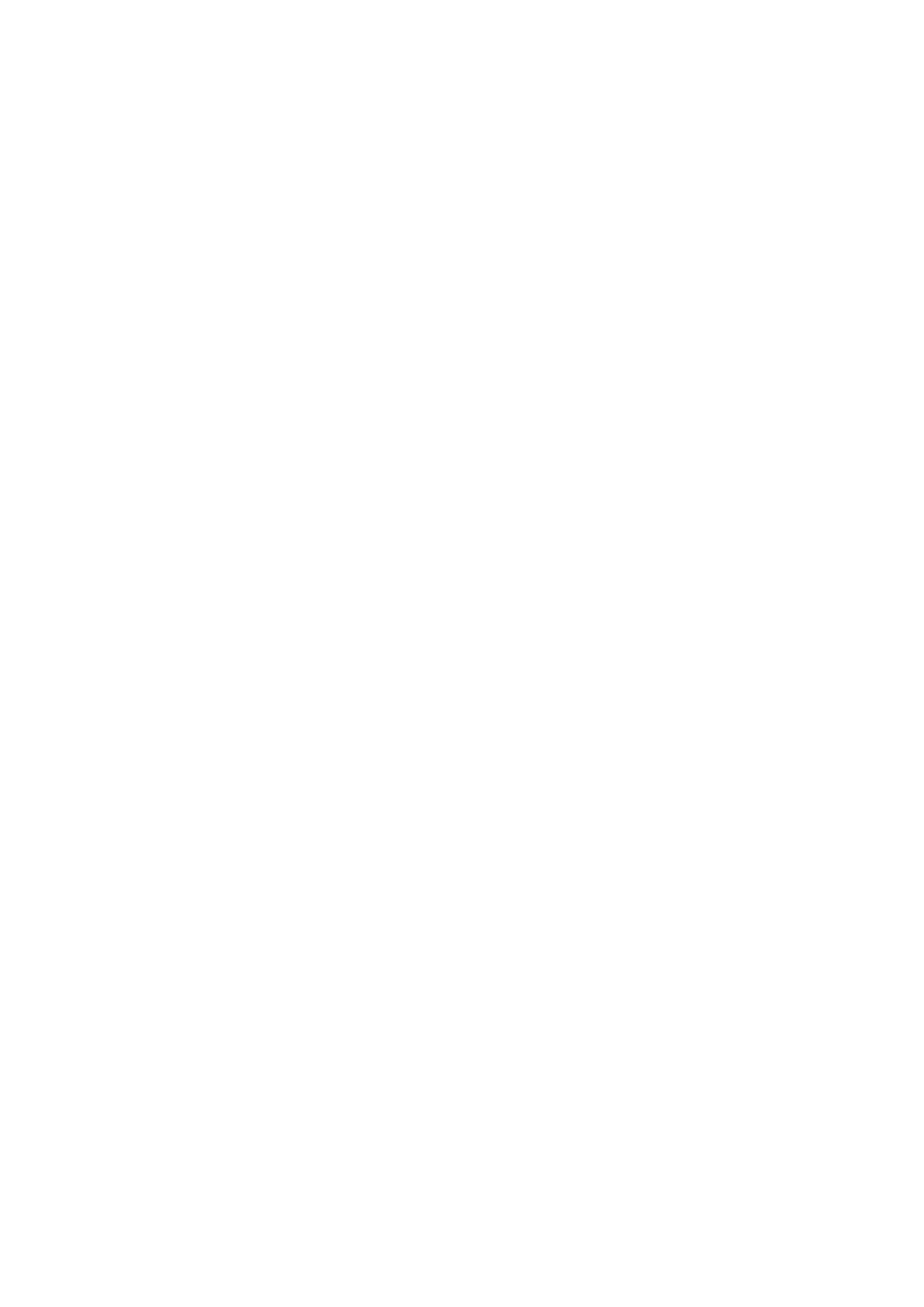

**Queensland** 

# **Health Practitioner Regulation National Law and Other Legislation Amendment Act 2017**

**Contents** 

|                   |                                                                                            | Page           |  |
|-------------------|--------------------------------------------------------------------------------------------|----------------|--|
| Part 1            | Preliminary                                                                                |                |  |
| 1                 | Short title $\ldots \ldots \ldots \ldots \ldots \ldots \ldots \ldots \ldots \ldots \ldots$ | $\overline{7}$ |  |
| $\overline{c}$    |                                                                                            | $\overline{7}$ |  |
| Part 2            | Amendment of Health Practitioner Regulation National Law Act<br>2009                       |                |  |
| <b>Division 1</b> | Amendment of Health Practitioner Regulation National Law                                   |                |  |
| 3                 |                                                                                            | 8              |  |
| 4                 | Amendment of s 5 (Definitions)<br>8                                                        |                |  |
| 5                 | Replacement of s 31 (Establishment of National Boards)                                     | 10             |  |
|                   | Regulations must provide for National Boards<br>31                                         | 10             |  |
|                   | Status of National Board<br>31A                                                            | 11             |  |
| 6                 | Amendment of s 33 (Membership of National Boards)                                          | 11             |  |
| 7                 | Amendment of s 34 (Eligibility for appointment)                                            | 11             |  |
| 8                 | Amendment of s 39 (Codes and guidelines)                                                   | 12             |  |
| 9                 | Amendment of s 56 (Period of general registration)                                         | 13             |  |
| 10                | Amendment of s 65 (Eligibility for limited registration)                                   | 13             |  |
| 11                | Replacement of s 71 (Limited registration not be held for more than one<br>purpose)        | 13             |  |
|                   | Limited registration not to be held for more than one purpose<br>71                        |                |  |
|                   |                                                                                            | 14             |  |
| 12                | Amendment of s 79 (Power to check applicant's criminal history)                            | 14             |  |
| 13                | Amendment of s 95 (Endorsement as nurse practitioner)                                      | 14             |  |
| 14                | Amendment of s 96 (Endorsement as midwife practitioner)                                    | 14             |  |
| 15                | Amendment of s 113 (Restriction on use of protected titles)                                | 15             |  |
| 16                | Amendment of s 118 (Claims by persons as to specialist registration)                       |                |  |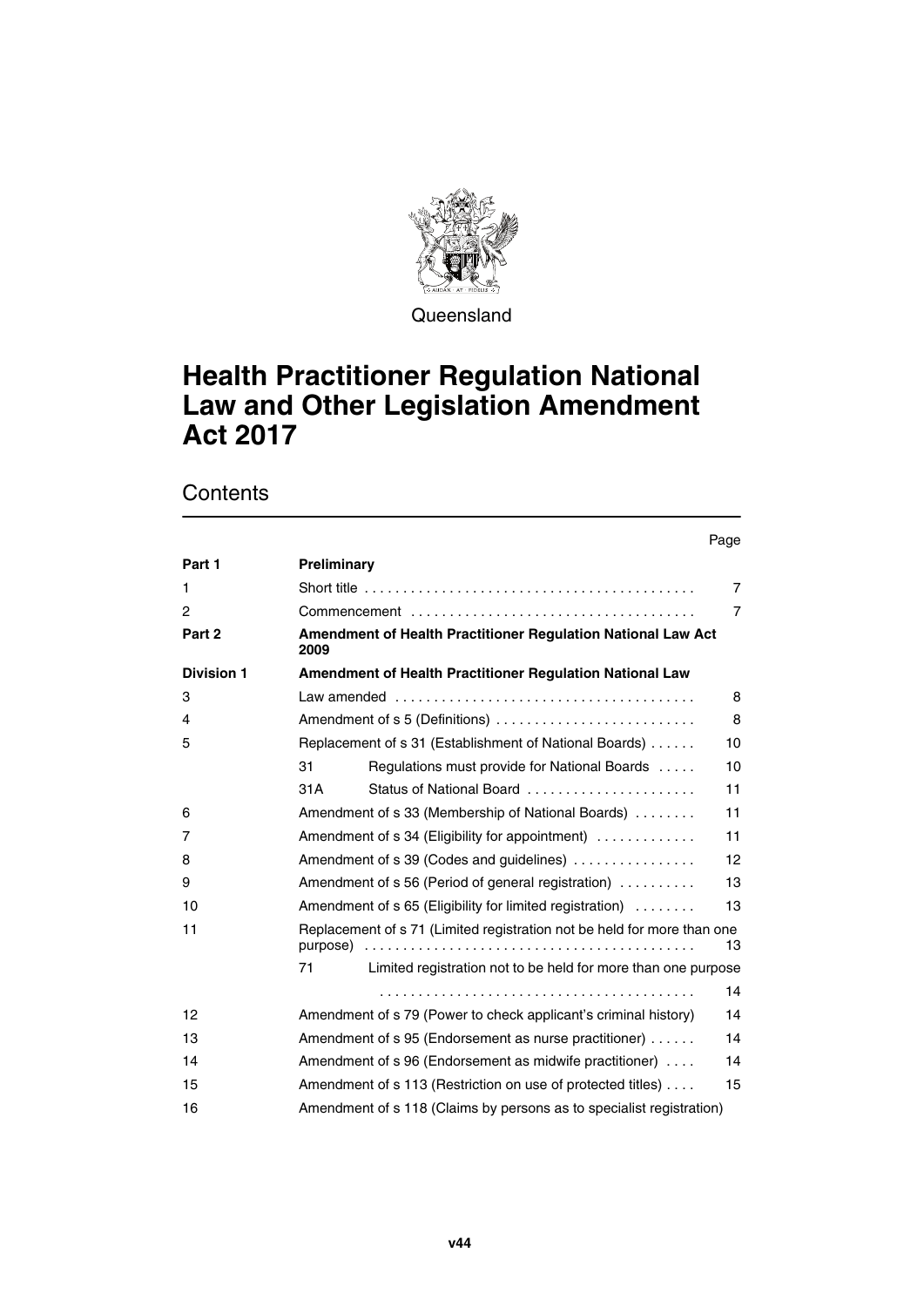|                                                                                                                                          |                                                                                                      | 15                                                                                                                                                                                                                                                                                                                                                                                                                                                                                                                                                                                                                                                                                                                                                 |  |
|------------------------------------------------------------------------------------------------------------------------------------------|------------------------------------------------------------------------------------------------------|----------------------------------------------------------------------------------------------------------------------------------------------------------------------------------------------------------------------------------------------------------------------------------------------------------------------------------------------------------------------------------------------------------------------------------------------------------------------------------------------------------------------------------------------------------------------------------------------------------------------------------------------------------------------------------------------------------------------------------------------------|--|
| Amendment of s 125 (Changing or removing conditions or undertaking<br>on application by registered health practitioner or student)<br>15 |                                                                                                      |                                                                                                                                                                                                                                                                                                                                                                                                                                                                                                                                                                                                                                                                                                                                                    |  |
| Amendment of s 126 (Changing conditions on Board's initiative)<br>16                                                                     |                                                                                                      |                                                                                                                                                                                                                                                                                                                                                                                                                                                                                                                                                                                                                                                                                                                                                    |  |
|                                                                                                                                          |                                                                                                      | 17                                                                                                                                                                                                                                                                                                                                                                                                                                                                                                                                                                                                                                                                                                                                                 |  |
| 127A                                                                                                                                     | When matters under this subdivision may be decided by<br>review body of a co-regulatory jurisdiction | 17                                                                                                                                                                                                                                                                                                                                                                                                                                                                                                                                                                                                                                                                                                                                                 |  |
|                                                                                                                                          |                                                                                                      | 18                                                                                                                                                                                                                                                                                                                                                                                                                                                                                                                                                                                                                                                                                                                                                 |  |
| 132                                                                                                                                      | National Board may ask registered health practitioner for<br>practice information                    | 18                                                                                                                                                                                                                                                                                                                                                                                                                                                                                                                                                                                                                                                                                                                                                 |  |
|                                                                                                                                          |                                                                                                      | 20                                                                                                                                                                                                                                                                                                                                                                                                                                                                                                                                                                                                                                                                                                                                                 |  |
| Amendment of s 151 (When National Board may decide to take no<br>20                                                                      |                                                                                                      |                                                                                                                                                                                                                                                                                                                                                                                                                                                                                                                                                                                                                                                                                                                                                    |  |
|                                                                                                                                          |                                                                                                      | 20                                                                                                                                                                                                                                                                                                                                                                                                                                                                                                                                                                                                                                                                                                                                                 |  |
|                                                                                                                                          |                                                                                                      | 21                                                                                                                                                                                                                                                                                                                                                                                                                                                                                                                                                                                                                                                                                                                                                 |  |
|                                                                                                                                          |                                                                                                      | 21                                                                                                                                                                                                                                                                                                                                                                                                                                                                                                                                                                                                                                                                                                                                                 |  |
| 159A                                                                                                                                     | Board may give information to notifier about immediate action                                        |                                                                                                                                                                                                                                                                                                                                                                                                                                                                                                                                                                                                                                                                                                                                                    |  |
|                                                                                                                                          |                                                                                                      | 21                                                                                                                                                                                                                                                                                                                                                                                                                                                                                                                                                                                                                                                                                                                                                 |  |
|                                                                                                                                          |                                                                                                      | 22                                                                                                                                                                                                                                                                                                                                                                                                                                                                                                                                                                                                                                                                                                                                                 |  |
| 167A                                                                                                                                     | Board may give information to notifier about result of<br>investigation                              | 22                                                                                                                                                                                                                                                                                                                                                                                                                                                                                                                                                                                                                                                                                                                                                 |  |
|                                                                                                                                          |                                                                                                      |                                                                                                                                                                                                                                                                                                                                                                                                                                                                                                                                                                                                                                                                                                                                                    |  |
|                                                                                                                                          |                                                                                                      | 22                                                                                                                                                                                                                                                                                                                                                                                                                                                                                                                                                                                                                                                                                                                                                 |  |
|                                                                                                                                          |                                                                                                      | 22                                                                                                                                                                                                                                                                                                                                                                                                                                                                                                                                                                                                                                                                                                                                                 |  |
| 177A                                                                                                                                     | Board may give information to notifier about decision<br>following assessor's report                 | 22                                                                                                                                                                                                                                                                                                                                                                                                                                                                                                                                                                                                                                                                                                                                                 |  |
|                                                                                                                                          |                                                                                                      | 23                                                                                                                                                                                                                                                                                                                                                                                                                                                                                                                                                                                                                                                                                                                                                 |  |
| 180                                                                                                                                      | Notice to be given to health practitioner or student and notifier                                    |                                                                                                                                                                                                                                                                                                                                                                                                                                                                                                                                                                                                                                                                                                                                                    |  |
|                                                                                                                                          |                                                                                                      | 23                                                                                                                                                                                                                                                                                                                                                                                                                                                                                                                                                                                                                                                                                                                                                 |  |
|                                                                                                                                          |                                                                                                      | 23                                                                                                                                                                                                                                                                                                                                                                                                                                                                                                                                                                                                                                                                                                                                                 |  |
| Amendment of s 182 (Establishment of performance and professional<br>24                                                                  |                                                                                                      |                                                                                                                                                                                                                                                                                                                                                                                                                                                                                                                                                                                                                                                                                                                                                    |  |
|                                                                                                                                          |                                                                                                      | 25                                                                                                                                                                                                                                                                                                                                                                                                                                                                                                                                                                                                                                                                                                                                                 |  |
|                                                                                                                                          |                                                                                                      | 26                                                                                                                                                                                                                                                                                                                                                                                                                                                                                                                                                                                                                                                                                                                                                 |  |
|                                                                                                                                          |                                                                                                      | 26                                                                                                                                                                                                                                                                                                                                                                                                                                                                                                                                                                                                                                                                                                                                                 |  |
| 191A                                                                                                                                     | Decision of panel after reconsideration of suspension                                                | 26                                                                                                                                                                                                                                                                                                                                                                                                                                                                                                                                                                                                                                                                                                                                                 |  |
|                                                                                                                                          |                                                                                                      | Replacement of s 132 (National Board may ask registered health<br>practitioner for employer's details)<br>Amendment of s 135 (Criminal history check)<br>Amendment of s 155 (Definition)<br>Amendment of s 156 (Power to take immediate action)<br>Amendment of s 171 (Appointment of assessor to carry out assessment)<br>Replacement of s 180 (Notice to be given to health practitioner or student<br>Amendment of s 181 (Establishment of health panel)<br>Amendment of s 184 (Notice to be given to registered practitioner or<br>student) $\ldots \ldots \ldots \ldots \ldots \ldots \ldots \ldots \ldots \ldots \ldots \ldots$<br>Amendment of s 191 (Decision of panel)<br>Insertion of new s 191A and 191B $\ldots$ , $\ldots$ , $\ldots$ |  |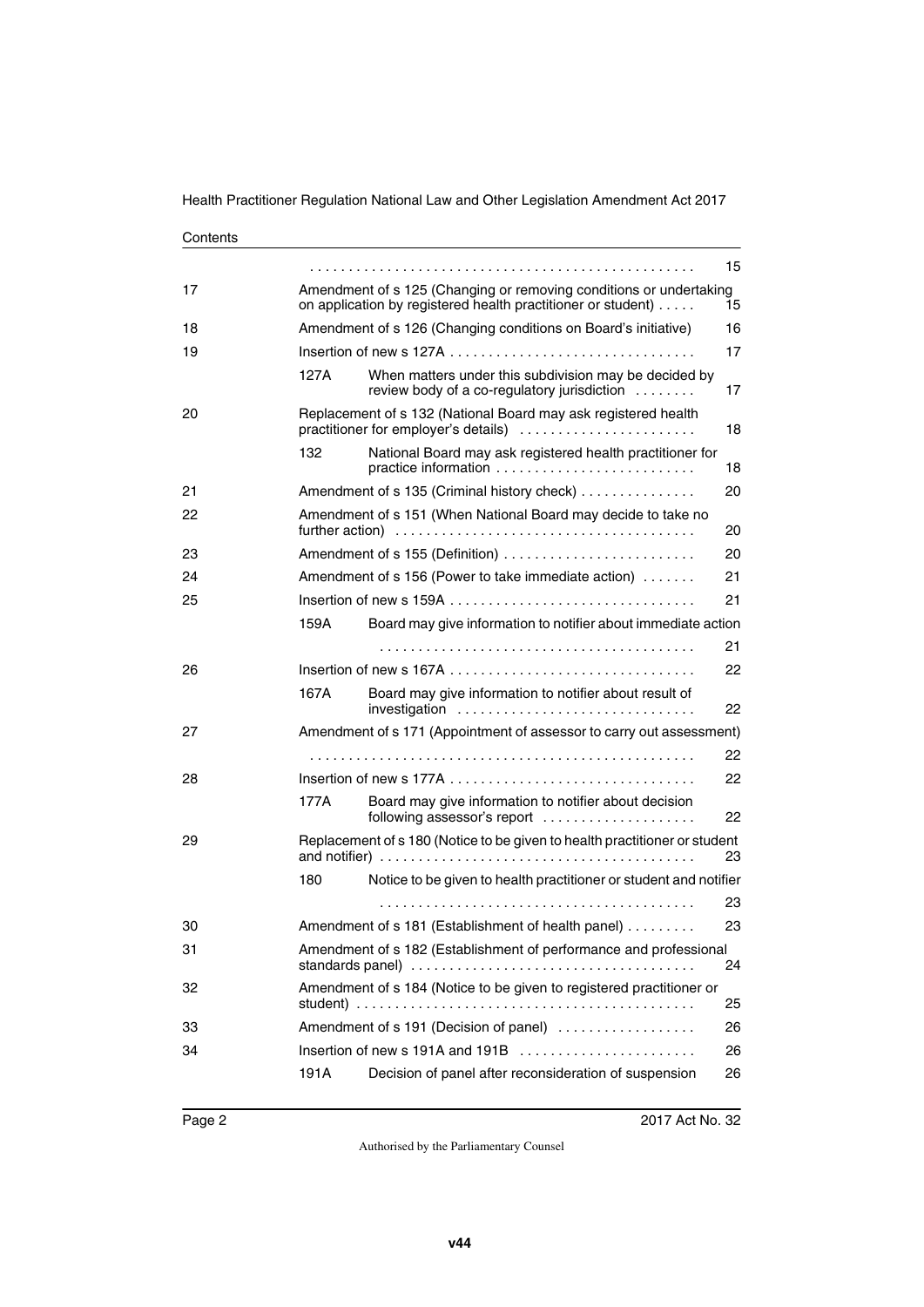#### **Contents**

|    | 191B                                                                                                                                | Change of reconsideration date for suspension of registration                                                                     |          |  |  |
|----|-------------------------------------------------------------------------------------------------------------------------------------|-----------------------------------------------------------------------------------------------------------------------------------|----------|--|--|
|    |                                                                                                                                     |                                                                                                                                   | 27       |  |  |
| 35 |                                                                                                                                     | Amendment of s 192 (Notice to be given about panel's decision)                                                                    | 28       |  |  |
| 36 | Amendment of s 196 (Decision by responsible tribunal about registered<br>28                                                         |                                                                                                                                   |          |  |  |
| 37 |                                                                                                                                     |                                                                                                                                   | 29       |  |  |
|    | 196A                                                                                                                                | Offences relating to prohibition orders                                                                                           | 29       |  |  |
| 38 |                                                                                                                                     | Amendment of s 199 (Appellable decisions)                                                                                         | 30       |  |  |
| 39 |                                                                                                                                     | Amendment of s 206 (National Board to give notice to registered health                                                            | 30       |  |  |
| 40 |                                                                                                                                     | Insertion of new pt 10, div 1A                                                                                                    | 31       |  |  |
|    | Division 1A                                                                                                                         | Australian Information Commissioner                                                                                               |          |  |  |
|    | 212A                                                                                                                                | Application of Commonwealth AIC Act                                                                                               | 31       |  |  |
| 41 |                                                                                                                                     | Amendment of s 213 (Application of Commonwealth Privacy Act)                                                                      | 32       |  |  |
| 42 |                                                                                                                                     | Amendment of s 215 (Application of Commonwealth FOI Act)                                                                          | 32       |  |  |
| 43 | Replacement of s 220 (Disclosure to protect health or safety of patients<br>33                                                      |                                                                                                                                   |          |  |  |
|    | 220                                                                                                                                 | Disclosure to protect health or safety of patients or other                                                                       | 33       |  |  |
| 44 |                                                                                                                                     | Replacement of s 222 (National Registers)                                                                                         | 34       |  |  |
|    | 222                                                                                                                                 | Public national registers                                                                                                         | 34       |  |  |
| 45 |                                                                                                                                     | Amendment of s 222 (Public national registers)                                                                                    | 36       |  |  |
| 46 |                                                                                                                                     | Amendment of s 223 (Specialists Registers)                                                                                        | 36       |  |  |
| 47 | Amendment of s 226 (National Board may decide not to include or to<br>remove certain information in register)<br>36                 |                                                                                                                                   |          |  |  |
| 48 |                                                                                                                                     | Replacement of s 227 (Register about former registered health                                                                     | 37       |  |  |
|    | 227                                                                                                                                 | Register about former registered health practitioners                                                                             | 37       |  |  |
| 49 |                                                                                                                                     | Amendment of s 235 (Application of Commonwealth Ombudsman Act)                                                                    |          |  |  |
|    |                                                                                                                                     |                                                                                                                                   | 38       |  |  |
| 50 |                                                                                                                                     | Amendment of s 246 (Parliamentary scrutiny of national regulations) 38                                                            |          |  |  |
| 51 | Amendment of s 284 (Exemption from requirement for professional<br>indemnity insurance arrangements for midwives practising private |                                                                                                                                   |          |  |  |
| 52 | midwifery)                                                                                                                          |                                                                                                                                   | 39<br>39 |  |  |
|    |                                                                                                                                     |                                                                                                                                   |          |  |  |
|    | Part 13                                                                                                                             | Transitional and other provisions for Health Practitioner<br>Regulation National Law and Other Legislation<br>Amendment Bill 2017 |          |  |  |
|    | Division 1                                                                                                                          | Paramedicine Board and registration of paramedics                                                                                 |          |  |  |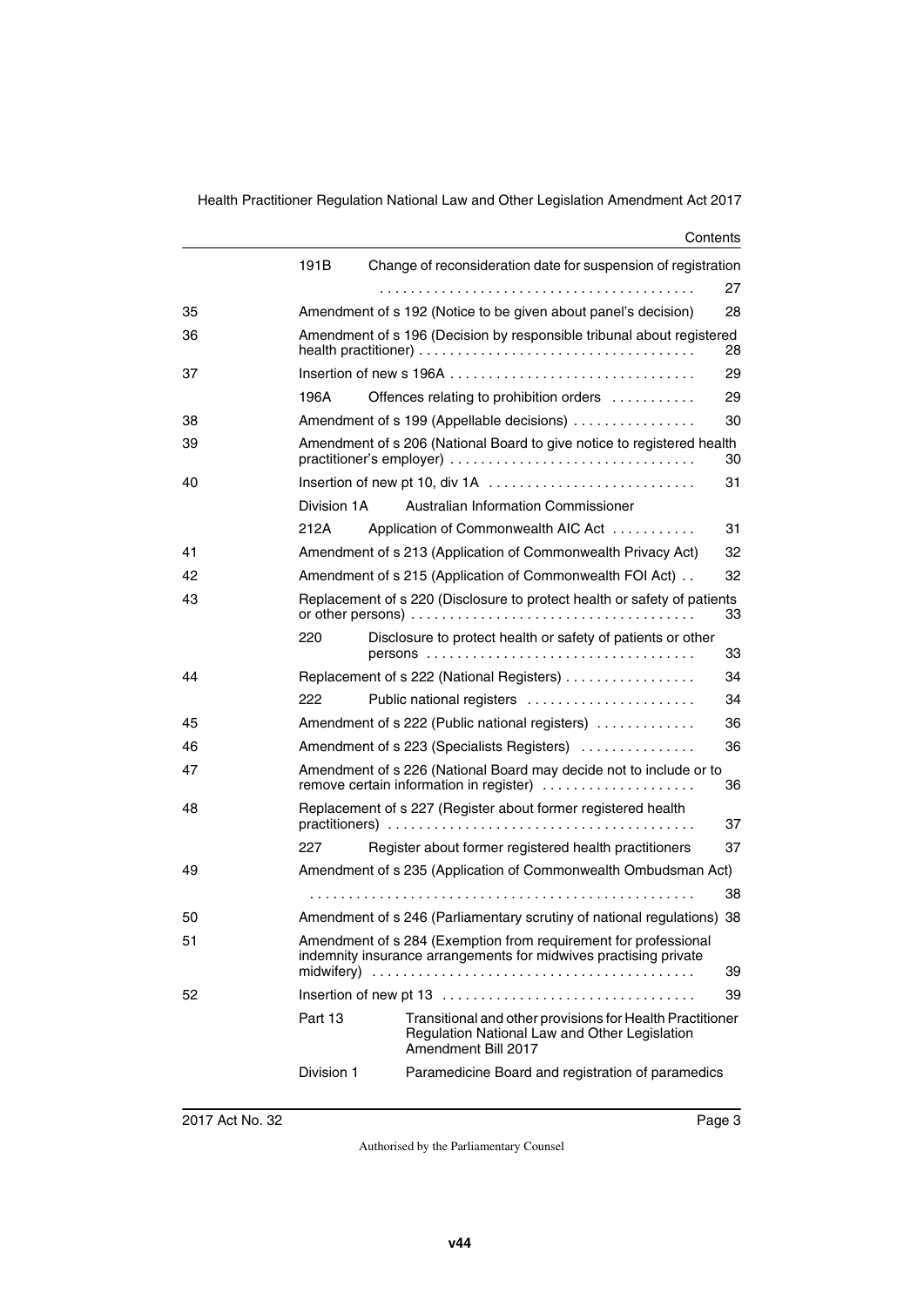#### **Contents**

|                   | 306             | Definitions $\ldots \ldots \ldots \ldots \ldots \ldots \ldots \ldots \ldots \ldots$                          | 40 |  |
|-------------------|-----------------|--------------------------------------------------------------------------------------------------------------|----|--|
|                   | 307             | Establishment of Paramedicine Board                                                                          | 40 |  |
|                   | 308             | Powers and functions of Paramedicine Board                                                                   | 41 |  |
|                   | 309             | Paramedicine Board taken to be a National Board for stated<br>matters                                        | 42 |  |
|                   | 310             | CAA accredited programs of study                                                                             | 42 |  |
|                   | 311             | Qualifications for general registration in paramedicine for a                                                | 43 |  |
|                   | 312             | Accepted qualification for general registration in                                                           | 44 |  |
|                   | 313             | Provisions that apply to student registration for Diploma of                                                 | 45 |  |
|                   | 314             | Applications for registration in paramedicine and period of                                                  | 45 |  |
|                   | 315             | Applications for registration in paramedicine made but not<br>decided before participation day               | 45 |  |
|                   | 316             | Period after participation day during which an individual does<br>not commit an offence under ss 113 and 116 | 46 |  |
|                   | 317             | Application of ss 113 and 116 to individual temporarily<br>practising paramedicine in another jurisdiction   | 46 |  |
|                   | Division 2      | Other transitional provisions                                                                                |    |  |
|                   | 318             | Deciding review period for decision on application made<br>under section 125 before commencement             | 47 |  |
|                   | 319             | Deciding review period for decision after notice given under<br>section 126 before commencement              | 48 |  |
|                   | 320             | Membership of continued National Boards                                                                      | 49 |  |
|                   | 321             | Offences relating to prohibition orders made before                                                          | 49 |  |
|                   | 322             | Register to include prohibition orders made before                                                           | 50 |  |
|                   | 323             | Public national registers                                                                                    | 50 |  |
| 53                |                 | Amendment of sch 2 (Agency Management Committee)                                                             | 50 |  |
| 54                |                 | Amendment of sch 4 (National Boards)                                                                         | 50 |  |
| <b>Division 2</b> | <b>Act 2009</b> | Other amendments of Health Practitioner Regulation National Law                                              |    |  |
| 55                |                 |                                                                                                              | 51 |  |
| 56                |                 | Amendment of s 8 (Police commissioner may give criminal history<br>51                                        |    |  |
| 57                |                 | Amendment of s 34 (Replacement of pt 8, div 5 (Preliminary                                                   | 52 |  |
| 58                |                 |                                                                                                              | 53 |  |
| Page 4            |                 | 2017 Act No. 32                                                                                              |    |  |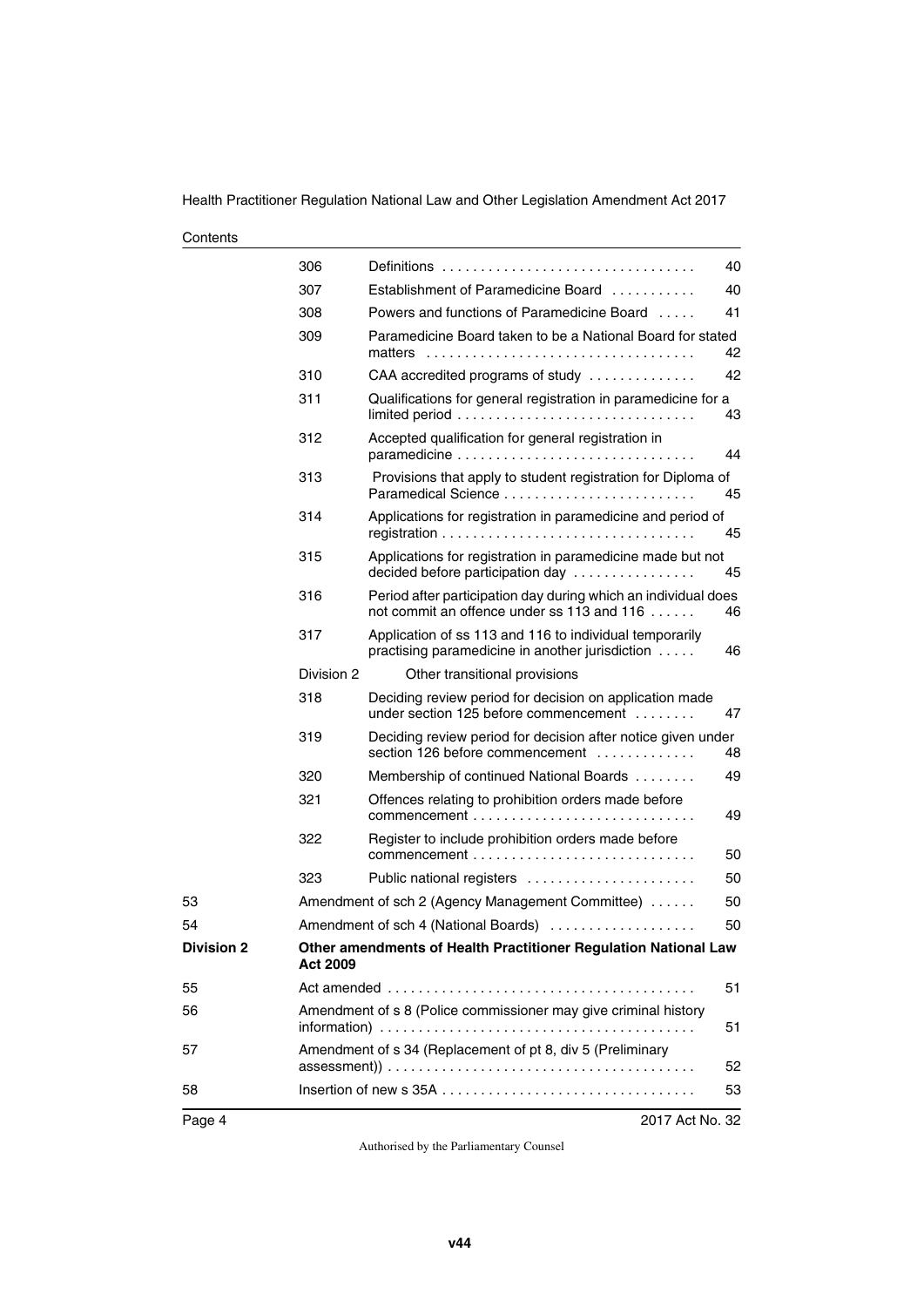|        |                                                                                                                               | Contents                                                                                                                                                                       |    |  |  |  |
|--------|-------------------------------------------------------------------------------------------------------------------------------|--------------------------------------------------------------------------------------------------------------------------------------------------------------------------------|----|--|--|--|
|        | 35A                                                                                                                           | Amendment of s 159A (Board may give information to notifier<br>about immediate action)                                                                                         | 53 |  |  |  |
| 59     | 53<br>Insertion of new s 37A $\ldots$ , $\ldots$ , $\ldots$ , $\ldots$ , $\ldots$ , $\ldots$ , $\ldots$ , $\ldots$ , $\ldots$ |                                                                                                                                                                                |    |  |  |  |
|        | 37A                                                                                                                           | Amendment of s 167A (Board may give information to notifier<br>about result of investigation)                                                                                  | 53 |  |  |  |
| 60     |                                                                                                                               | 54                                                                                                                                                                             |    |  |  |  |
|        | 40A                                                                                                                           | Amendment of s 177A (Board may give information to notifier<br>about decision following assessor's report)                                                                     | 54 |  |  |  |
| 61     |                                                                                                                               | Amendment of s 54 (Amendment of s 206 (National Board to give notice<br>to registered health practitioner's employer)                                                          | 54 |  |  |  |
| 62     |                                                                                                                               | Amendment of s 57 (Insertion of new pt 13)                                                                                                                                     | 54 |  |  |  |
| Part 3 |                                                                                                                               | Amendment of Health Ombudsman Act 2013                                                                                                                                         |    |  |  |  |
| 63     |                                                                                                                               | 55                                                                                                                                                                             |    |  |  |  |
| 64     |                                                                                                                               |                                                                                                                                                                                | 55 |  |  |  |
|        | 43A                                                                                                                           | Relevant action may be taken despite referral                                                                                                                                  | 55 |  |  |  |
| 65     |                                                                                                                               | Amendment of s 58 (Power to take immediate registration action)                                                                                                                | 56 |  |  |  |
| 66     |                                                                                                                               |                                                                                                                                                                                | 56 |  |  |  |
|        | 58A                                                                                                                           | Varying immediate registration action on health<br>ombudsman's own initiative                                                                                                  | 56 |  |  |  |
|        | 58B                                                                                                                           | Varying immediate registration action on application by                                                                                                                        | 57 |  |  |  |
| 67     |                                                                                                                               | Amendment of s 60 (Notice about immediate registration action)                                                                                                                 | 59 |  |  |  |
| 68     | Amendment of s 64 (Health ombudsman must immediately take further<br>59                                                       |                                                                                                                                                                                |    |  |  |  |
| 69     | Amendment of s 68 (Power to issue interim prohibition orders).<br>59                                                          |                                                                                                                                                                                |    |  |  |  |
| 70     |                                                                                                                               |                                                                                                                                                                                | 60 |  |  |  |
|        | 68A                                                                                                                           | Varying interim prohibition order on health ombudsman's own                                                                                                                    | 60 |  |  |  |
|        | 68B                                                                                                                           | Varying interim prohibition order on application by health                                                                                                                     | 61 |  |  |  |
| 71     |                                                                                                                               | Amendment of s 70 (Content of interim prohibition order)                                                                                                                       | 63 |  |  |  |
| 72     |                                                                                                                               | Replacement of s 71 (Notice to complainant)                                                                                                                                    | 63 |  |  |  |
|        | 71                                                                                                                            | Notice to complainant                                                                                                                                                          | 63 |  |  |  |
| 73     | Amendment of s 75 (Health ombudsman must immediately take further                                                             |                                                                                                                                                                                |    |  |  |  |
| 74     | Amendment of s 84 (Progress reports)<br>64                                                                                    |                                                                                                                                                                                |    |  |  |  |
| 75     | Amendment of s 94 (QCAT's jurisdiction)<br>64                                                                                 |                                                                                                                                                                                |    |  |  |  |
| 76     |                                                                                                                               | Amendment of s 107 (Decision about registered health practitioner other<br>than student) $\ldots \ldots \ldots \ldots \ldots \ldots \ldots \ldots \ldots \ldots \ldots \ldots$ | 65 |  |  |  |
| 77     |                                                                                                                               | Amendment of s 113 (Prohibition order)                                                                                                                                         | 65 |  |  |  |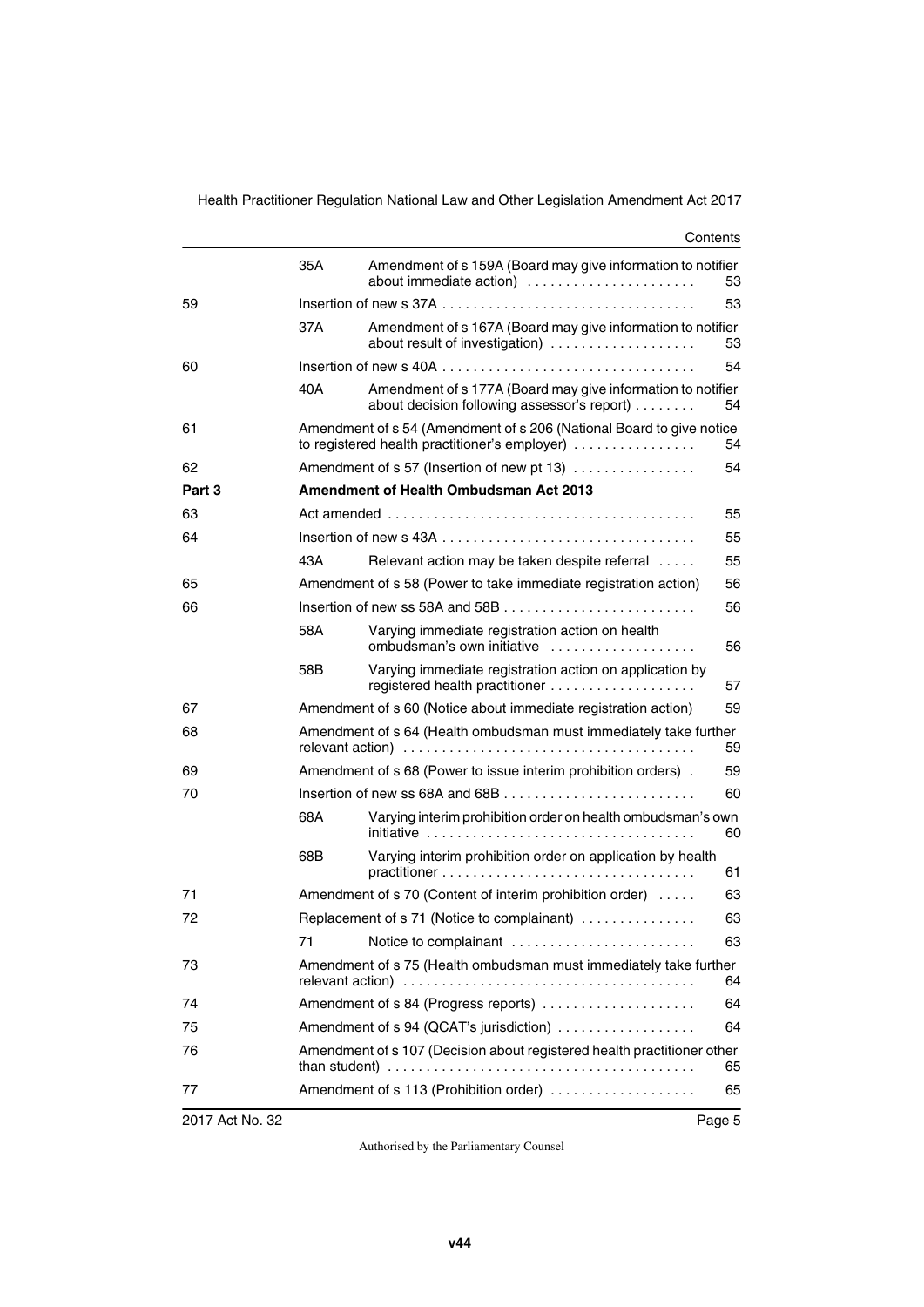| Contents   |                                                                                                      |    |  |  |  |
|------------|------------------------------------------------------------------------------------------------------|----|--|--|--|
| 78         | Amendment of s 117 (Panels of assessors)                                                             | 65 |  |  |  |
| 79         | Amendment of s 277 (Meaning of employer for pt 19)<br>66                                             |    |  |  |  |
| 80         | Amendment of s 279 (Notice to employers about particular serious<br>66                               |    |  |  |  |
| 81         | Amendment of s 280 (Notice to employers about particular QCAT                                        | 67 |  |  |  |
| 82         | Amendment of s 282 (Notice to employers about other matters)                                         | 67 |  |  |  |
| Part 4     | <b>Amendment of Ambulance Service Act 1991</b>                                                       |    |  |  |  |
| 83         |                                                                                                      | 68 |  |  |  |
| 84         | Amendment of s 50D (Definitions for div 1)                                                           | 68 |  |  |  |
| 85         | Amendment of s 50M (Disclosure to health ombudsman)                                                  | 69 |  |  |  |
| 86         | Insertion of new s 50S $\dots\dots\dots\dots\dots\dots\dots\dots\dots\dots\dots\dots\dots\dots\dots$ | 69 |  |  |  |
|            | 50S<br>Disclosure to health practitioner registration board                                          | 69 |  |  |  |
| Part 5     | <b>Other amendments</b>                                                                              |    |  |  |  |
| 87         |                                                                                                      | 70 |  |  |  |
| Schedule 1 | <b>Other amendments</b>                                                                              | 71 |  |  |  |
| Part 1     | Minor or consequential amendments of Health Practitioner<br><b>Regulation National Law</b>           |    |  |  |  |
| Part 2     | <b>Other Acts amended</b>                                                                            |    |  |  |  |
|            | Births, Deaths and Marriages Registration Act 2003                                                   | 77 |  |  |  |
|            |                                                                                                      | 78 |  |  |  |
|            | 78                                                                                                   |    |  |  |  |
|            | Corrective Services Act 2006<br>78                                                                   |    |  |  |  |
|            | Disaster Management Act 2003                                                                         | 79 |  |  |  |
|            | Forensic Disability Act 2011                                                                         | 79 |  |  |  |
|            | Hospital and Health Boards Act 2011                                                                  | 79 |  |  |  |
|            |                                                                                                      | 80 |  |  |  |
|            |                                                                                                      | 80 |  |  |  |
|            | Police Powers and Responsibilities Act 2000<br>80                                                    |    |  |  |  |
|            | 80                                                                                                   |    |  |  |  |
|            |                                                                                                      | 81 |  |  |  |
|            | 81                                                                                                   |    |  |  |  |
|            | Public Safety Preservation Act 1986                                                                  | 82 |  |  |  |
|            | Rail Safety National Law (Queensland) Act 2017                                                       | 82 |  |  |  |
|            | Transport Operations (Road Use Management) Act 1995                                                  | 82 |  |  |  |
|            |                                                                                                      | 83 |  |  |  |
|            | Workers' Compensation and Rehabilitation Act 2003                                                    | 83 |  |  |  |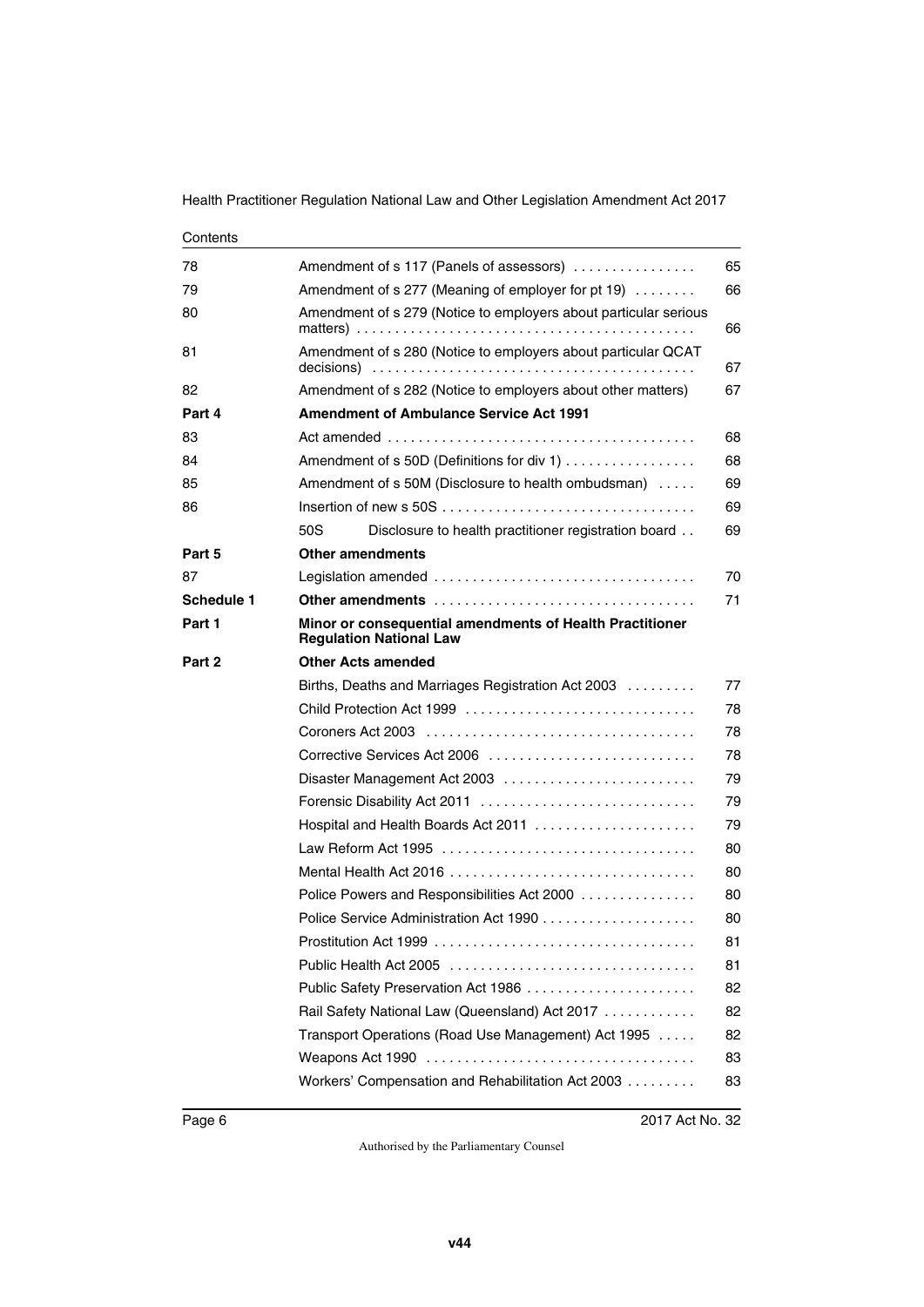## **The Parliament of Queensland enacts—**

# <span id="page-8-0"></span>**Part 1** Preliminary

#### <span id="page-8-2"></span>**1 Short title**

<span id="page-8-3"></span><span id="page-8-1"></span>This Act may be cited as the *Health Practitioner Regulation National Law and Other Legislation Amendment Act 2017*.

#### <span id="page-8-4"></span>**2 Commencement**

- <span id="page-8-5"></span>(1) The following provisions commence on a day to be fixed by proclamation—
	- (a) section 4(2), (4), (6) and (7);
	- (b) sections 5 to 9;
	- (c) sections 13 to 15;
	- (d) section  $17(2)$ ;
	- (e) section  $18(2)$ ;
	- (f) sections 19 and 20;
	- $(g)$  sections 23 to 35;
	- (h) sections 38 to 42;
	- $(i)$  sections 44 to 49:
	- $(i)$  section 51;
	- (k) section 52, other than to the extent it inserts part 13, division 1 and section 321;
	- (l) section 53 and 54;
	- (m) section 57(1), (2) and (3);
	- (n) sections 58 to 62;
	- (o) part 3, other than sections 64, 68, 73, 74, 76 and 77;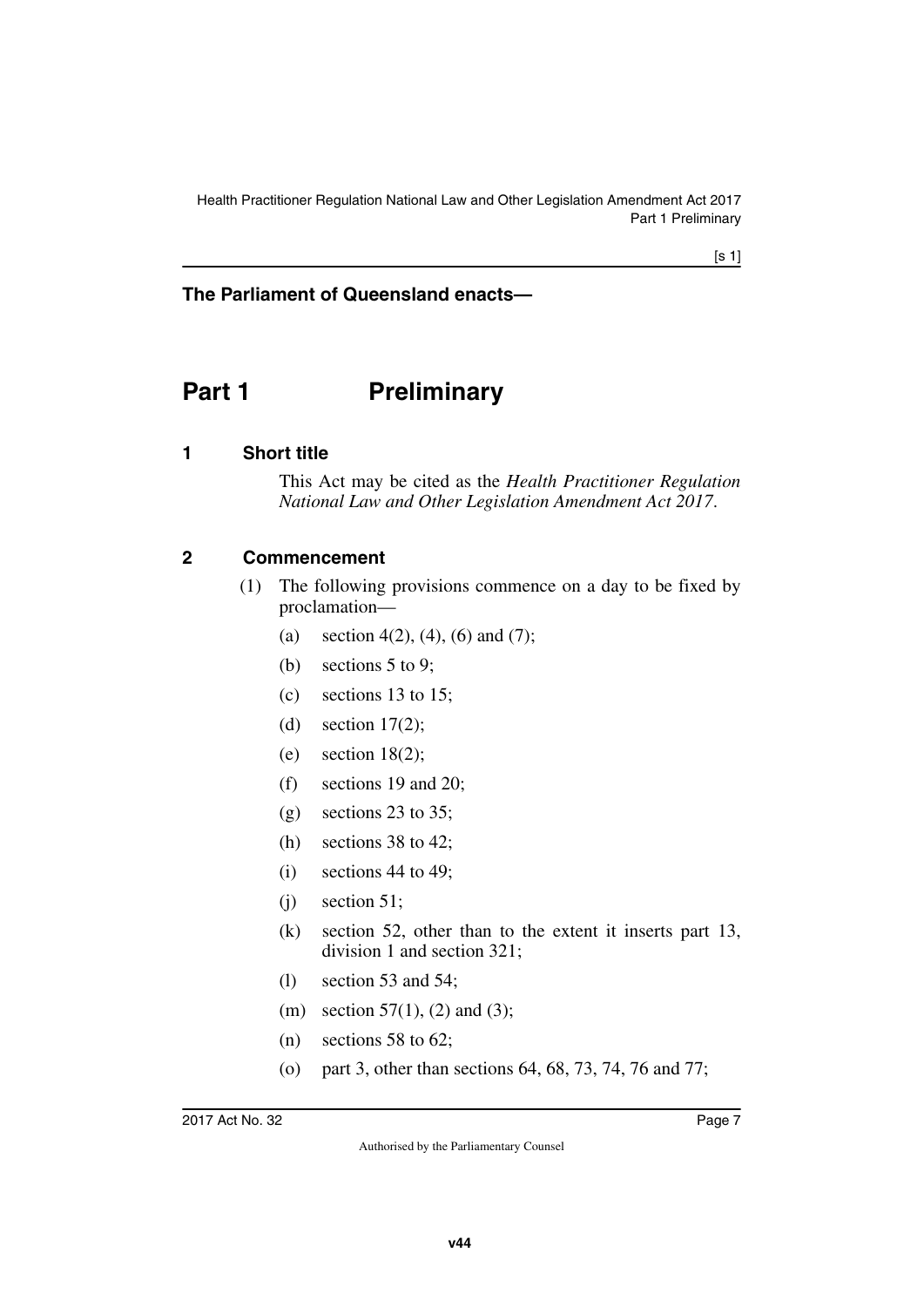#### [s 3]

<span id="page-9-1"></span>

|  |  |  |  | (p) parts 4 and 5 and schedule 1. |  |
|--|--|--|--|-----------------------------------|--|
|--|--|--|--|-----------------------------------|--|

- (2) The following provisions commence on the day that is 28 days after the date of assent—
	- (a) sections  $4(5)$  and  $37$ ;
	- (b) section 52, to the extent it inserts section 321.

# <span id="page-9-0"></span>**Part 2 Amendment of Health Practitioner Regulation National Law Act 2009**

## <span id="page-9-2"></span>**Division 1 Amendment of Health Practitioner Regulation National Law**

#### <span id="page-9-4"></span>**3 Law amended**

<span id="page-9-5"></span><span id="page-9-3"></span>This division amends the Health Practitioner Regulation National Law set out in the schedule to the *Health Practitioner Regulation National Law Act 2009*.

#### <span id="page-9-6"></span>**4 Amendment of s 5 (Definitions)**

- <span id="page-9-7"></span>(1) Section 5, definitions *CrimTrac* and *Ministerial Council omit*.
- (2) Section 5, definition *National Board omit*.
- (3) Section 5—

*insert—*

*ACC* means the Australian Crime Commission established under section 7 of the *Australian Crime Commission Act 2002* (Cwlth).

*Ministerial Council* means the COAG Health Council, or a successor of the Council by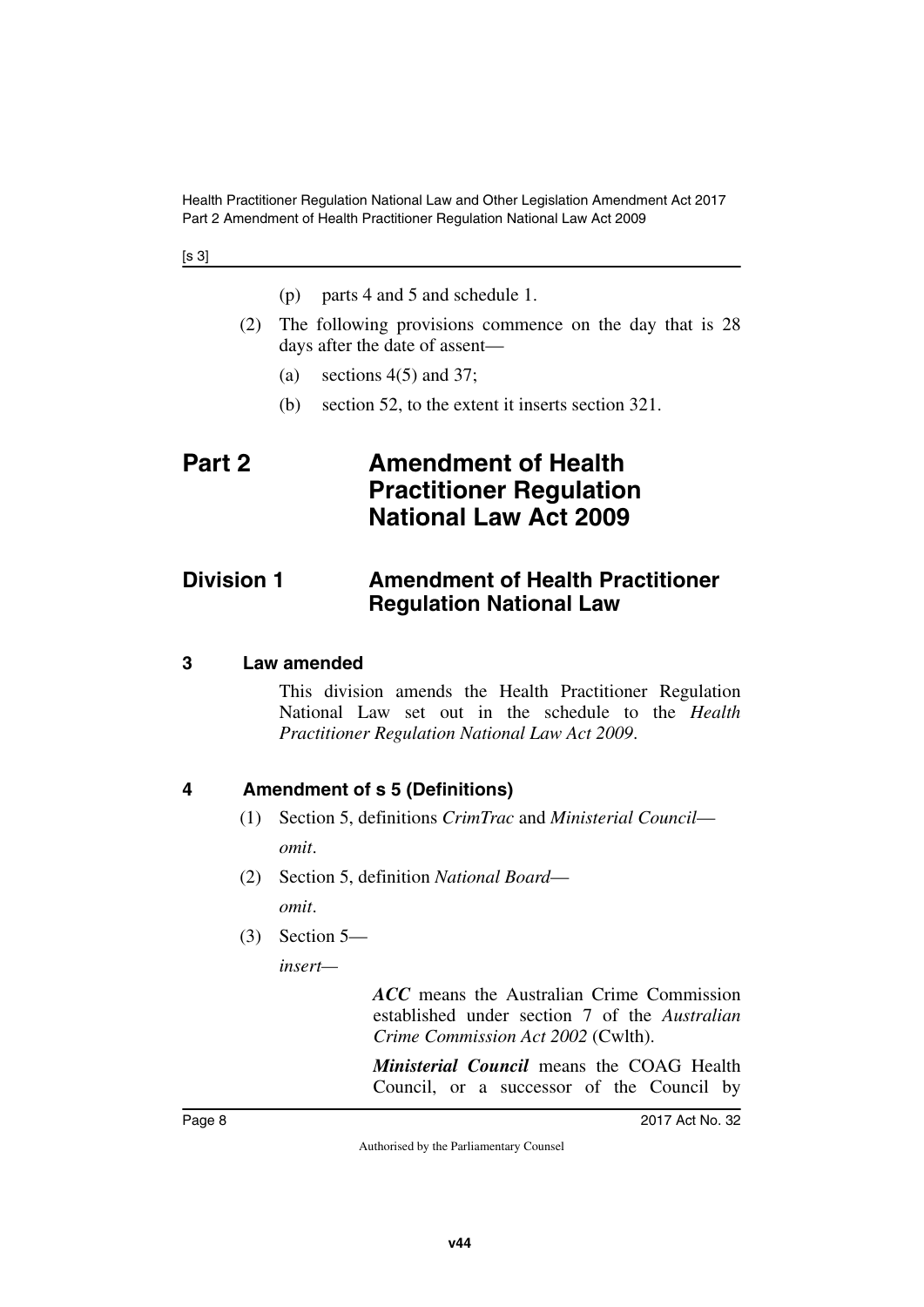$[s 4]$ 

whatever name called, constituted by Ministers of the governments of the participating jurisdictions and the Commonwealth with portfolio responsibility for health.

(4) Section 5—

*insert—*

*National Board* means a National Health Practitioner Board continued or established by regulations made under section 31.

(5) Section 5—

*insert—*

#### *prohibition order* means—

- (a) a decision by a responsible tribunal of this jurisdiction under section 196(4)(b); or
- (b) a decision by a responsible tribunal of another participating jurisdiction under section  $196(4)(b)$  as it applies in the other jurisdiction; or
- (c) a prohibition order under section 149C(5) of the *Health Practitioner Regulation National Law (NSW)*; or
- (d) a decision under section  $107(4)(b)$  of the *Health Ombudsman Act 2013 (Qld).*
- (6) Section 5, definition *health profession*, paragraph (g) *omit, insert—*
	- (g) midwifery;

(ga) nursing;

- (7) Section 5, definition *health profession*, after paragraph (j) *insert—*
	- (ja) paramedicine;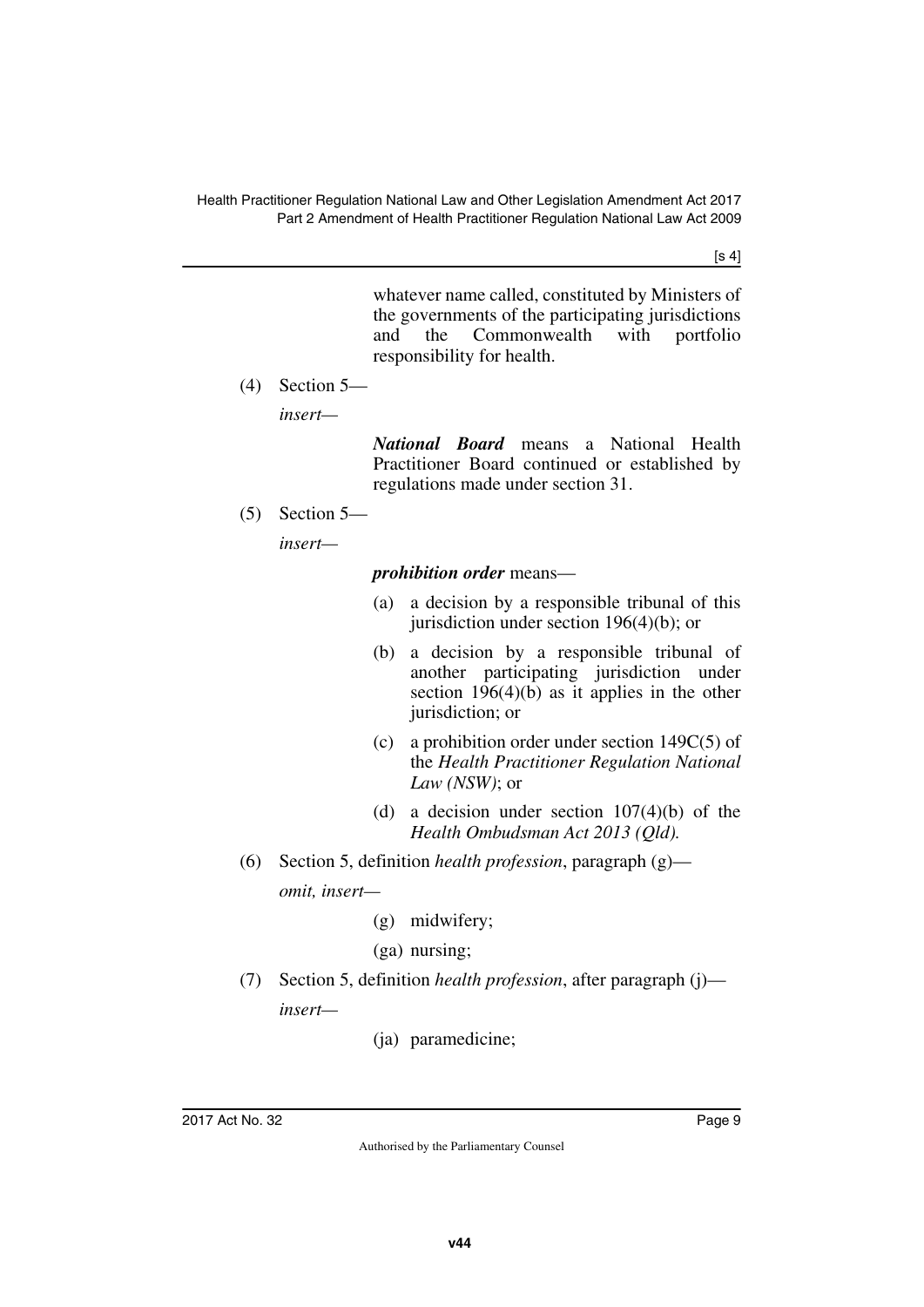[s 5]

## <span id="page-11-0"></span>**5 Replacement of s 31 (Establishment of National Boards)**

<span id="page-11-1"></span>Section 31—

*omit, insert—*

#### <span id="page-11-3"></span><span id="page-11-2"></span>**31 Regulations must provide for National Boards**

- (1) The regulations must provide for a National Health Practitioner Board for each health profession.
- (2) The regulations may—
	- (a) continue an existing Board for a health profession; or
	- (b) establish a Board for a health profession or for 2 or more health professions; or
	- (c) dissolve a Board for a health profession (the *dissolved Board*) if another Board is established for that health profession (the *replacement Board*).
- (3) The regulations may provide for anything for which it is necessary or convenient to make provision to allow, facilitate or provide for the following—
	- (a) the continuation, establishment or dissolution of a Board under subsection (2);
	- (b) the completion of a matter started by the existing Board before the commencement;
	- (c) the effect of anything done by an existing Board before the commencement;
	- (d) the transfer of matters from a dissolved Board to a replacement Board.
- (4) Before a regulation is made under subsection (2)(b) or (c), the Ministers comprising the Ministerial Council must undertake public consultation on the proposed regulation.
- (5) However, failure to comply with subsection (4)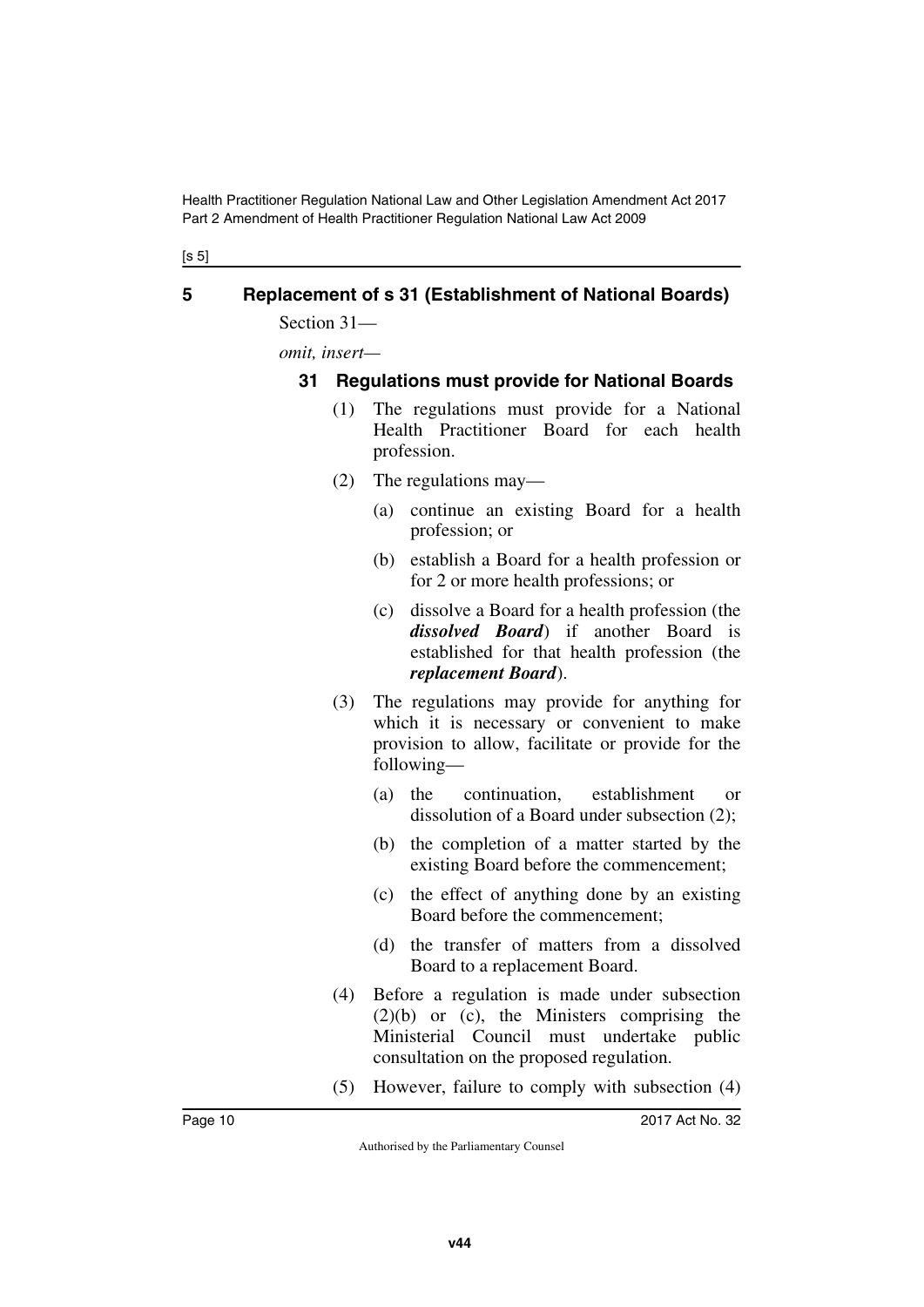$[s 6]$ 

does not affect the validity of the regulation.

(6) In this section—

*existing Board* means a National Health Practitioner Board in existence immediately before the commencement.

## <span id="page-12-1"></span><span id="page-12-0"></span>**31A Status of National Board**

- (1) A National Board—
	- (a) is a body corporate with perpetual succession; and
	- (b) has a common seal; and
	- (c) may sue and be sued in its corporate name.
- (2) A National Board represents the State.

### <span id="page-12-2"></span>**6 Amendment of s 33 (Membership of National Boards)**

<span id="page-12-3"></span>(1) Section 33(5)—

*insert—*

- (c) if the National Board is established for 2 or more health professions—at least one member of each health profession for which the Board is established.
- (2) After section 33(9)—

*insert—*

(9A) The regulations may prescribe matters relating to the composition of practitioner members for a National Board established for 2 or more health professions.

## <span id="page-12-4"></span>**7 Amendment of s 34 (Eligibility for appointment)**

<span id="page-12-5"></span>(1) Section 34(2)—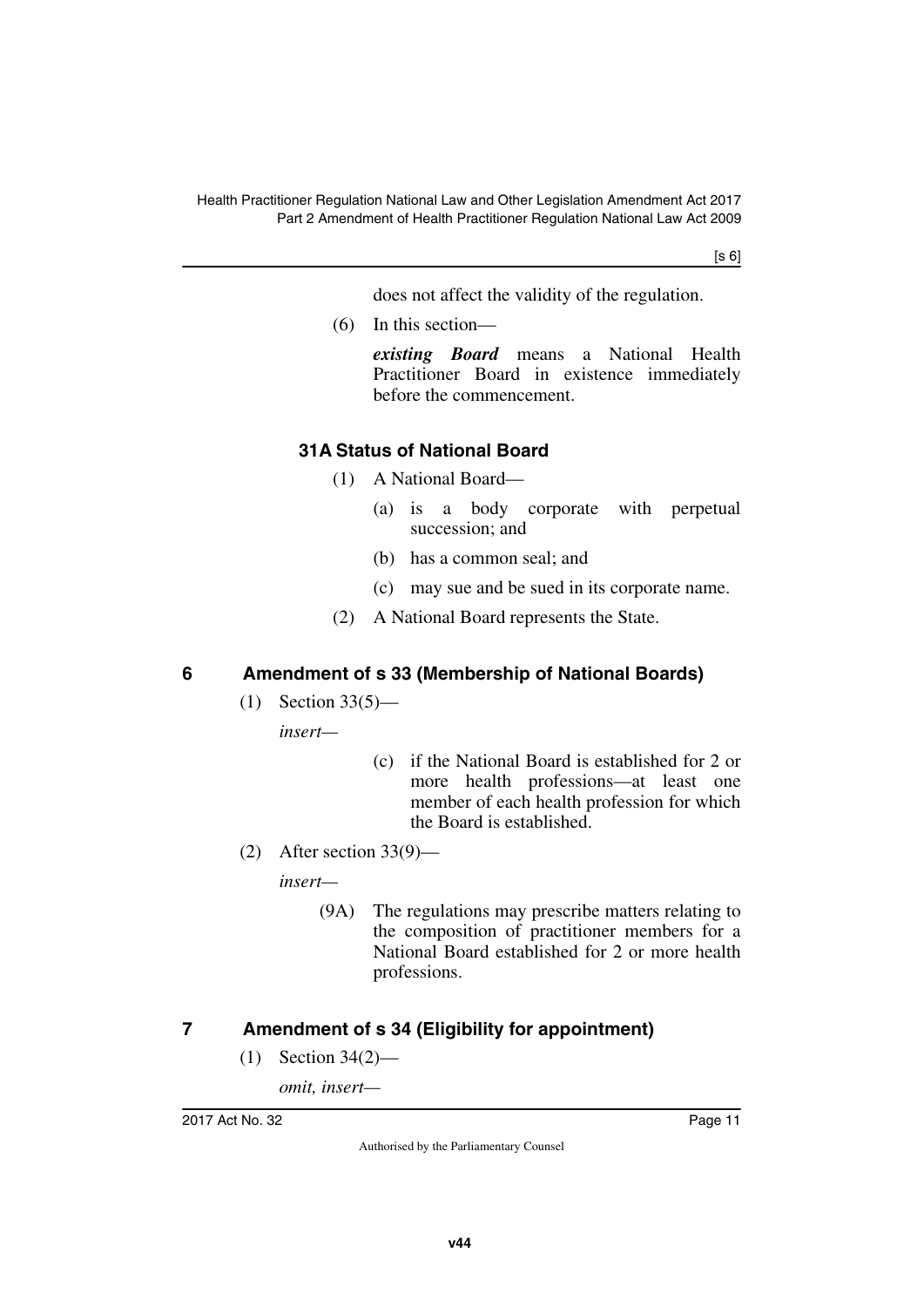- (2) A person is eligible to be appointed as a practitioner member only if the person is a registered health practitioner in a health profession for which the Board is established.
- (2) Section 34(3)—

*omit, insert—*

- (3) A person is eligible to be appointed as a community member only if the person is not, and has not at any time been, a health practitioner in a health profession for which the Board is established.
- (3) Section 34(4)(a)—

*omit, insert*—

(a) in the case of appointment as a practitioner member—the person has, whether before or after the commencement of this Law, as a result of the person's misconduct, impairment or incompetence, ceased to be registered as a health practitioner in a health profession for which the Board established; or

## <span id="page-13-0"></span>**8 Amendment of s 39 (Codes and guidelines)**

<span id="page-13-1"></span>Section 39, example—

*omit, insert—*

*Examples—*

- 1 A National Board may develop guidelines about the advertising of regulated health services by health practitioners registered by the Board or other persons for the purposes of section 133.
- 2 To assist a health practitioner in providing practice information under section 132, a National Board may develop guidelines about the information that must be provided to the Board.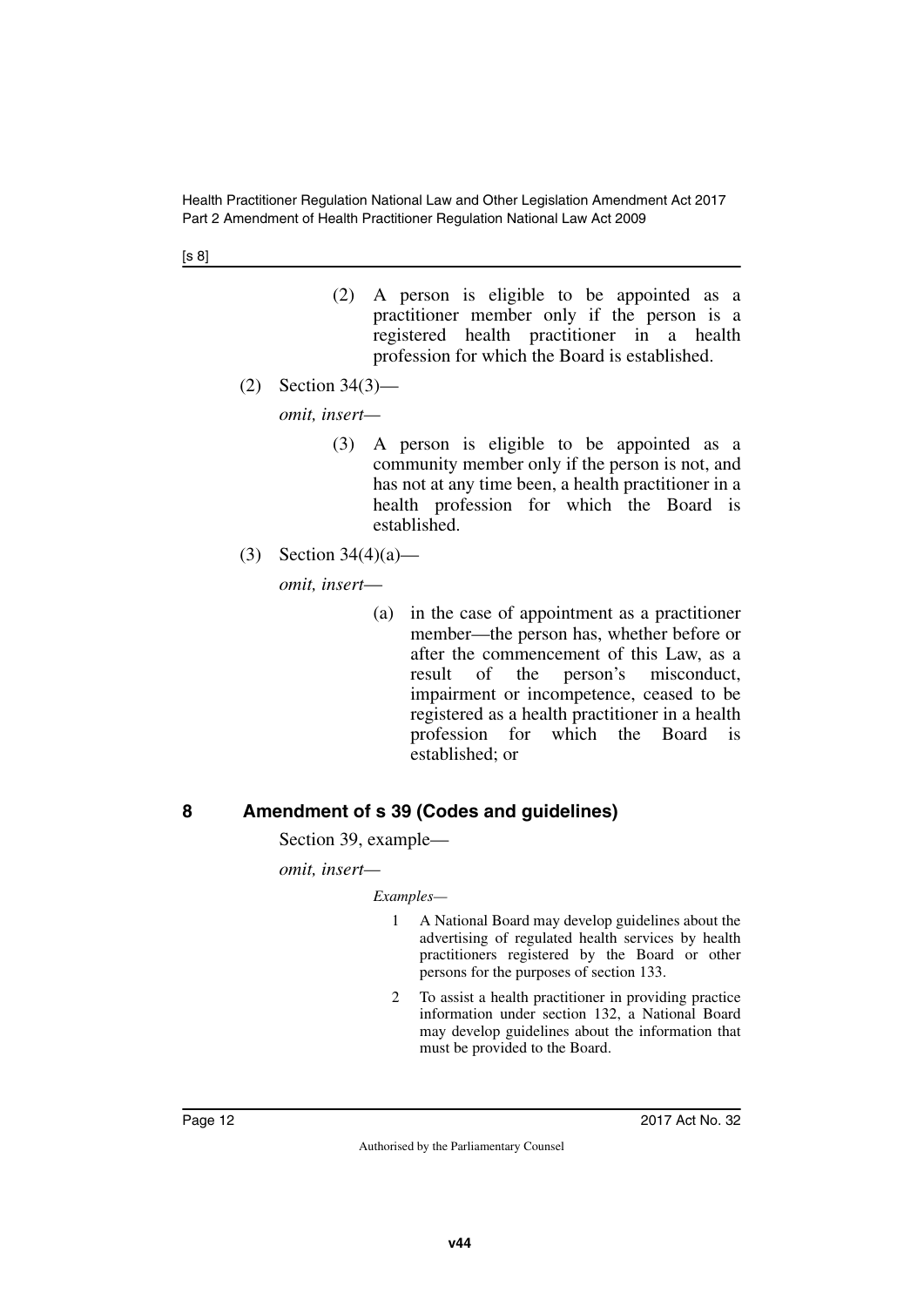[s 9]

#### <span id="page-14-0"></span>**9 Amendment of s 56 (Period of general registration)**

<span id="page-14-1"></span>Section  $56(2)(a)$ —

*omit, insert—*

- (a) starts—
	- (i) when the Board makes the decision; or
	- (ii) on the later day stated by the Board, not more than 90 days after the day the Board makes the decision; and

#### <span id="page-14-2"></span>**10 Amendment of s 65 (Eligibility for limited registration)**

<span id="page-14-3"></span>After section 65(1)—

*insert—*

- (1A) Subsection (1B) applies if—
	- (a) an individual is registered in a health profession for which divisions are included in the National Register kept for the profession; and
	- (b) the individual holds general or limited registration in a division.
- (1B) Despite subsection  $(1)(a)$  and  $(b)$ , the individual is eligible for limited registration in another division of the profession if the individual—
	- (a) is not qualified for general registration under the other division; and
	- (b) is qualified under this Division for limited registration under the other division.

#### <span id="page-14-5"></span><span id="page-14-4"></span>**11 Replacement of s 71 (Limited registration not be held for more than one purpose)**

Section 71—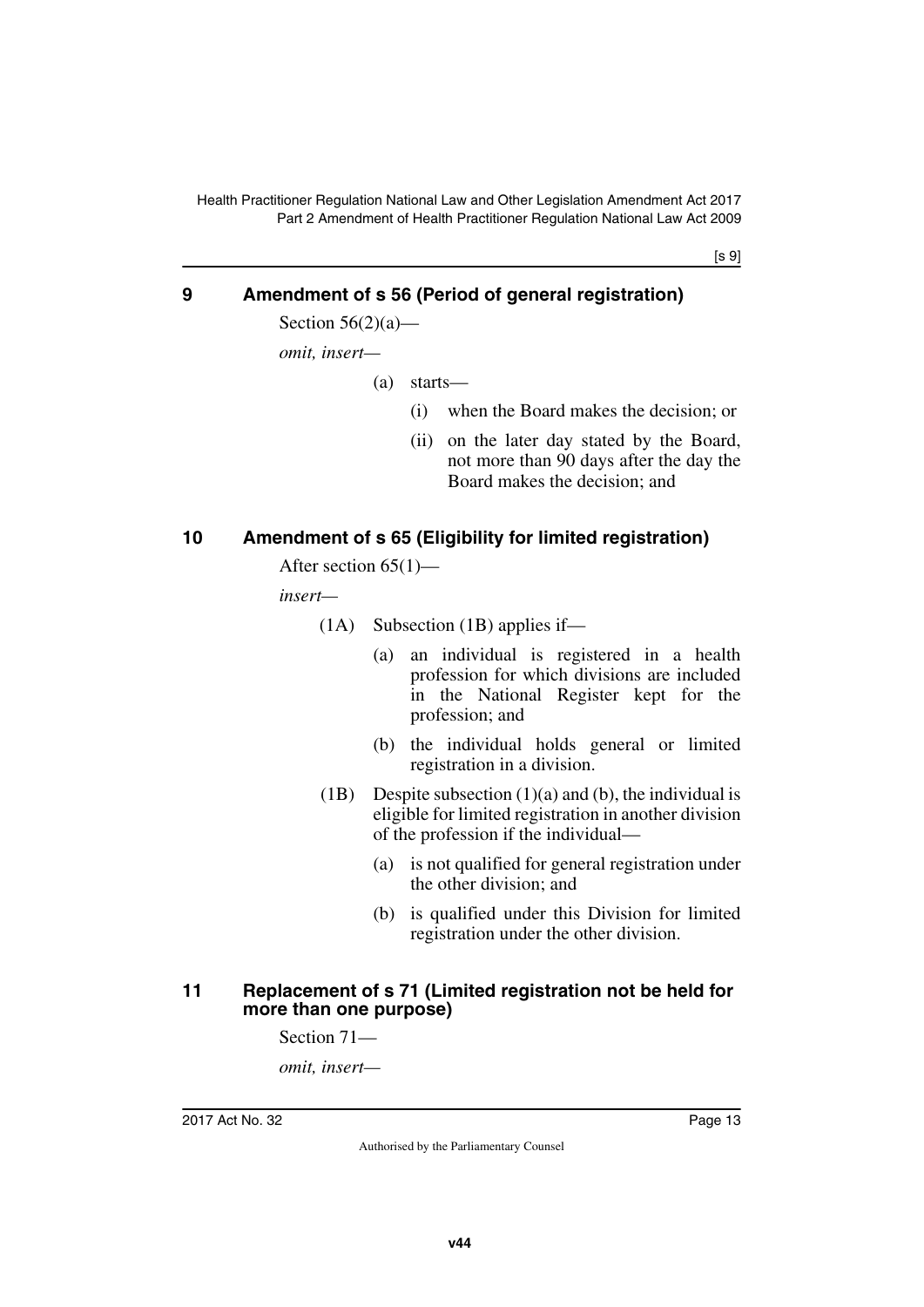[s 12]

#### <span id="page-15-1"></span><span id="page-15-0"></span>**71 Limited registration not to be held for more than one purpose**

- (1) Subsection (2) applies to a health profession for which a division is not included in the National Register kept for the profession.
- (2) An individual registered in the health profession may not hold limited registration in the same health profession for more than one purpose under this Division at the same time.
- (3) Subsection (4) applies to a health profession for which divisions are included in the National Register kept for the profession.
- (4) An individual registered in the health profession may not hold limited registration in the same division of the profession for more than one purpose under this Division at the same time.

## <span id="page-15-3"></span><span id="page-15-2"></span>**12 Amendment of s 79 (Power to check applicant's criminal history)**

Section 79(2)(a), 'CrimTrac'—

*omit, insert—*

ACC

## <span id="page-15-4"></span>**13 Amendment of s 95 (Endorsement as nurse practitioner)**

<span id="page-15-5"></span>Section 95(1), 'Nursing and Midwifery Board of Australia' *omit, insert—*

National Board for the nursing profession

## <span id="page-15-7"></span><span id="page-15-6"></span>**14 Amendment of s 96 (Endorsement as midwife practitioner)**

Section 96(1), 'Nursing and Midwifery Board of Australia'—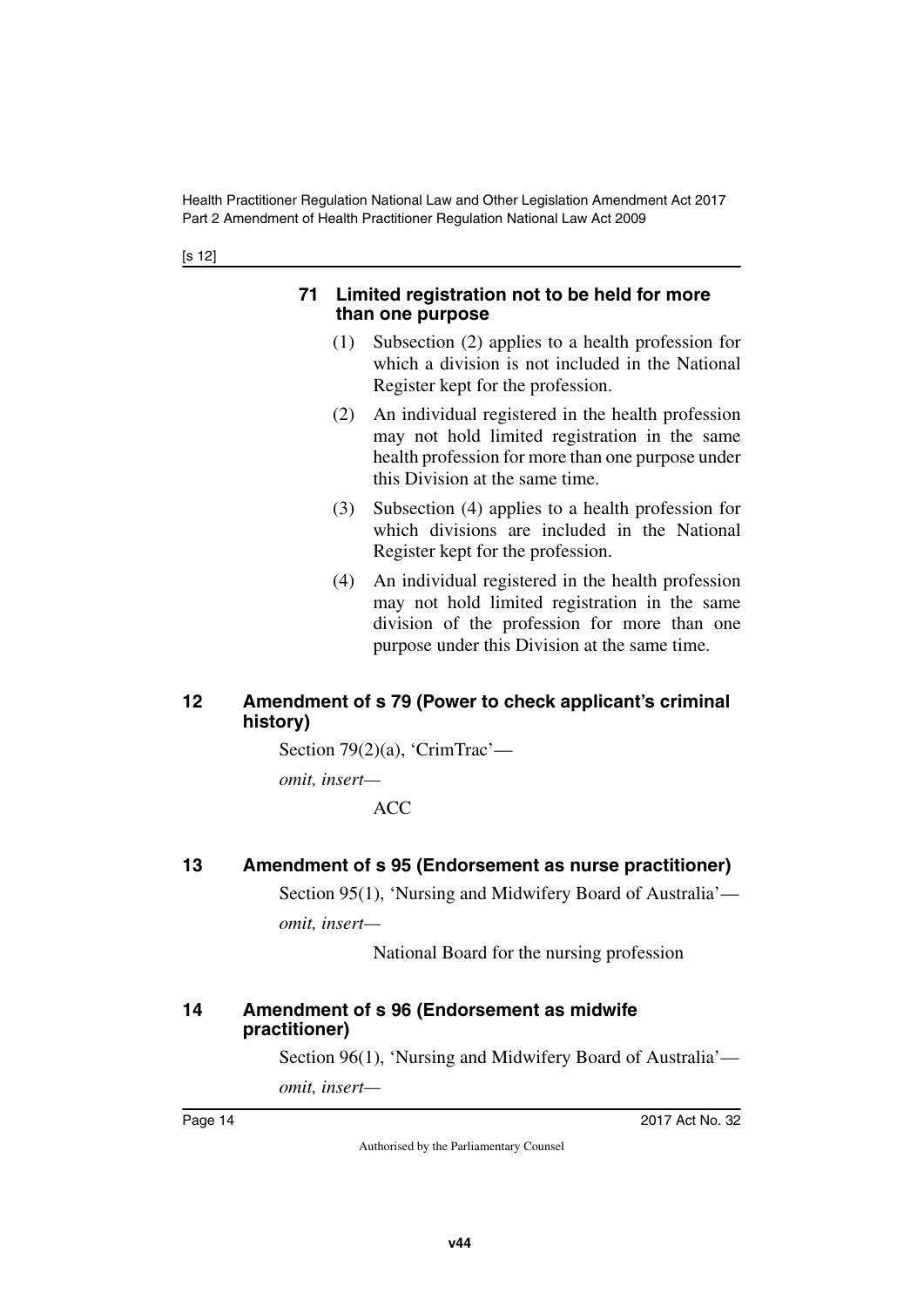[s 15]

National Board for the midwifery profession

#### <span id="page-16-1"></span><span id="page-16-0"></span>**15 Amendment of s 113 (Restriction on use of protected titles)**

(1) Section 113, table, entry for Nursing and Midwifery *omit, insert—*

Midwifery midwife, midwife practitioner Nursing nurse, registered nurse, nurse practitioner, enrolled nurse

> (2) Section 113, table, after entry for Osteopathy *insert—*

Paramedicine paramedic

#### <span id="page-16-3"></span><span id="page-16-2"></span>**16 Amendment of s 118 (Claims by persons as to specialist registration)**

Section 118(2)(b), after 'another person'—

*insert—*

who is not a specialist health practitioner

#### <span id="page-16-5"></span><span id="page-16-4"></span>**17 Amendment of s 125 (Changing or removing conditions or undertaking on application by registered health practitioner or student)**

(1) Section  $125(2)(b)$ , after 'when imposing the condition' *insert—*

or at a later time

(2) Section 125(6)—

*omit, insert—*

(6) If the National Board's decision results in the registration or endorsement being subject to a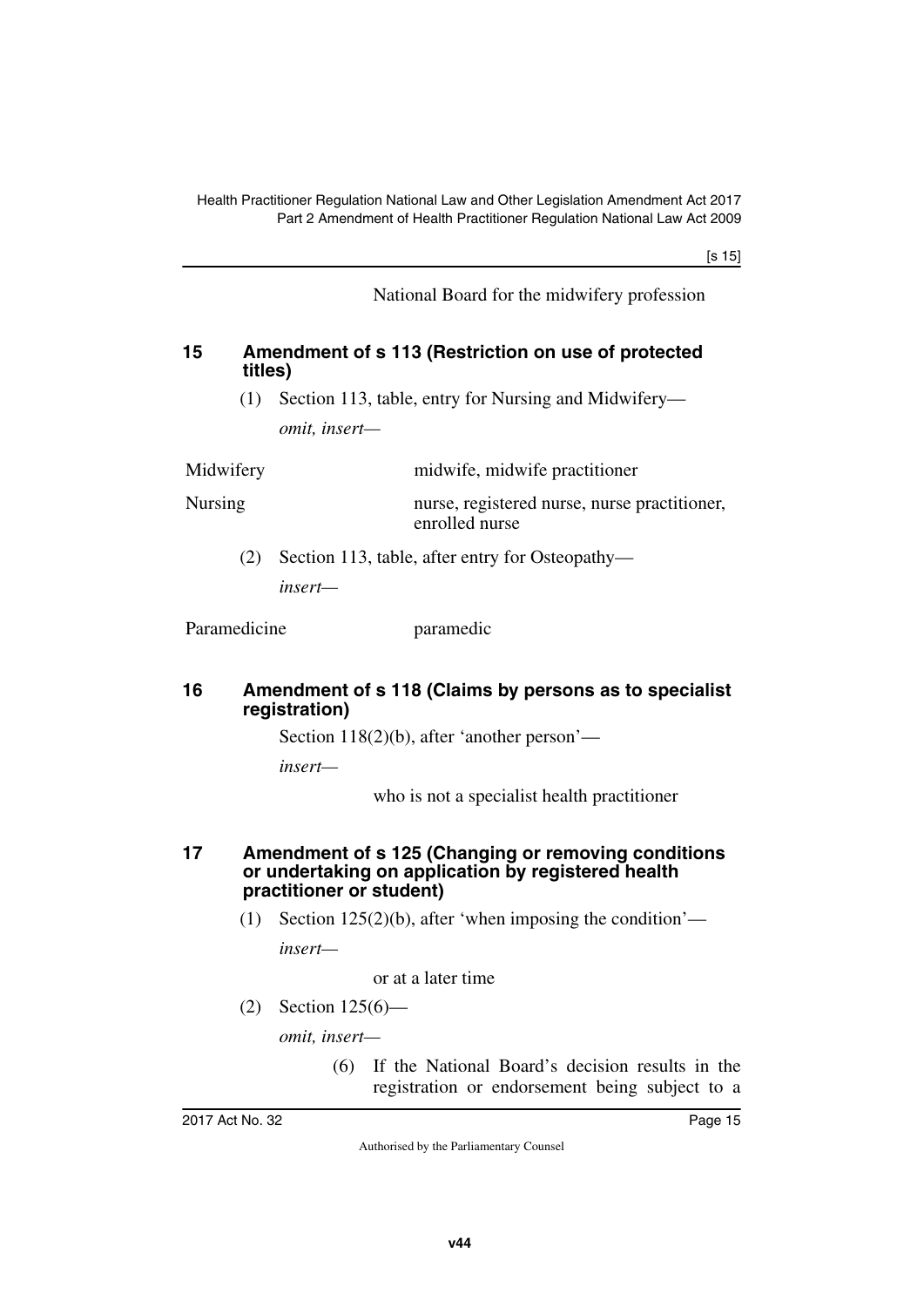[s 18]

condition, or an undertaking is still in place, the Board may decide a review period for the condition or undertaking.

- (6A) As soon as practicable after making the decision under subsection (5), the National Board must give written notice to the registered health practitioner or student of—
	- (a) the decision; and
	- (b) if the Board has decided a review period for a condition or undertaking—details of the review period.

#### <span id="page-17-1"></span><span id="page-17-0"></span>**18 Amendment of s 126 (Changing conditions on Board's initiative)**

(1) Section 126(3)(b), after 'when imposing the condition' *insert—*

or at a later time

(2) Section 126(6)—

- (6) If the National Board's decision results in the registration being subject to a condition, the Board may decide a review period for the condition.
- (6A) As soon as practicable after making the decision under subsection (5), the National Board must give written notice to the registered health practitioner or student of—
	- (a) the decision; and
	- (b) if the Board has decided a review period for a condition—details of the review period.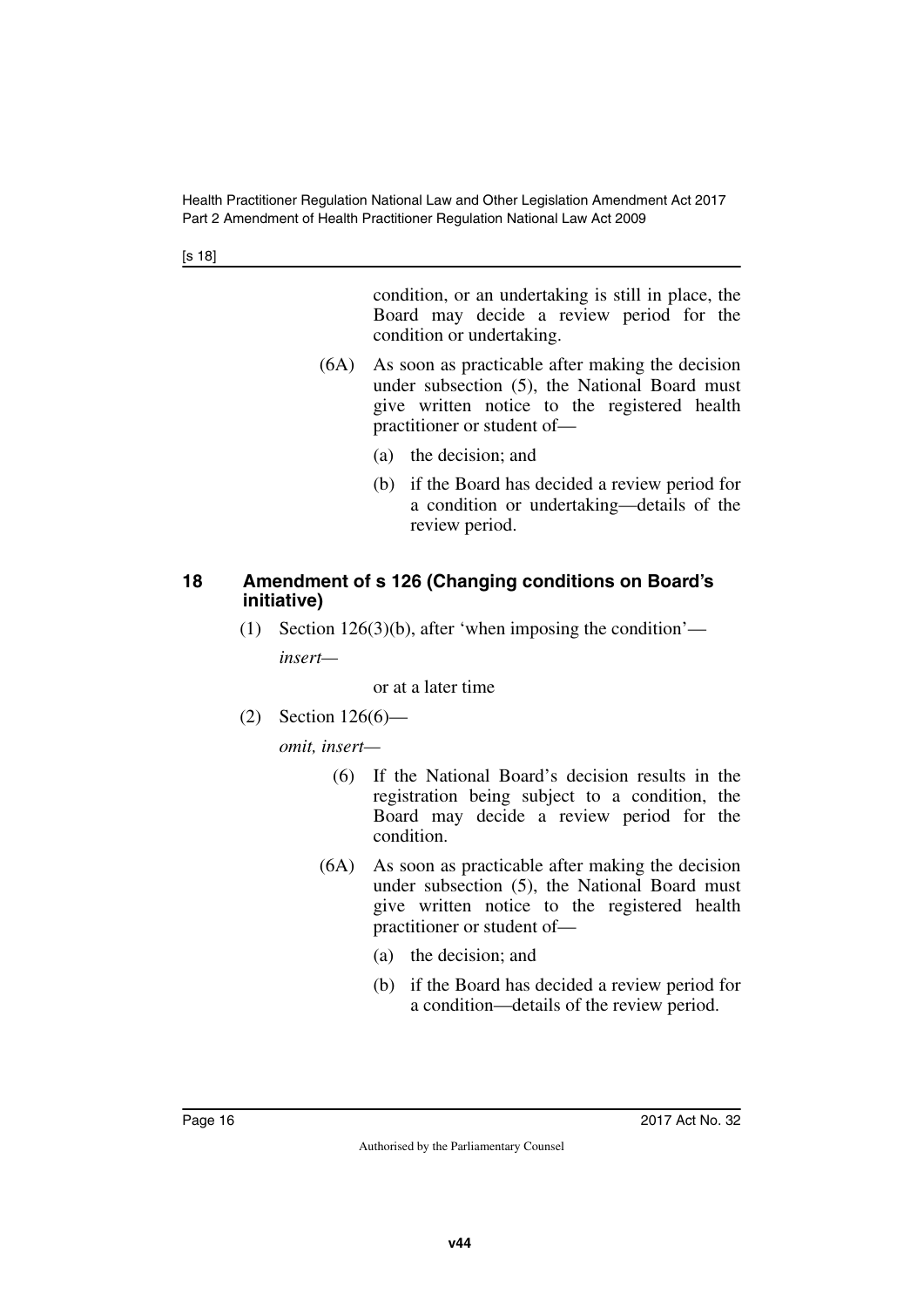## <span id="page-18-0"></span>**19 Insertion of new s 127A**

<span id="page-18-1"></span>After section 127—

 *insert—*

#### <span id="page-18-3"></span><span id="page-18-2"></span>**127AWhen matters under this subdivision may be decided by review body of a co-regulatory jurisdiction**

- (1) This section applies if—
	- (a) a condition has been imposed on a registered health practitioner's or student's registration or endorsement, or an undertaking has been given by the practitioner or student; and
	- (b) a change or removal of the condition, or change or revocation of the undertaking, would usually be decided under this Subdivision; and
	- (c) the National Board that imposed the condition, or to which the undertaking was given, considers the change or removal, or change or revocation, should be decided by a review body of a co-regulatory jurisdiction.
- (2) The National Board may—
	- (a) decide that any change or removal, or change or revocation, may be decided by the review body of a co-regulatory jurisdiction; and
	- (b) give any relevant documents or information held by the Board to the review body.
- (3) If a review body of a co-regulatory jurisdiction is to decide a matter instead of the Board, the review body must decide the matter under the laws of that jurisdiction.
- (4) In this section—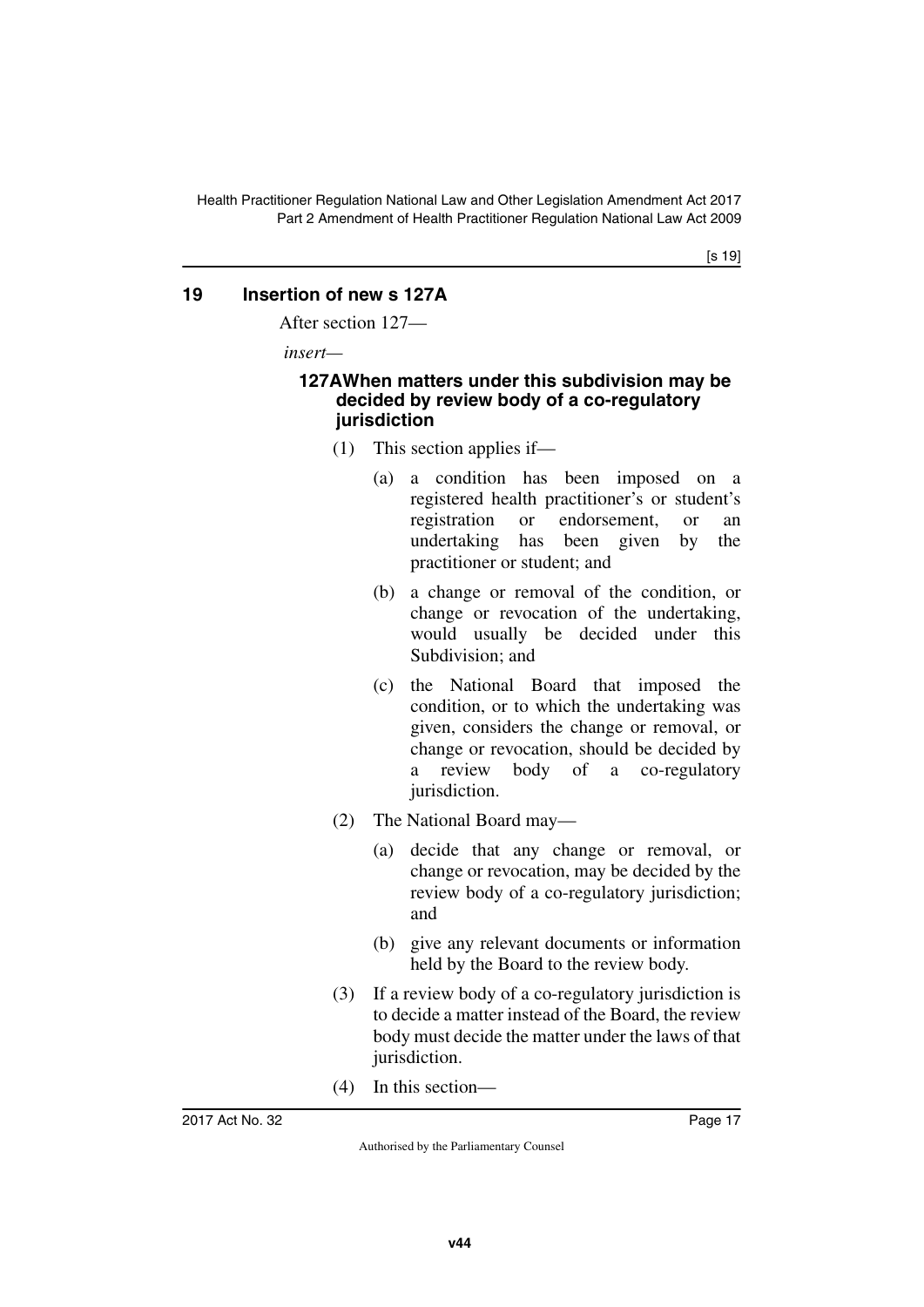[s 20]

*review body* means an entity declared by an Act or regulation of a co-regulatory jurisdiction to be a review body for this section.

#### <span id="page-19-1"></span><span id="page-19-0"></span>**20 Replacement of s 132 (National Board may ask registered health practitioner for employer's details)**

Section 132—

*omit, insert—*

#### <span id="page-19-3"></span><span id="page-19-2"></span>**132 National Board may ask registered health practitioner for practice information**

- (1) A National Board may, at any time by written notice given to a health practitioner registered in a health profession for which the Board is established, ask the practitioner to give the Board a written notice containing practice information for the practitioner.
- (2) The registered health practitioner must not, without reasonable excuse, fail to comply with the notice from the Board.
- (3) A contravention of subsection (2) by a registered health practitioner does not constitute an offence but may constitute behaviour for which health, conduct or performance action may be taken.
- (4) In this section—

*practice information*, for a registered health practitioner practising in the health profession for which the practitioner is registered, means each of the following if it applies to the practitioner—

- (a) if the practitioner is self-employed and shares premises with other registered health practitioners with whom the practitioner shares the cost of the premises—
	- (i) that the practitioner is self-employed; and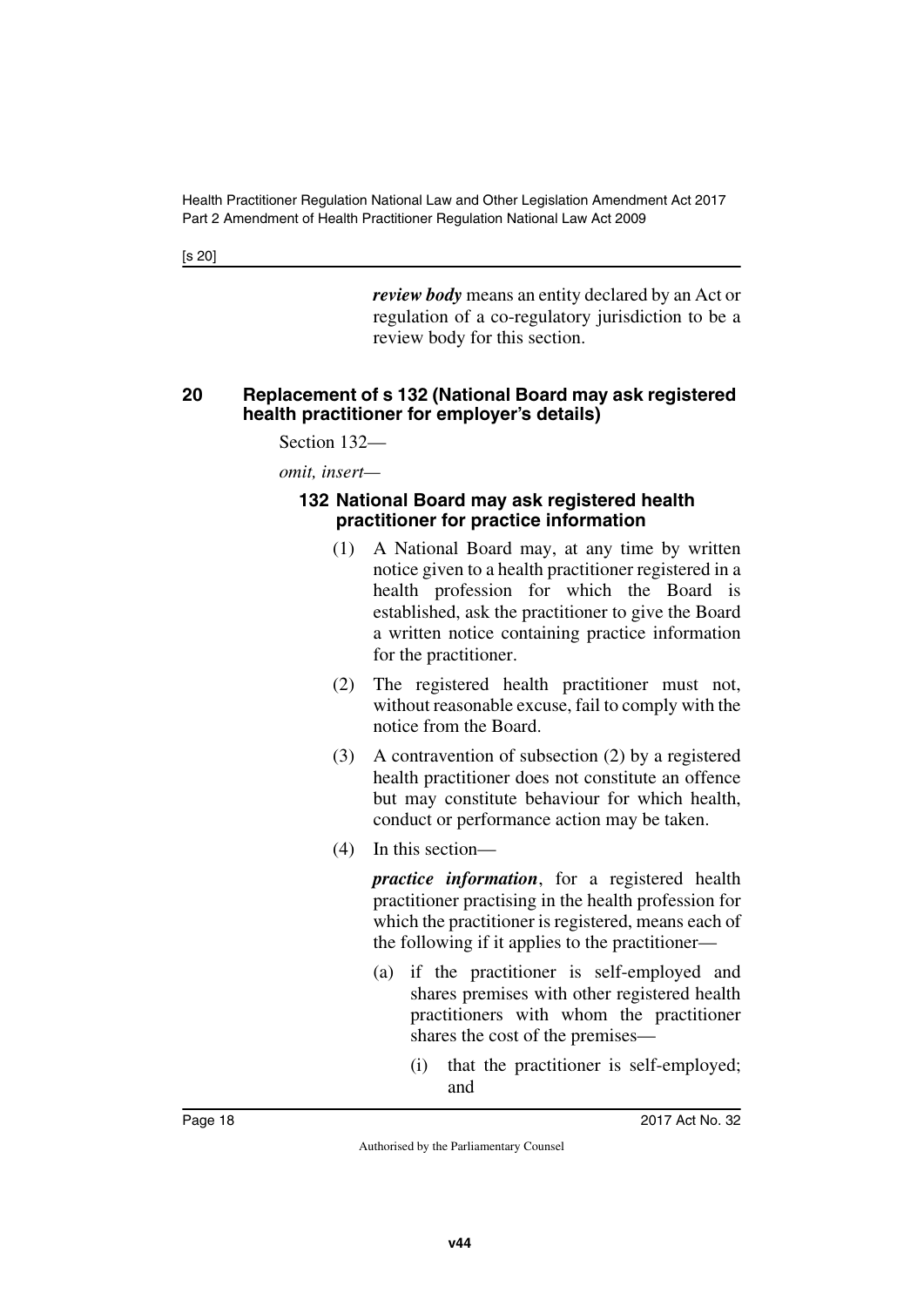[s 20]

- (ii) the address of each of the premises at which the practitioner practises; and
- (iii) if the practitioner practises under a business name or names, each business name; and
- (iv) the names of the other registered health practitioners with whom the practitioner shares premises;
- (b) if the practitioner is self-employed and paragraph (a) does not apply—that the practitioner is self-employed, the address of each of the premises at which the practitioner practises and, if the practitioner practises under a business name or names, each business name;
- (c) if the practitioner is engaged by one or more entities under a contract of employment, contract for services or any other arrangement or agreement—the name, address and contact details of each entity;
- (d) if the practitioner is providing services for or on the behalf of one or more entities, whether in an honorary capacity, as a volunteer or otherwise, and whether or not the practitioner receives payment from an entity for the services—the name, address and contact details of each entity;

#### *Example for paragraph (d)—*

A physiotherapist practises physiotherapy as a volunteer at a sporting club or charity under an arrangement with that entity

(e) if the practitioner practises under a name or names that are not the same as the name under which the practitioner is registered under this Law—the other name or names.

*premises at which the practitioner practises* does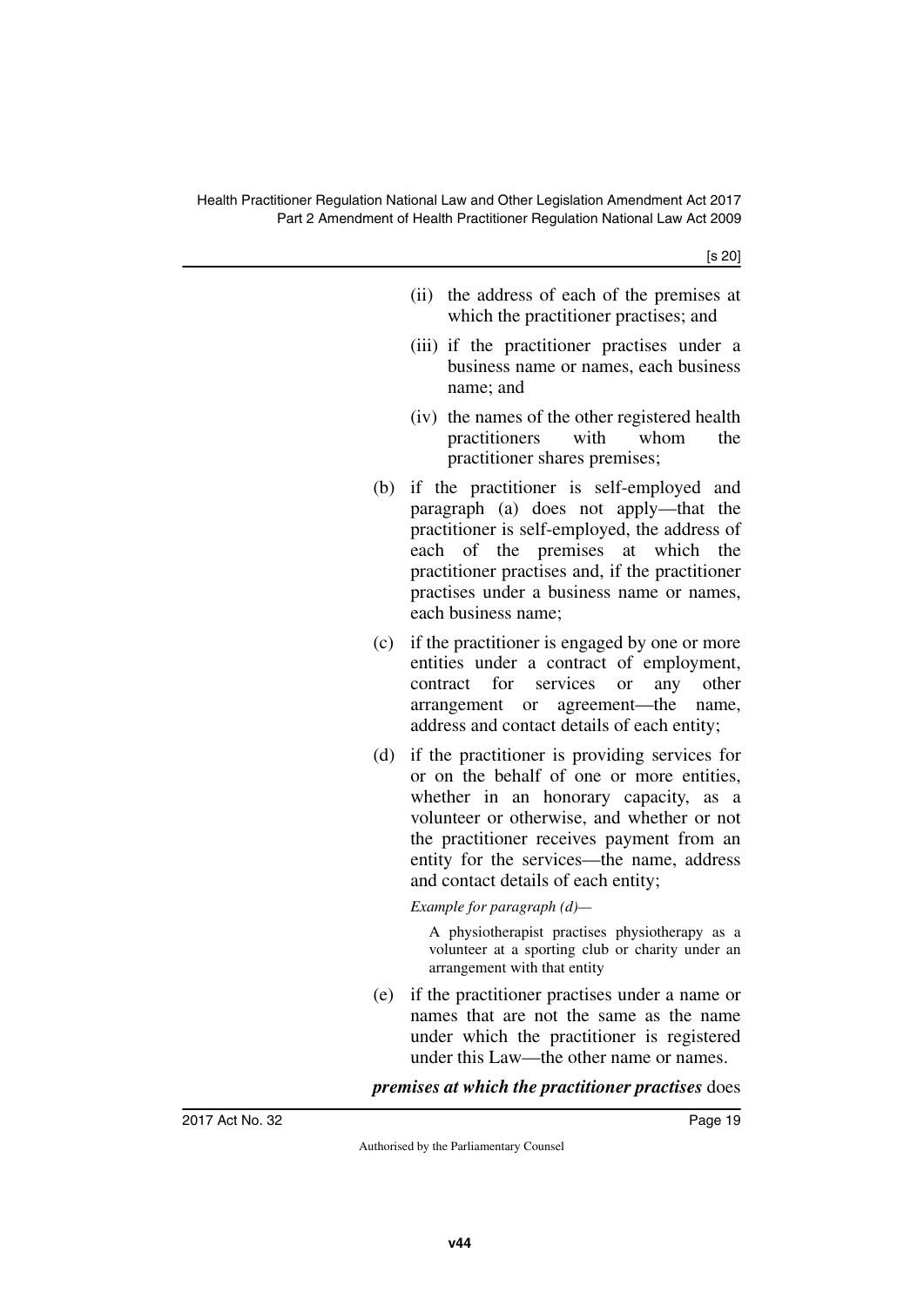[s 21]

not include the residential premises of a patient of the practitioner.

## <span id="page-21-0"></span>**21 Amendment of s 135 (Criminal history check)**

<span id="page-21-1"></span>Section  $135(1)(a)$ , 'CrimTrac'—

*omit, insert—*

ACC

#### <span id="page-21-3"></span><span id="page-21-2"></span>**22 Amendment of s 151 (When National Board may decide to take no further action)**

Section  $151(1)(e)$  —

*omit, insert—*

- (e) the subject matter of the notification—
	- (i) is being dealt with, or has already been dealt with, by another entity; or
	- (ii) has been referred by the Board to another entity to be dealt with by that entity; or
- (f) the health practitioner to whom the notification relates has taken appropriate steps to remedy the matter the subject of the notification and the Board reasonably believes no further action is required in relation to the notification.

### <span id="page-21-4"></span>**23 Amendment of s 155 (Definition)**

<span id="page-21-5"></span>Section 155, definition *immediate action*, after paragraph  $(c)$ —

*insert—*

(d) if immediate action has previously been taken suspending a health practitioner's or student's registration—the revocation of the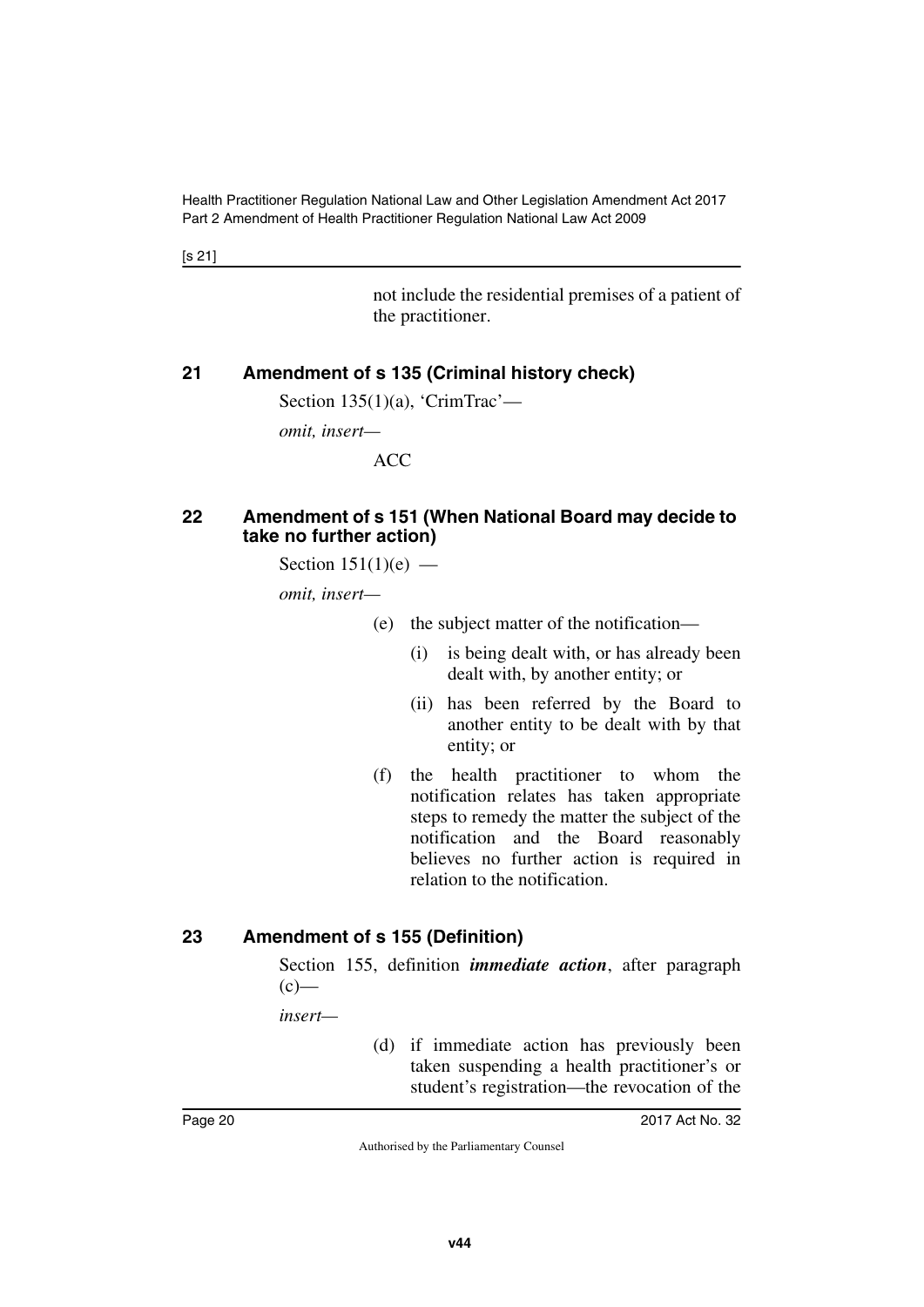[s 24]

suspension and the imposition of a condition on the registration; or

(e) if immediate action has previously been taken imposing a condition on a health practitioner's or student's registration—the suspension of the registration instead of the condition.

## <span id="page-22-0"></span>**24 Amendment of s 156 (Power to take immediate action)**

<span id="page-22-1"></span>Section 156(1)—

*insert—*

(e) the National Board reasonably believes the action is otherwise in the public interest.

> *Example of when action may be taken in the public interest—*

A registered health practitioner is charged with a serious criminal offence, unrelated to the practitioner's practice, for which immediate action is required to be taken to maintain public confidence in the provision of services by health practitioners.

#### <span id="page-22-2"></span>**25 Insertion of new s 159A**

<span id="page-22-3"></span>Part 8, division 7, after section 159—

*insert—*

#### <span id="page-22-5"></span><span id="page-22-4"></span>**159ABoard may give information to notifier about immediate action**

- (1) This section applies if a notification about a registered health practitioner or student results in immediate action by a National Board under this division in relation to the practitioner or student.
- (2) After deciding to take the immediate action, the National Board may inform the notifier who made the notification of the decision and the reasons for the decision.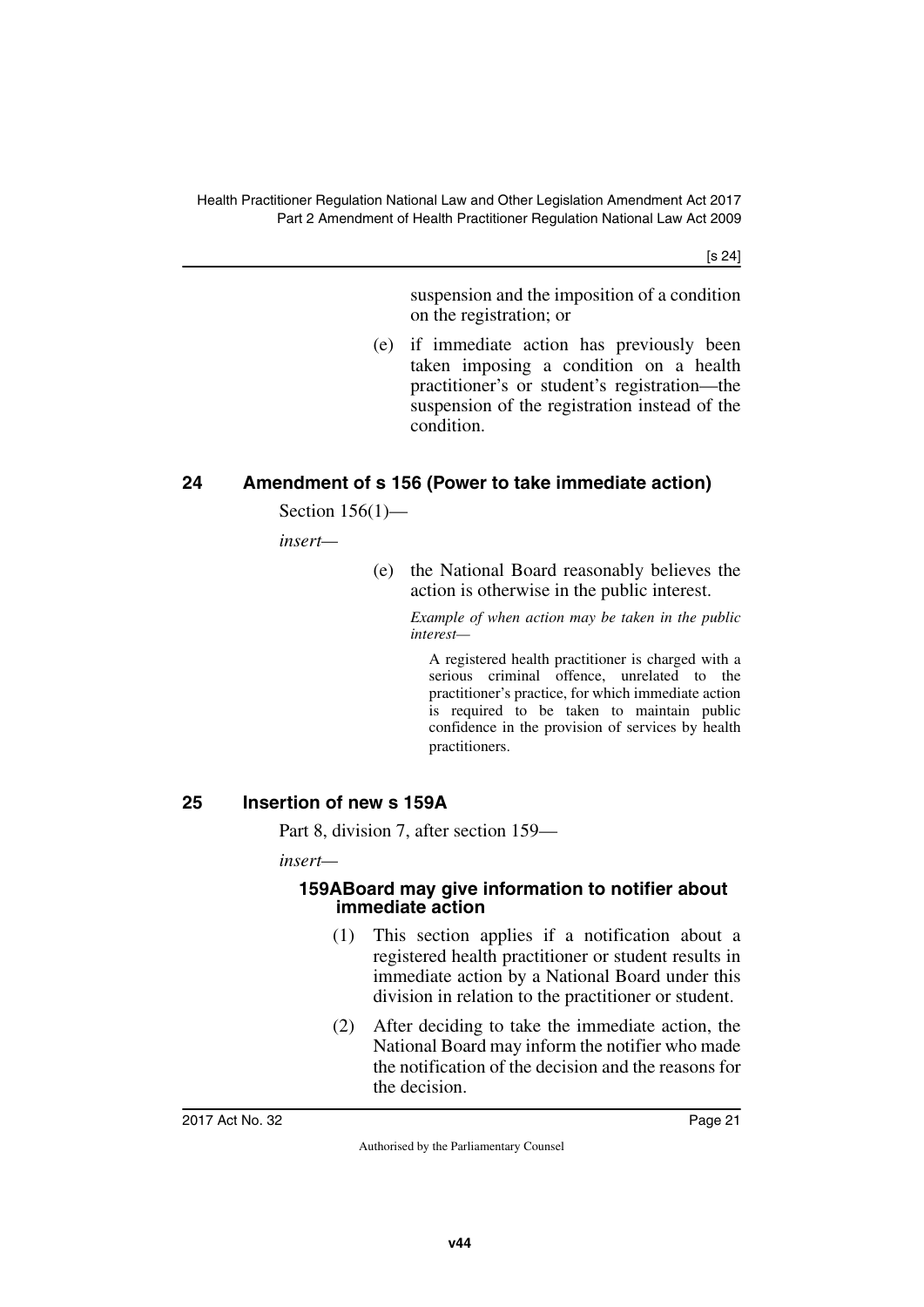[s 26]

#### <span id="page-23-0"></span>**26 Insertion of new s 167A**

<span id="page-23-1"></span>Part 8, division 8, after section 167—

*insert—*

#### <span id="page-23-3"></span><span id="page-23-2"></span>**167ABoard may give information to notifier about result of investigation**

- (1) This section applies if a notification about a registered health practitioner or student results in a decision by a National Board under section 167 in relation to the practitioner or student.
- (2) After making the decision, the National Board may inform the notifier who made the notification of the decision and the reasons for the decision.

#### <span id="page-23-5"></span><span id="page-23-4"></span>**27 Amendment of s 171 (Appointment of assessor to carry out assessment)**

Section 171(2)(b)—

*omit, insert—*

- (b) for a performance assessment, a registered health practitioner who—
	- (i) is a member of the same health profession as the registered health practitioner or student undergoing assessment; but
	- (ii) is not a member of the National Board established for that profession.

### <span id="page-23-6"></span>**28 Insertion of new s 177A**

<span id="page-23-7"></span>Part 8, division 9, after section 177—

*insert—*

### <span id="page-23-9"></span><span id="page-23-8"></span>**177ABoard may give information to notifier about decision following assessor's report**

(1) This section applies if a notification about a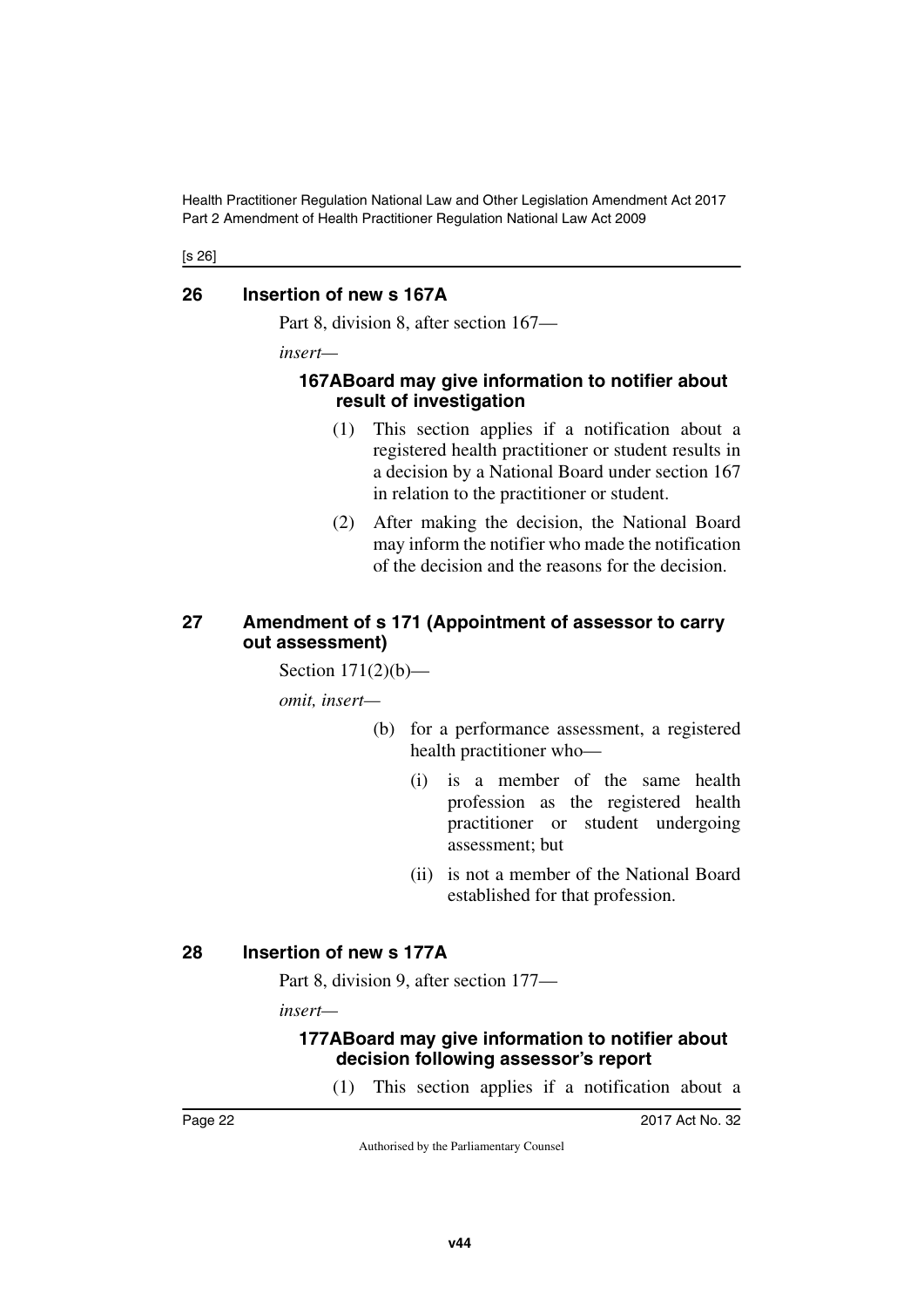[s 29]

registered health practitioner or student results in a decision by a National Board under section 177 in relation to the practitioner or student.

(2) After making the decision, the National Board may inform the notifier who made the notification of the decision and the reasons for the decision.

#### <span id="page-24-1"></span><span id="page-24-0"></span>**29 Replacement of s 180 (Notice to be given to health practitioner or student and notifier)**

Section 180—

*omit, insert—*

#### <span id="page-24-3"></span><span id="page-24-2"></span>**180 Notice to be given to health practitioner or student and notifier**

- (1) As soon as practicable after making a decision under section 179(2) or 178(2), if section 179 does not apply, the National Board must give written notice of the decision to—
	- (a) the registered health practitioner or student; and
	- (b) if the decision was the result of a notification, the notifier.
- (2) A notice under subsection (1)(b) may also include the reasons for the decision.

## <span id="page-24-4"></span>**30 Amendment of s 181 (Establishment of health panel)**

<span id="page-24-5"></span> $(1)$  After section  $181(1)$ —

*insert—*

- (1A) Also, a National Board must establish a health panel if the suspension of a practitioner's or student's registration is to be reconsidered under section 191(4A) or 191A(2)(c).
- (2) Section 181(2)—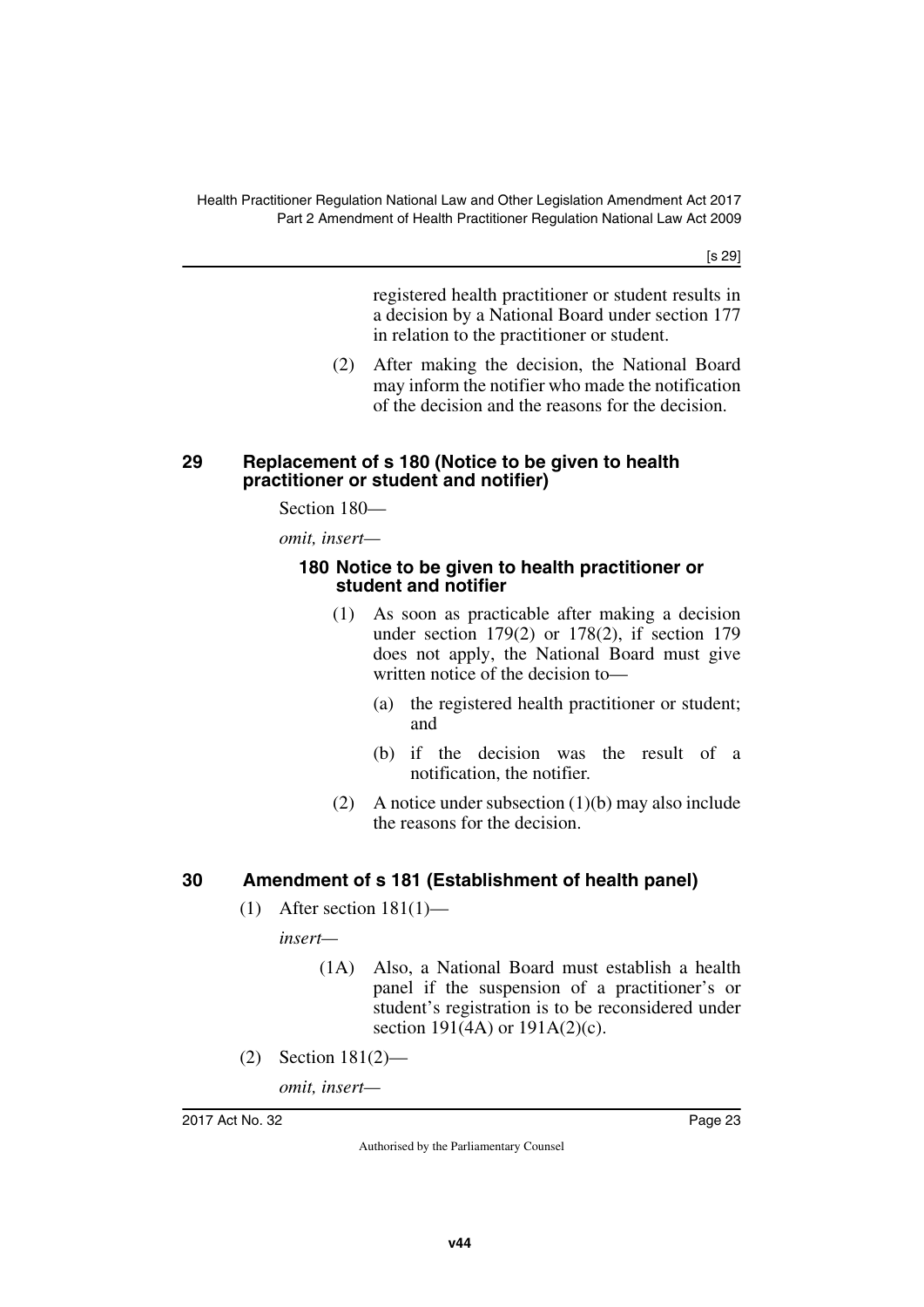[s 31]

- (2) A health panel must consist of the following members chosen from a list referred to in section 183—
	- (a) at least one member who is a registered health practitioner in the same health profession as the registered health practitioner or student the subject of the hearing;
	- (b) at least one member who is a medical practitioner with expertise relevant to the matter the subject of the hearing;
	- (c) at least one member who is not, and has not been, a registered health practitioner in the same health profession as the registered health practitioner or student the subject of the hearing.
- (3) Section 181(4) and (5)—

*omit, insert—*

- (4) No more than half of the members of the panel may be registered health practitioners in the same health profession as the registered health practitioner or student the subject of the hearing.
- (5) However, for subsection (4), if the subject of the hearing is a registered health practitioner who is a medical practitioner, a member of the panel referred to in subsection (2)(b) is not to be considered to be registered in the same health profession as the registered health practitioner the subject of the hearing.

#### <span id="page-25-1"></span><span id="page-25-0"></span>**31 Amendment of s 182 (Establishment of performance and professional standards panel)**

Section 182(4)—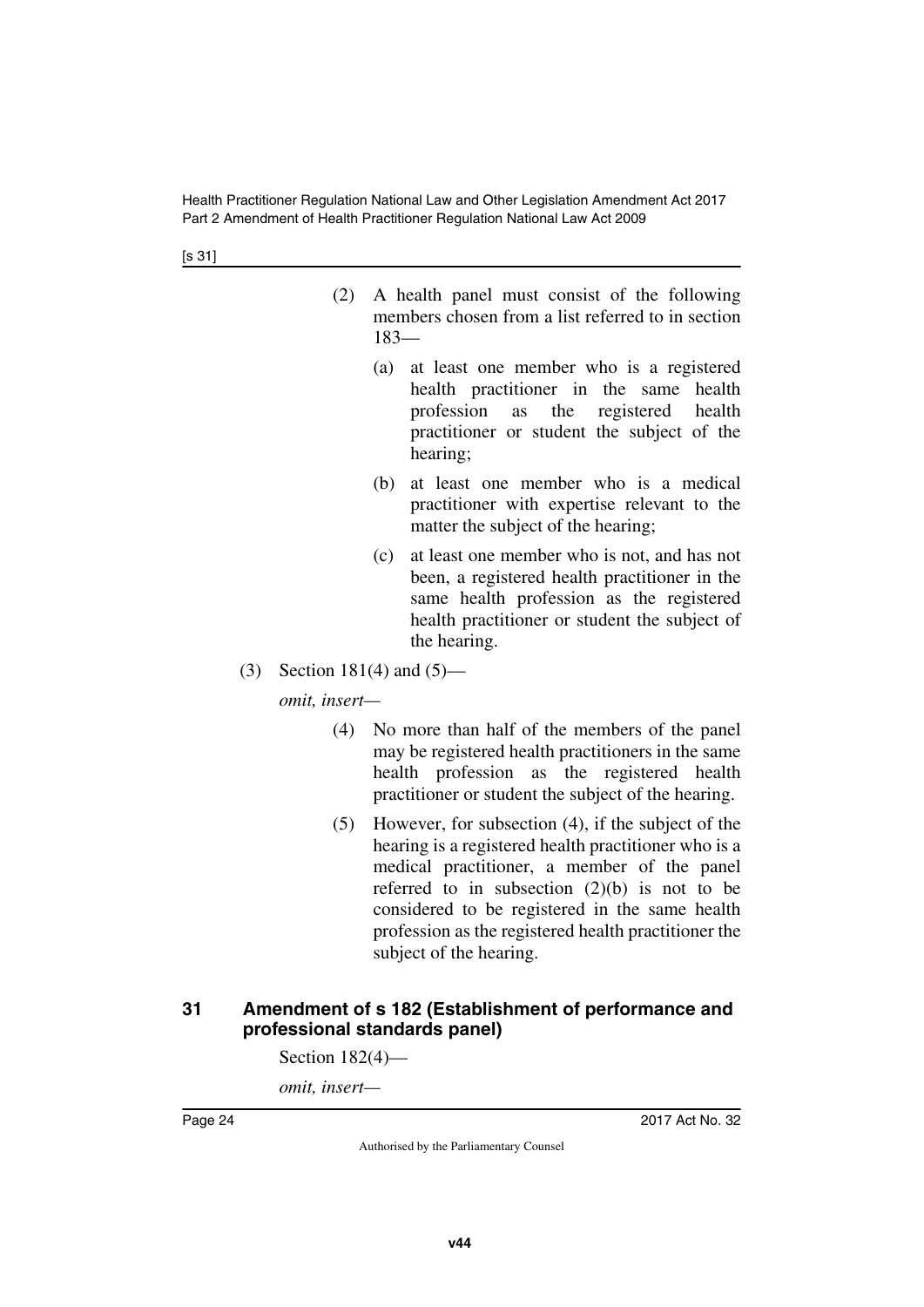[s 32]

- (4) At least half, but no more than two-thirds, of the members of the panel must be persons who are —
	- (a) registered health practitioners in the same health profession as the registered health practitioner the subject of the hearing; and
	- (b) chosen from a list approved under section 183.

#### <span id="page-26-1"></span><span id="page-26-0"></span>**32 Amendment of s 184 (Notice to be given to registered practitioner or student)**

After section 184(2)—

*insert—*

- (3) For a panel established under section 181(1A), the panel—
	- (a) may decide the hearing may be decided entirely on the basis of documents, without parties, their representatives or witnesses appearing at the hearing; and
	- (b) if the hearing is to be decided entirely on the basis of documents—must give written notice of the decision to the registered health practitioner or student the subject of the hearing.
- (4) The health practitioner or student may within 14 days after receiving the notice under subsection (3)(b) give a written notice to the panel—
	- (a) requesting a hearing; and
	- (b) undertaking to be available to attend the hearing within 28 days after giving the notice.
- (5) If the health practitioner or student gives a notice under subsection (4), the panel must give the health practitioner or student notice under subsection (1) stating a day for the hearing that is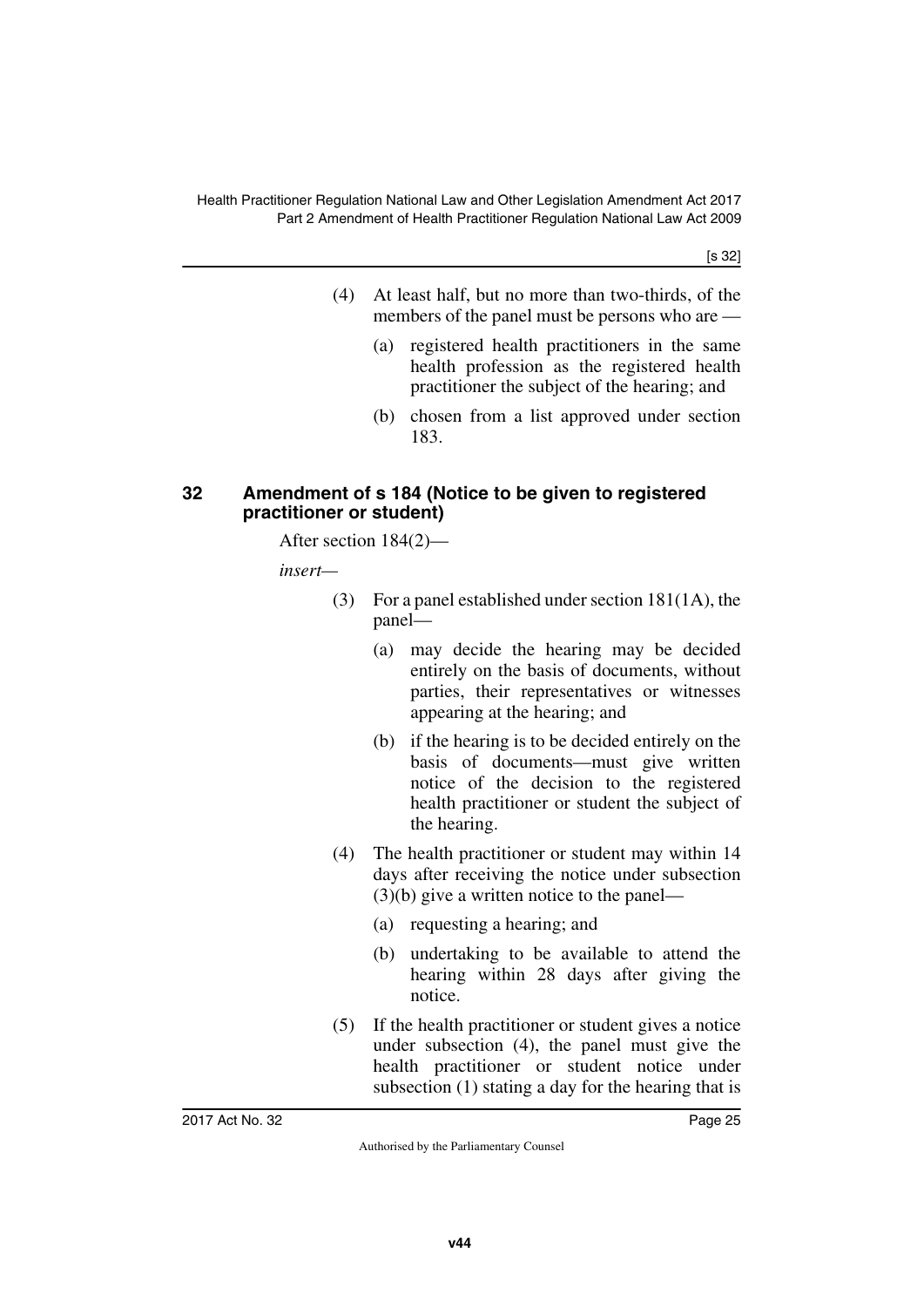[s 33]

not more than 28 days after the practitioner's or student's notice was given.

- (6) Subsection  $(1)$  does not apply if—
	- (a) the panel makes a decision under subsection (3); and
	- (b) the health practitioner or student does not give notice under subsection (4).

## <span id="page-27-0"></span>**33 Amendment of s 191 (Decision of panel)**

<span id="page-27-1"></span>Section 191, after subsection (4)—

*insert—*

(4A) If a panel suspends a health practitioner's or student's registration, the panel must decide a date (the *reconsideration date*) by which the suspension must be reconsidered by a panel established under section 181(1A).

## <span id="page-27-2"></span>**34 Insertion of new s 191A and 191B**

<span id="page-27-3"></span>After section 191—

*insert—*

#### <span id="page-27-5"></span><span id="page-27-4"></span>**191ADecision of panel after reconsideration of suspension**

- (1) This section applies if the suspension of a health practitioner's or student's registration is reconsidered by a panel established under section 181(1A).
- (2) The panel may—
	- (a) revoke the suspension; or
	- (b) revoke the suspension, impose conditions under section  $191(3)(a)$  and decide a review period for the conditions under section  $191(4)$ ; or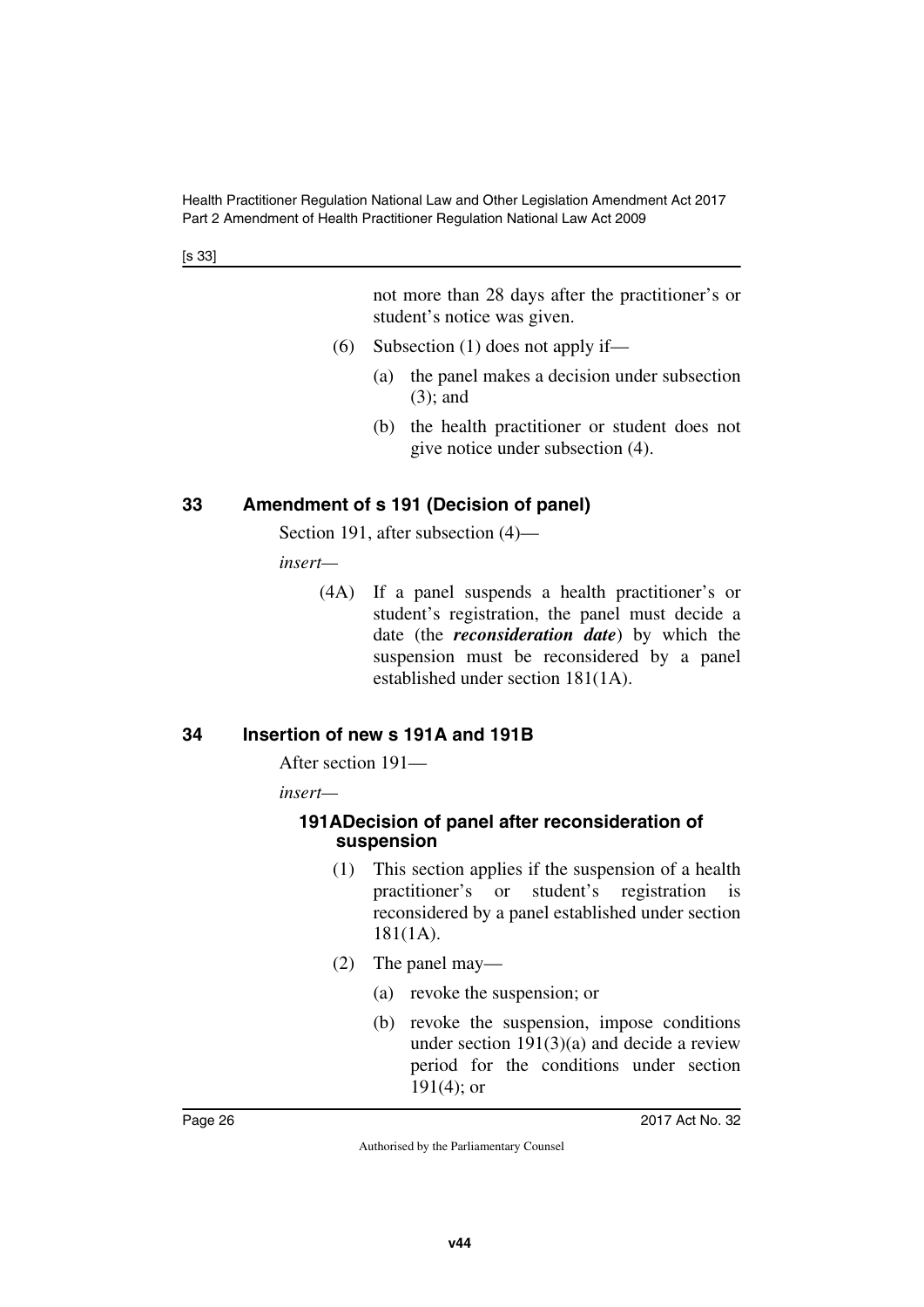[s 34]

(c) not revoke the suspension and decide a new reconsideration date.

#### <span id="page-28-1"></span><span id="page-28-0"></span>**191BChange of reconsideration date for suspension of registration**

- (1) This section applies if the suspension of a health practitioner's or student's registration is to be reconsidered by a panel established under section 181(1A) on a reconsideration date.
- (2) The panel may decide an earlier reconsideration date if—
	- (a) the health practitioner or student advises the panel of a material change in the practitioner's or student's circumstances and requests an earlier reconsideration date because of the change; and
	- (b) the panel is reasonably satisfied an earlier reconsideration date is necessary because of the change in circumstances.
- (3) For subsection (2), the panel must give the practitioner or student written notice of—
	- (a) if the panel decides an earlier reconsideration date—the earlier date; or
	- (b) if the panel decides to refuse the request for an earlier reconsideration date—the panel's decision and the reasons for the decision.
- (4) The panel may decide a later reconsideration date if the panel is reasonably satisfied it is necessary to enable the panel to reconsider the suspension.

*Examples of when the panel may be reasonably satisfied a later reconsideration date may be decided—*

(a) the health practitioner or student is required for a hearing and cannot attend because of illness;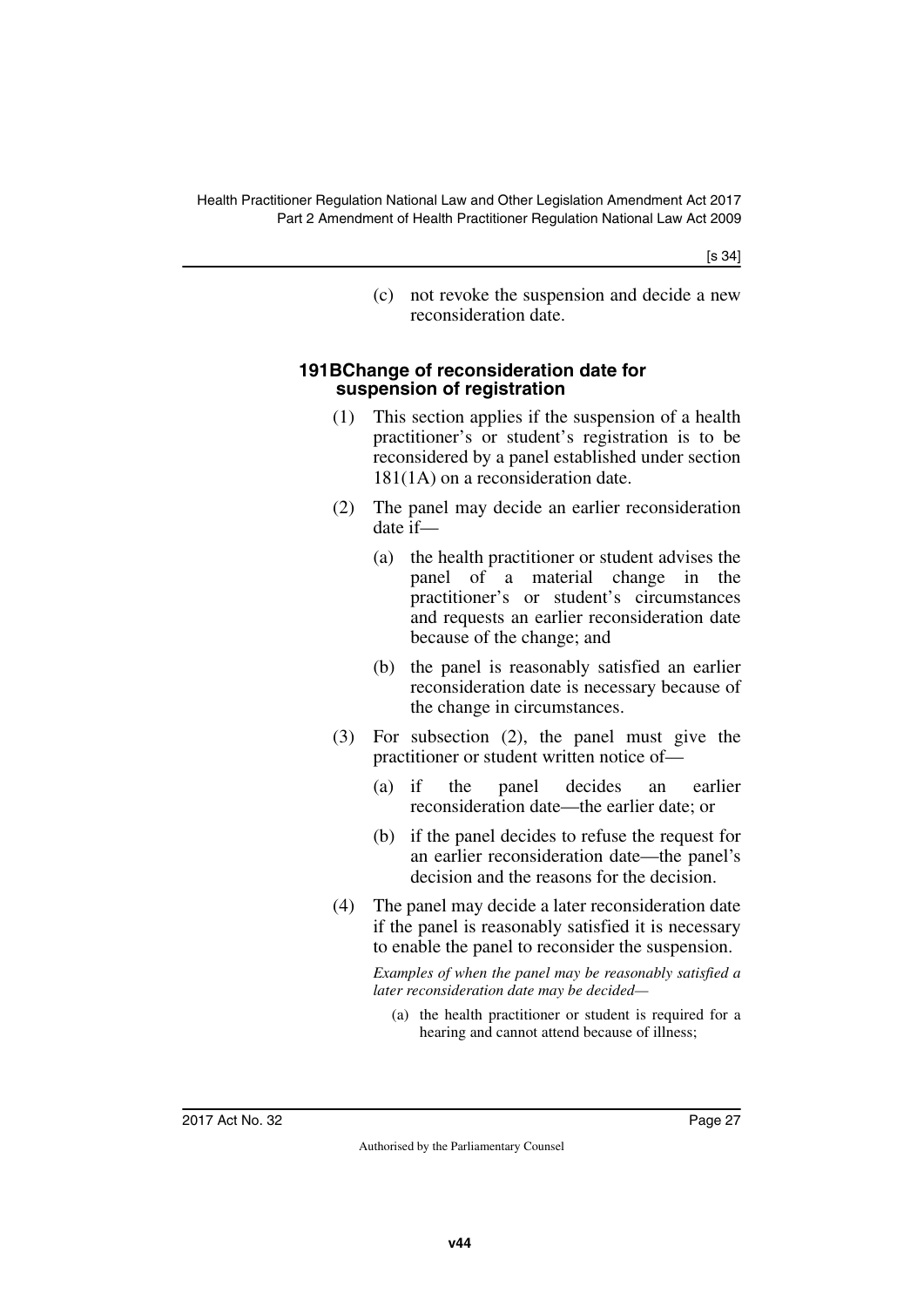[s 35]

- (b) the panel requires extra time to consider further evidence supplied by the health practitioner or student;
- (c) extra time is required to appoint a panel member for a panel member who is ill.
- (5) For subsection (4), the panel must give the health practitioner or student written notice of the later reconsideration date and the reasons for the decision.
- (6) The suspension of the health practitioner's or student's registration remains in force until the panel makes a decision to revoke the suspension.

#### <span id="page-29-1"></span><span id="page-29-0"></span>**35 Amendment of s 192 (Notice to be given about panel's decision)**

(1) Section 192(1), after 'section 191'—

*insert—*

or 191A

(2) Section 192(4)—

*omit, insert—*

(4) A notice under subsection (2)(b) may also include the reasons for the decision.

#### <span id="page-29-3"></span><span id="page-29-2"></span>**36 Amendment of s 196 (Decision by responsible tribunal about registered health practitioner)**

Section 196(4)(b)—

- (b) prohibit the person, either permanently or for a stated period, from—
	- (i) providing any health service or a specified health service; or
	- (ii) using any title or a specified title.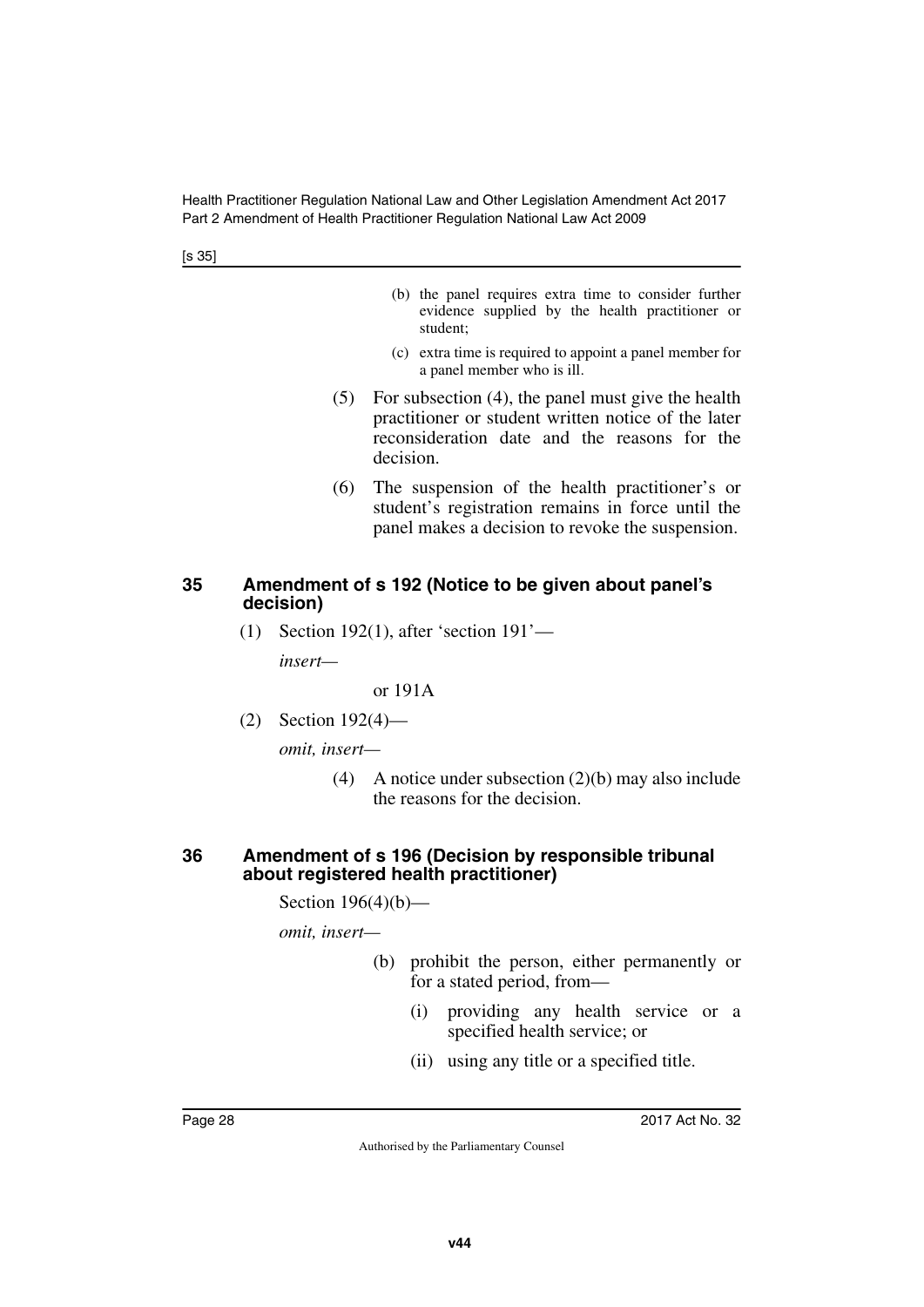## <span id="page-30-0"></span>**37 Insertion of new s 196A**

<span id="page-30-1"></span>After section 196—

*insert—*

### <span id="page-30-3"></span><span id="page-30-2"></span>**196AOffences relating to prohibition orders**

(1) A person must not contravene a prohibition order.

Maximum penalty—\$30,000.

- (2) A person who is subject to a prohibition order (the *prohibited person*) must, before providing a health service, give written notice of the order to the following persons—
	- (a) the person to whom the prohibited person intends to provide the health service or, if that person is under 16 years of age or under guardianship, a parent or guardian of the person;
	- (b) if the health service is to be provided by the prohibited person as an employee—the person's employer;
	- (c) if the health service is to be provided by the prohibited person under a contract for services or any other arrangement with an entity—that entity;
	- (d) if the health service is to be provided by the prohibited person as a volunteer for or on behalf of an entity—that entity.

Maximum penalty—\$5,000.

(3) A person must not advertise a health service to be provided by a prohibited person unless the advertisement states that the prohibited person is subject to a prohibition order.

Maximum penalty—

- (a) in the case of an individual—\$5,000; or
- (b) in the case of a body corporate—\$10,000.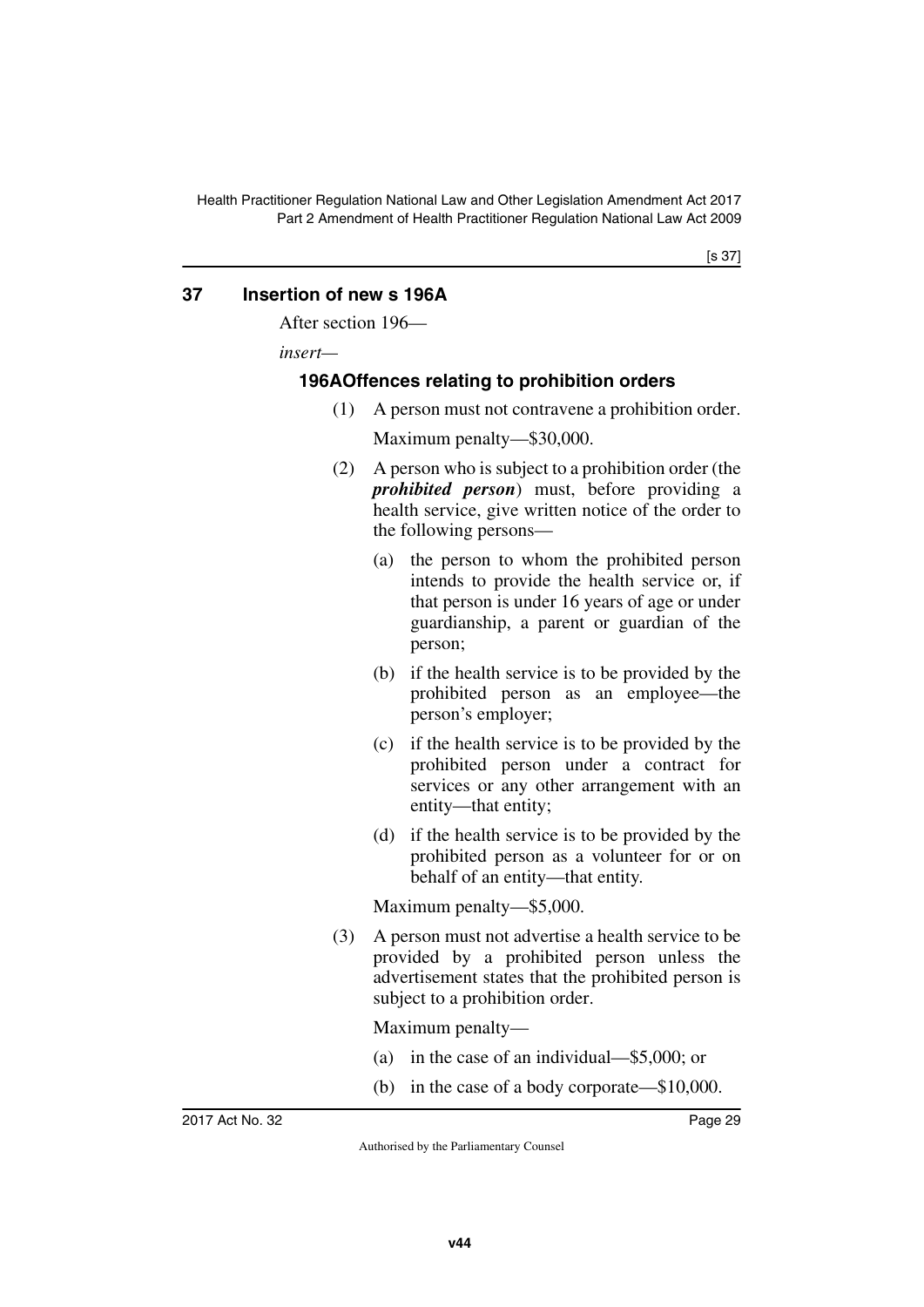[s 38]

## <span id="page-31-0"></span>**38 Amendment of s 199 (Appellable decisions)**

<span id="page-31-1"></span>After section  $199(1)(i)$ —

*insert—*

(ja) a decision by a health panel not to revoke a suspension;

#### <span id="page-31-3"></span><span id="page-31-2"></span>**39 Amendment of s 206 (National Board to give notice to registered health practitioner's employer)**

(1) Section 206, heading, after 'employer'—

*insert—*

#### **and other entities**

(2) Section 206(1)(b) and note—

*omit, insert—*

- (b) the National Board has been given practice information under section 132 or becomes aware of practice information it should have been given under that section.
- (3) Section 206(2)—

- (2) The National Board, as soon as practicable after making the decision or receiving the notice—
	- (a) if the practice information given to the Board, or of which the Board becomes aware, is information referred to in section 132(4)(a) and includes the names of other registered health practitioners—may give written notice to each of those practitioners of the decision to take health, conduct or performance action against the registered health practitioner; or
	- (b) if the practice information given to the Board, or of which the Board becomes aware, is information referred to in section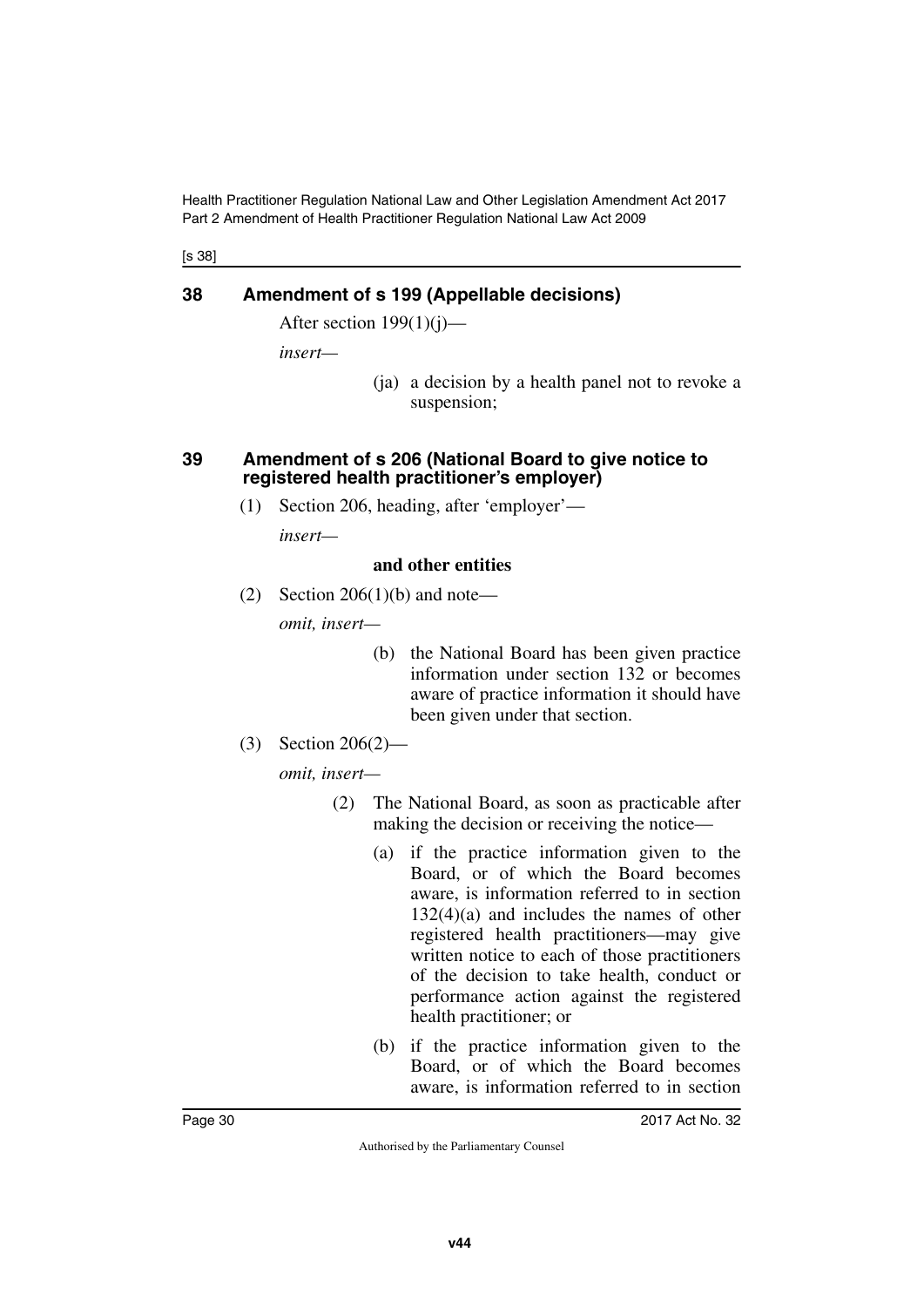[s 40]

132(4) (c) or (d) and includes the name of an entity—must give written notice to the entity of the decision to take health, conduct or performance action against the registered health practitioner.

## <span id="page-32-0"></span>**40 Insertion of new pt 10, div 1A**

<span id="page-32-1"></span>Part 10, before division 1—

*insert—*

<span id="page-32-3"></span>

## <span id="page-32-2"></span>**Division 1A Australian Information Commissioner**

## <span id="page-32-4"></span>**212AApplication of Commonwealth AIC Act**

- <span id="page-32-5"></span>(1) The AIC Act applies as a law of a participating jurisdiction for the purposes of the national registration and accreditation scheme.
- (2) For the purposes of subsection (1), the AIC Act applies—
	- (a) as if a reference to the Office of the Australian Information Commissioner were a reference to the Office of the National Health Practitioner Privacy Commissioner; and
	- (b) as if a reference to the Information Commissioner were a reference to the National Health Practitioner Privacy Commissioner; and
	- (c) with any other modifications made by the regulations.
- (3) Without limiting subsection (2)(c), the regulations may—
	- (a) provide that the AIC Act applies under subsection (1) as if a provision of the AIC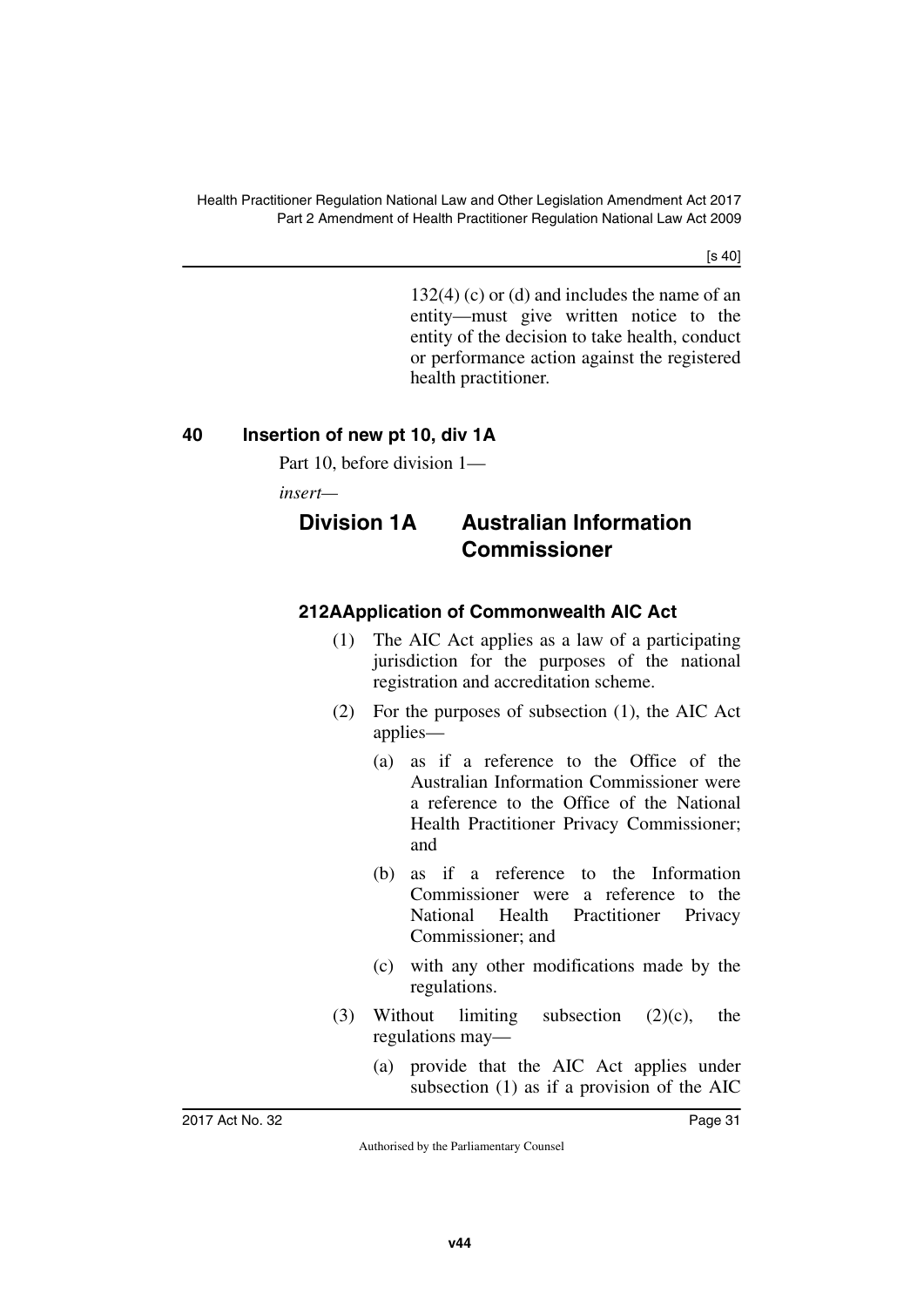[s 41]

Act specified in the regulations were omitted; or

- (b) provide that the AIC Act applies under subsection (1) as if an amendment to the AIC Act made by a law of the Commonwealth, and specified in the regulations, had not taken effect; or
- (c) confer jurisdiction on a tribunal or court of a participating jurisdiction.
- (4) In this section—

*AIC Act* means the *Australian Information Commissioner Act 2010* of the Commonwealth, as in force from time to time.

## <span id="page-33-1"></span><span id="page-33-0"></span>**41 Amendment of s 213 (Application of Commonwealth Privacy Act)**

(1) Section 213(2)—

*omit, insert—*

- (2) For the purposes of subsection (1), the Privacy Act applies—
	- (a) as if a reference to the Commissioner were a reference to the National Health Practitioner Privacy Commissioner; and
	- (b) with any other modifications made by the regulations.
- (2) Section 213(3), 'subsection  $(2)(c)$ '—

*omit, insert—*

'subsection (2)(b)'

## <span id="page-33-3"></span><span id="page-33-2"></span>**42 Amendment of s 215 (Application of Commonwealth FOI Act)**

(1) Section 215(2)—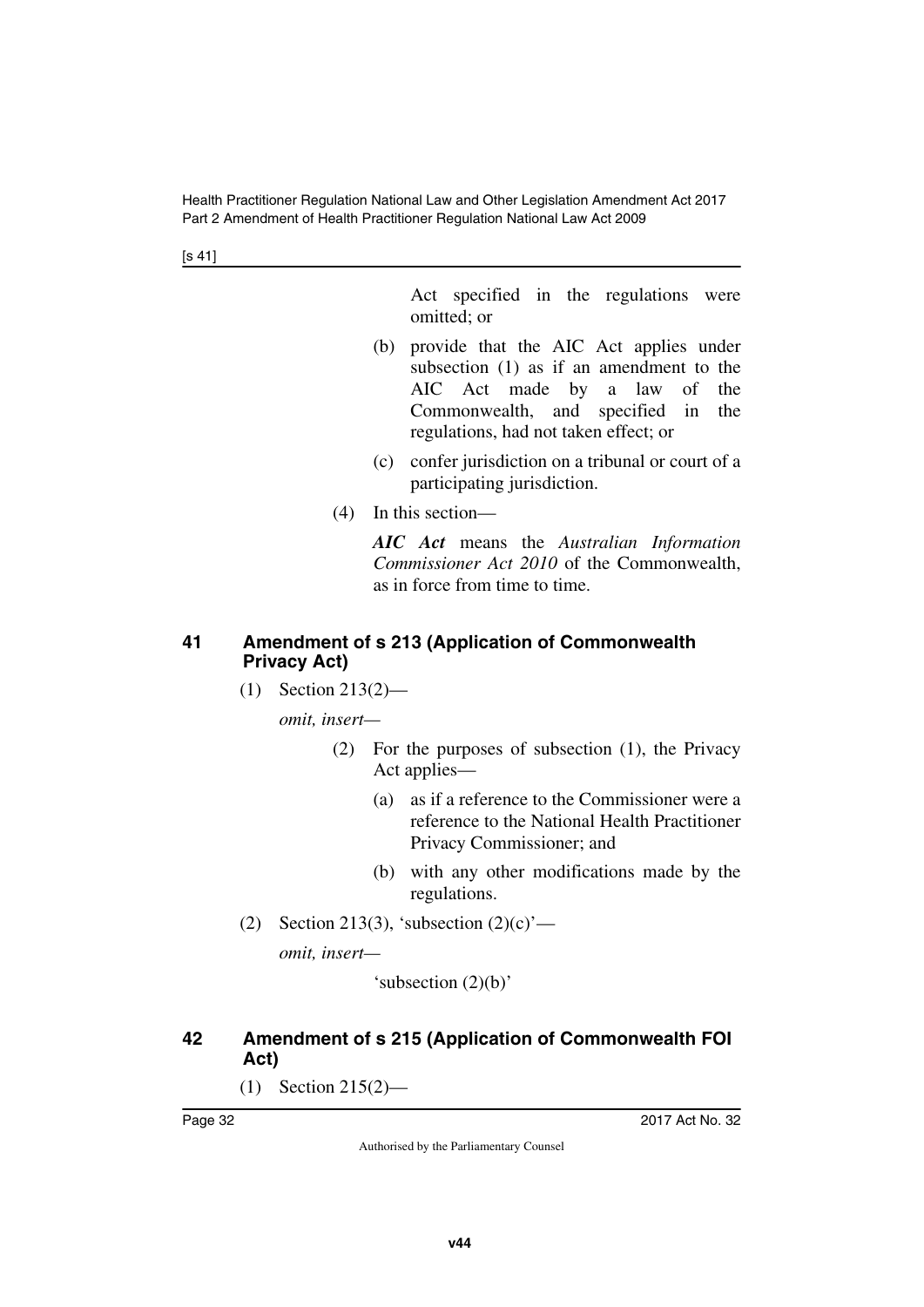[s 43]

*omit, insert—*

- (2) For the purposes of subsection (1), the FOI Act applies—
	- (a) as if a reference to the Office of the Australian Information Commissioner were a reference to the Office of the National Health Practitioner Privacy Commissioner; and
	- (b) as if a reference to the Information Commissioner were a reference to the National Health Practitioner Privacy Commissioner; and
	- (c) with any other modifications made by the regulations.
- (2) Section 215(3), 'subsection  $(2)$ '—

*omit, insert—*

subsection  $(2)(c)$ 

#### <span id="page-34-1"></span><span id="page-34-0"></span>**43 Replacement of s 220 (Disclosure to protect health or safety of patients or other persons)**

Section 220—

*omit, insert—*

#### <span id="page-34-3"></span><span id="page-34-2"></span>**220 Disclosure to protect health or safety of patients or other persons**

- (1) This section applies if a National Board reasonably believes that—
	- (a) either of the following poses, or may pose, a risk to public health—
		- (i) a registered health practitioner;
		- (ii) a person who provides a health service but is not a registered health practitioner; or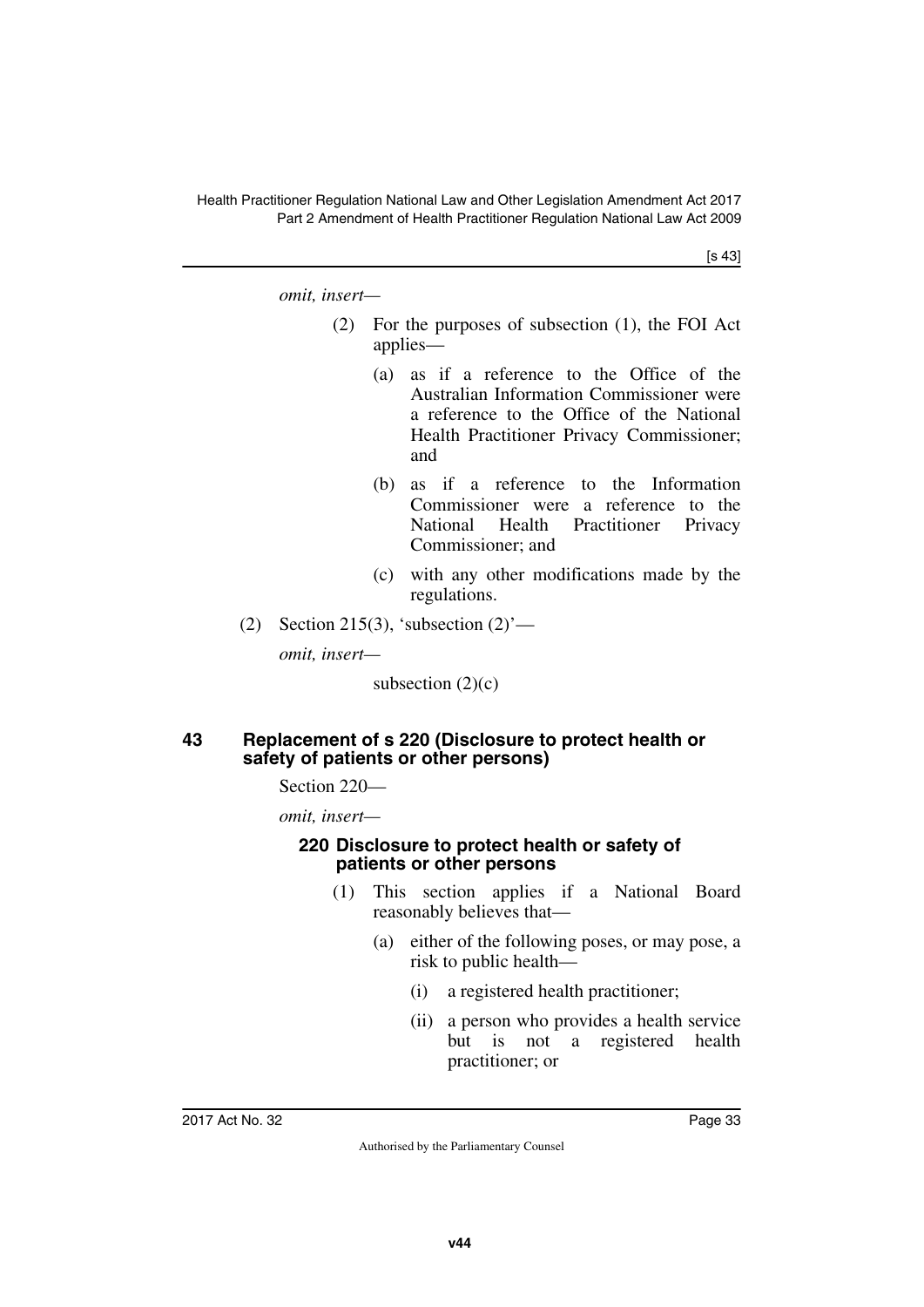- (b) the health or safety of a patient or class of patients is or may be at risk because of—
	- (i) a registered health practitioner's practice as a health practitioner; or
	- (ii) the provision of a health service by a person who is not a registered health practitioner.
- (2) The National Board may give written notice of the risk and any relevant information about a person mentioned in subsection  $(1)(a)$  or  $(b)$  to an entity of the Commonwealth or a State or Territory that the Board considers may be required to take action in relation to the risk.

## <span id="page-35-0"></span>**44 Replacement of s 222 (National Registers)**

#### <span id="page-35-1"></span>Section 222—

*omit, insert—*

## <span id="page-35-3"></span><span id="page-35-2"></span>**222 Public national registers**

- (1) A public national register, with the name listed in column 1 of the following table, is to be kept for each health profession.
- (2) A public national register for a health profession is to include the names of all health practitioners (other than specialist health practitioners) currently registered in the profession.
- (3) If divisions are listed beside the public national register in column 2 of the Table, the register is to be kept in a way that ensures it includes those divisions.
- (4) In addition, a public national register for a health profession is to include—
	- (a) the names of all health practitioners (other than specialist health practitioners) whose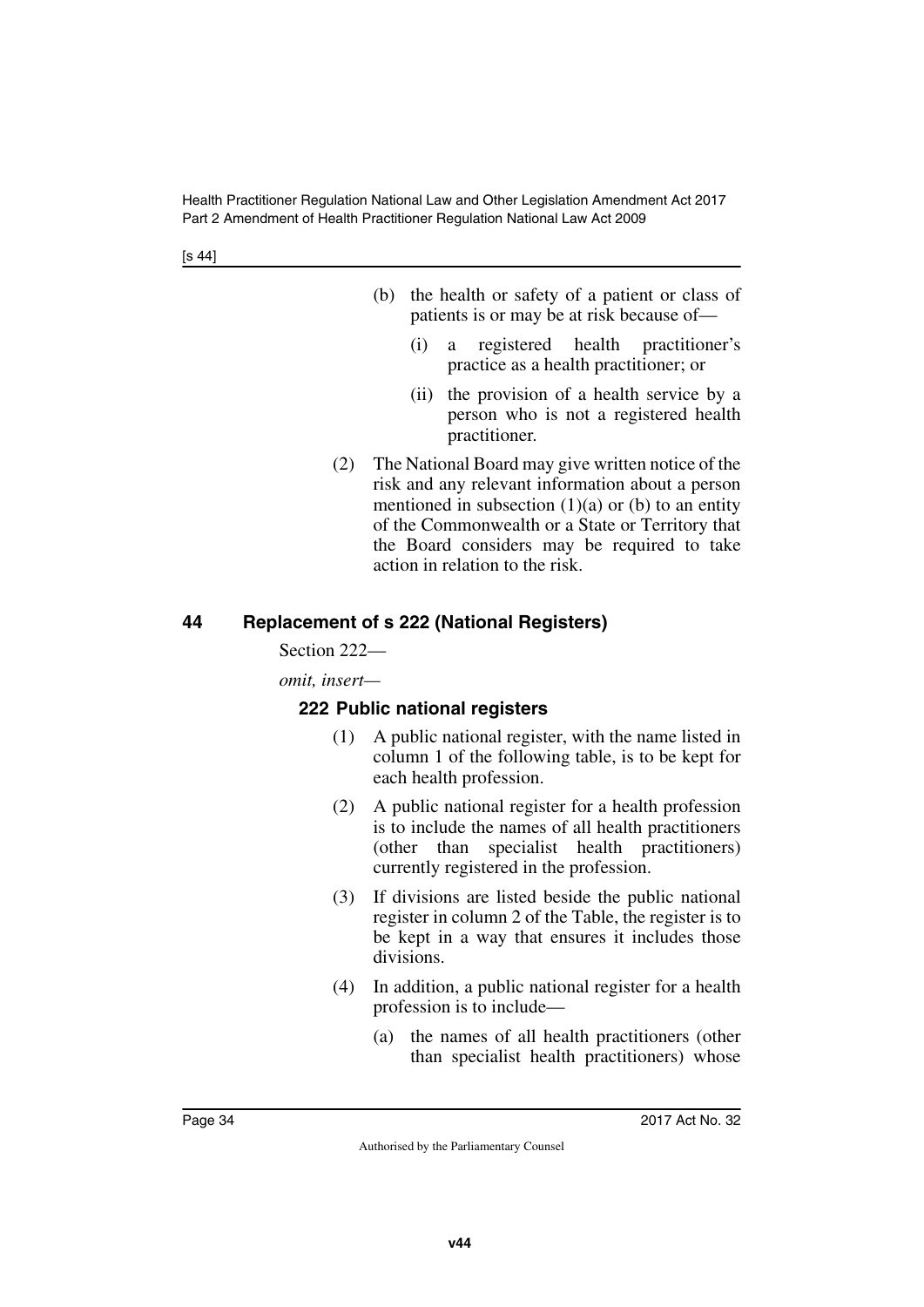[s 44]

registration has been cancelled by an adjudication body; and

- (b) the names of all persons (other than specialist health practitioners or persons who were previously specialist health practitioners) subject to a prohibition order.
- (5) A public national register required to be kept under this section is to be kept by the National Board prescribed by the regulations for the register, in conjunction with the National Agency.

#### **Table—Public national registers**

| Name of public national register                                                 | Divisions of public national register                                                             |  |  |
|----------------------------------------------------------------------------------|---------------------------------------------------------------------------------------------------|--|--|
| Register of Aboriginal and Torres<br><b>Strait Islander Health Practitioners</b> |                                                                                                   |  |  |
| Register of Chinese Medicine<br>Practitioners                                    | Acupuncturists, Chinese herbal<br>medicine practitioners, Chinese<br>herbal dispensers            |  |  |
| <b>Register of Chiropractors</b>                                                 |                                                                                                   |  |  |
| <b>Register of Dental Practitioners</b>                                          | Dentists, Dental therapists, Dental<br>hygienists, Dental prosthetists, Oral<br>health therapists |  |  |
| <b>Register of Medical Practitioners</b>                                         |                                                                                                   |  |  |
| <b>Register of Medical Radiation</b><br>Practitioners                            | Diagnostic radiographers, Nuclear<br>medicine technologists, Radiation<br>therapists              |  |  |
| <b>Register of Midwives</b>                                                      |                                                                                                   |  |  |
| <b>Register of Nurses</b>                                                        | Registered nurses (Division 1),<br>Enrolled nurses (Division 2)                                   |  |  |
| <b>Register of Occupational Therapists</b>                                       |                                                                                                   |  |  |
| <b>Register of Optometrists</b>                                                  |                                                                                                   |  |  |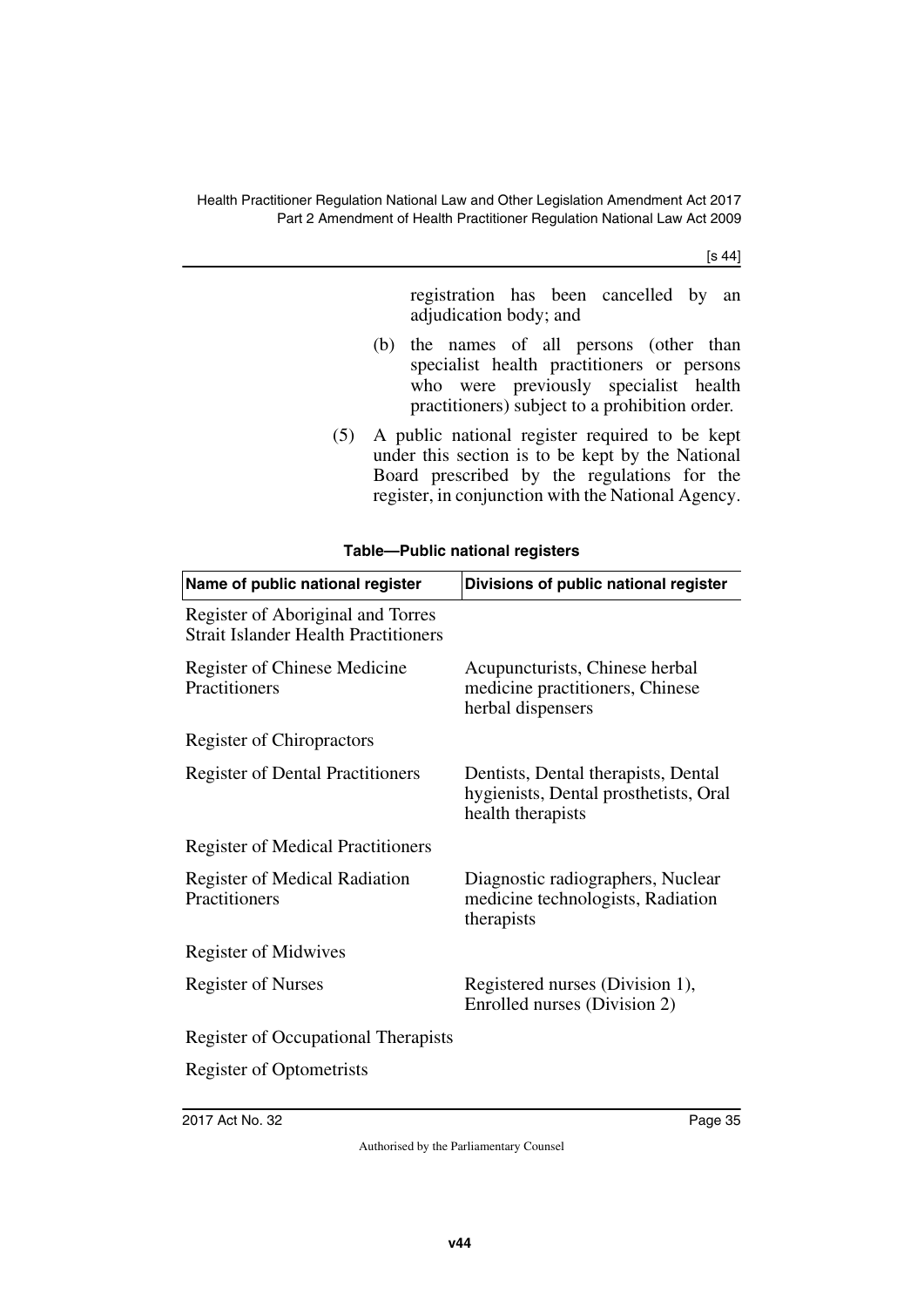[s 45]

## **45 Amendment of s 222 (Public national registers)**

Section 222, table, after entry for Register of Osteopaths *insert—*

Register of Paramedics

## **46 Amendment of s 223 (Specialists Registers)**

Section 223(b)—

*omit, insert—*

- (b) a public national register that includes the names of all—
	- (i) specialist health practitioners whose registration has been cancelled by an adjudication body; and
	- (ii) persons who are subject to a prohibition order.

#### **47 Amendment of s 226 (National Board may decide not to include or to remove certain information in register)**

(1) Section 226(1) and (2), 'its National Register or Specialists Register'—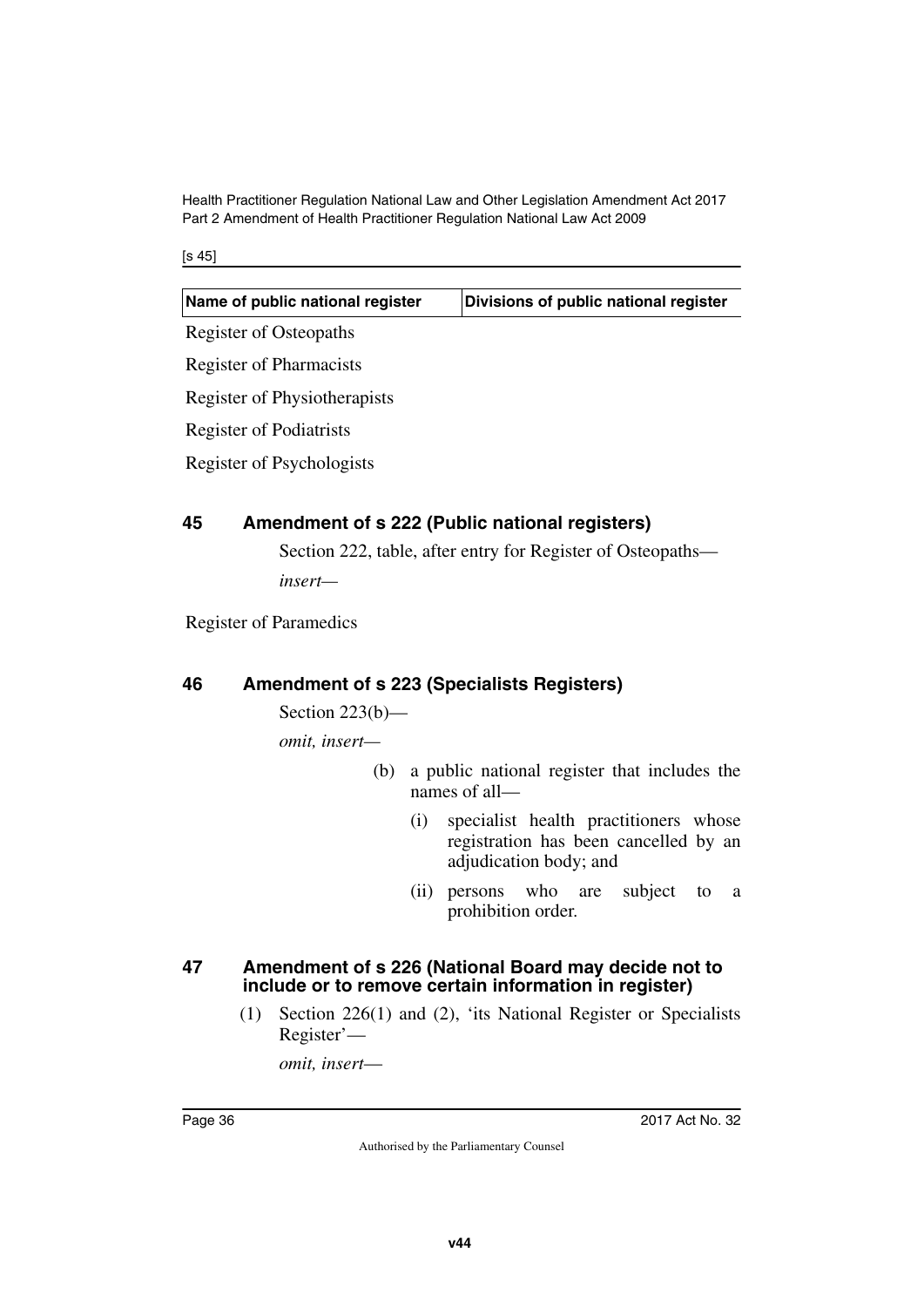[s 48]

a National Register or Specialists Register in which the practitioner's name is included

(2) Section 226(3), 'the National Register or Specialists Register'—

*omit, insert*—

a National Register or Specialists Register in which the practitioner's name is included

#### **48 Replacement of s 227 (Register about former registered health practitioners)**

Section 227—

*omit, insert—*

#### **227 Register about former registered health practitioners**

A register kept by a National Board under section 222 or 223(b) must include the following—

- (a) for each health practitioner whose registration was cancelled by an adjudication body—
	- (i) the fact the practitioner's registration was cancelled by an adjudication body; and
	- (ii) the grounds on which the practitioner's registration was cancelled; and
	- (iii) if the adjudication body's hearing was open to the public, details of the conduct that formed the basis of the adjudication:
- (b) for each person subject to a prohibition order, a copy of the order.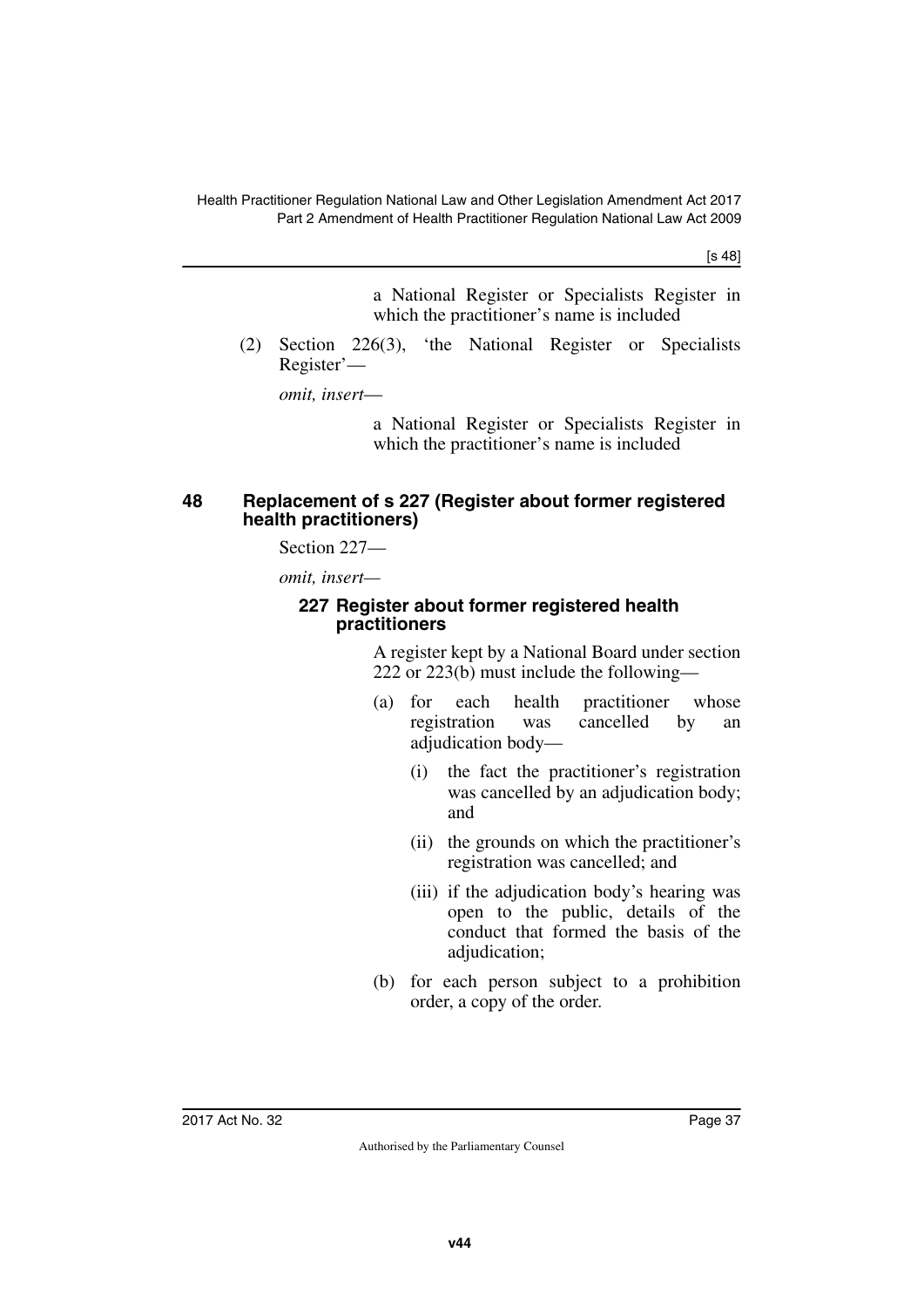[s 49]

#### **49 Amendment of s 235 (Application of Commonwealth Ombudsman Act)**

Section 235(2)(a), 'Practitioners'—

*omit, insert—*

Practitioner

### **50 Amendment of s 246 (Parliamentary scrutiny of national regulations)**

Section 246(1)—

- (1) A regulation made under this Law must be tabled in, or notice of its making given to, the Parliament of each participating jurisdiction—
	- (a) if a regulation made under an Act of that jurisdiction must be tabled in the Parliament of that jurisdiction—in the same way a regulation must be tabled in that jurisdiction; or
	- (b) if notice of the making of a regulation made under an Act of that jurisdiction must be given to the Parliament of that jurisdiction—in the same way notice must be given in that jurisdiction.
- (1A) However, failure to comply with subsection (1) does not affect the validity of the regulation.
- (1B) The regulation may be disallowed in a participating jurisdiction by a House of the Parliament of that jurisdiction in the same way that a regulation made under an Act of that jurisdiction may be disallowed.
- (1C) However, subsection (1D) applies if—
	- (a) a regulation is not tabled in accordance with the law of a participating jurisdiction; and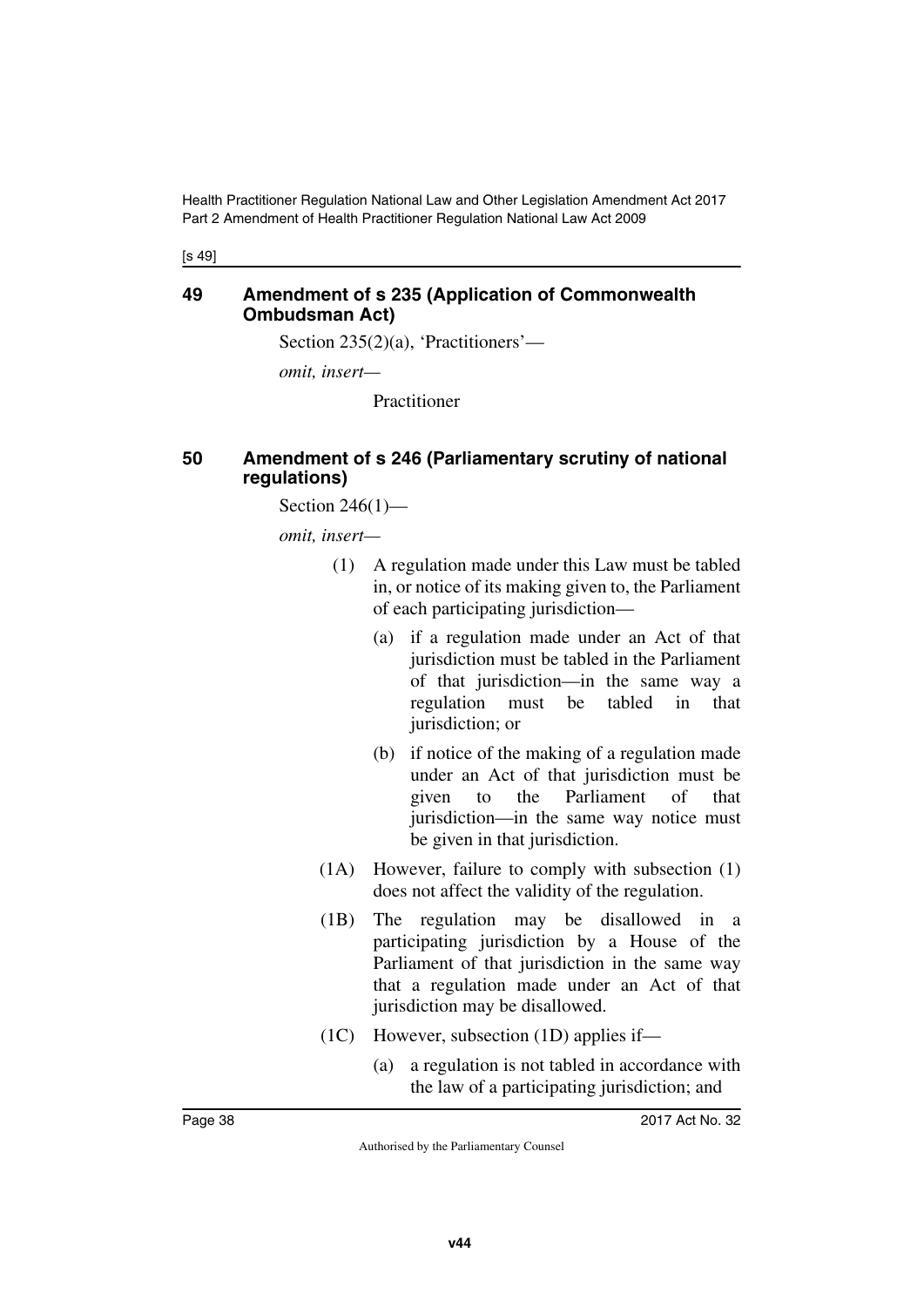[s 51]

- (b) under the law of that jurisdiction a regulation may be disallowed only after its tabling.
- (1D) The regulation is taken to be have been tabled in the Parliament of that jurisdiction on the first sitting day after the regulation was required to be tabled under the law of the jurisdiction.

#### **51 Amendment of s 284 (Exemption from requirement for professional indemnity insurance arrangements for midwives practising private midwifery)**

(1) Section 284(5), definition *National Board*, 'Nursing and Midwifery Board of Australia'—

*omit, insert—*

National Board for midwifery

(2) Section 284(5), definition *private midwifery*, 'nursing and' *omit.*

## **52 Insertion of new pt 13**

After section 305—

*insert—*

# **Part 13 Transitional and other provisions for Health Practitioner Regulation National Law and Other Legislation Amendment Bill 2017 Division 1 Paramedicine Board and registration of paramedics**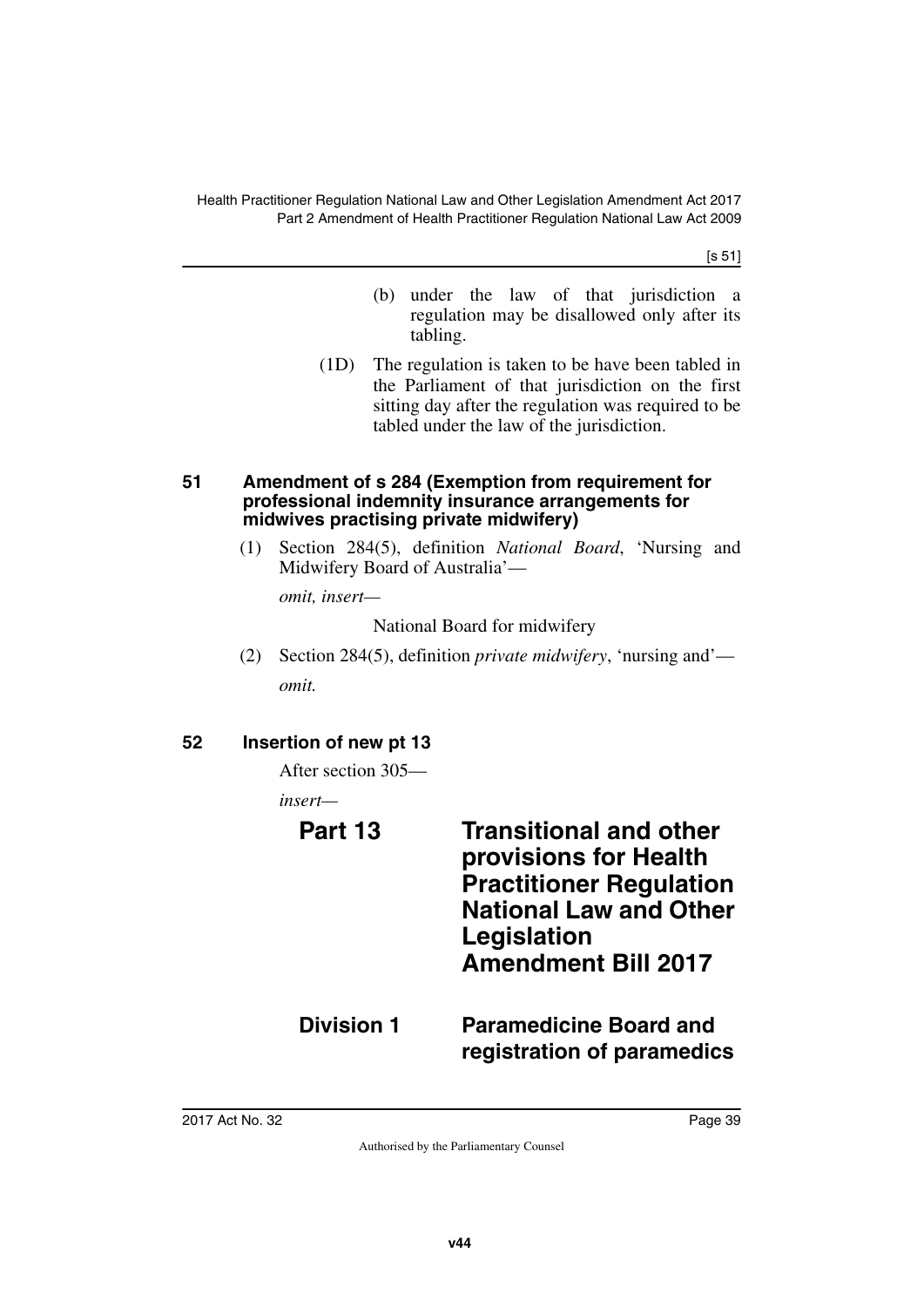[s 52]

### **306 Definitions**

In this division—

*Ambulance Service of New South Wales*, for the issue of a Diploma of Paramedical Science, includes another entity prescribed by regulation for issuing the diploma.

*Diploma of Paramedical Science* see section 312(5).

#### *Paramedicine Board* means—

- (a) the Paramedicine Board of Australia established under section 307; or
- (b) the Board continued in force on the participation day by a regulation made under section 31; or
- (c) if, after the participation day, the Paramedicine Board is dissolved and replaced by another Board established for the health profession of paramedicine by a regulation made under section 31—the other Board.

*participation day* means a day prescribed by regulation after which an individual may be registered in paramedicine under this Law.

*relevant day* means the day that is 3 years after the participation day.

### **307 Establishment of Paramedicine Board**

- (1) The Paramedicine Board of Australia is established as a National Health Practitioner Board for the health profession of paramedicine.
- (2) The Board—
	- (a) is a body corporate with perpetual succession; and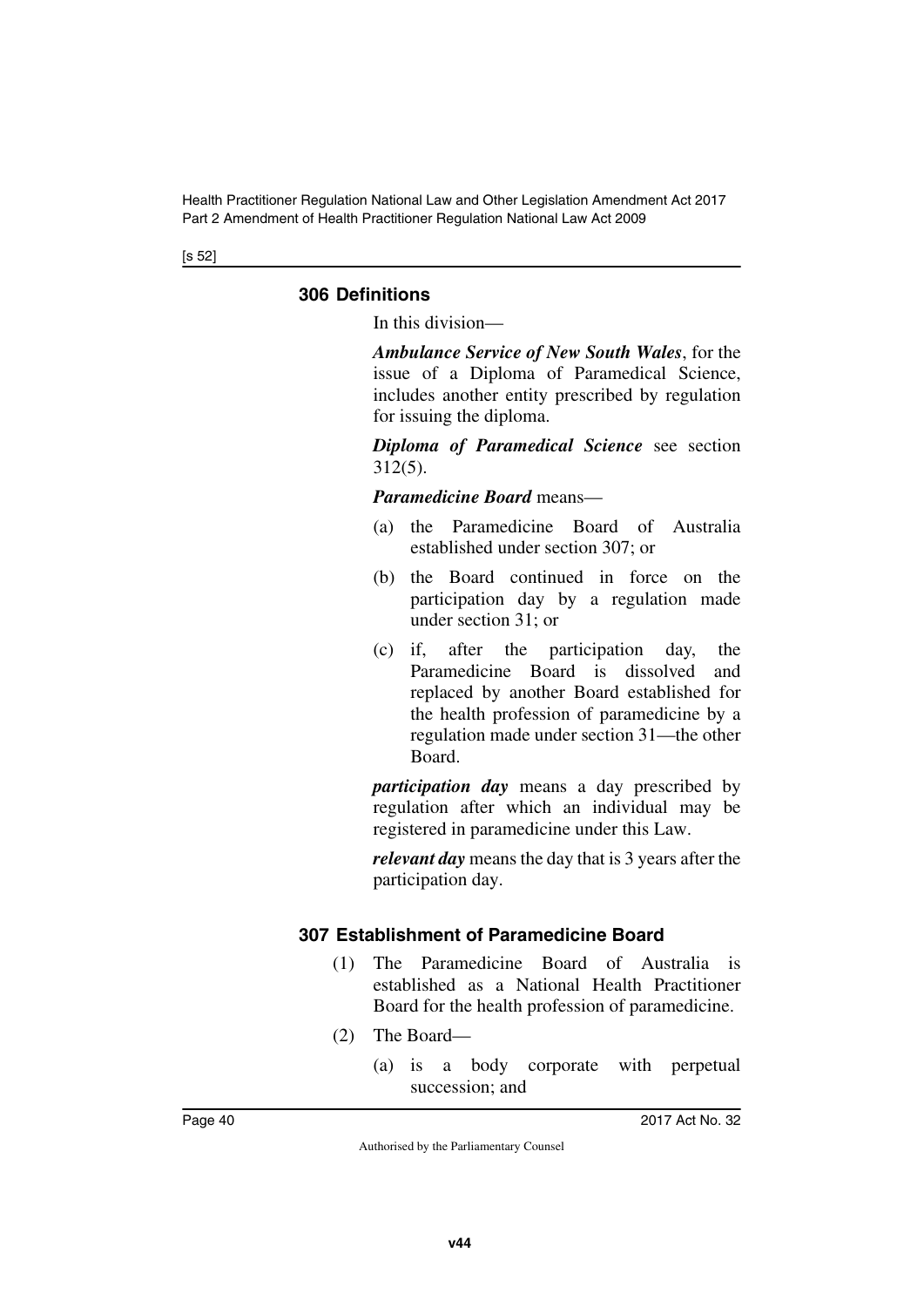[s 52]

- (b) has a common seal; and
- (c) may sue and be sued in its corporate name.
- (3) The Board represents the State.
- (4) This section applies until the Board is continued in force by a regulation made under section 31.

#### **308 Powers and functions of Paramedicine Board**

- (1) Sections 32, 33, 34, 37, 40, 234 and schedule 4 apply to the Paramedicine Board until the participation day.
- (2) However, for section 34, the Ministerial Council may, until the participation day, appoint as practitioner members persons who the Council is satisfied have skills and experience in paramedicine relevant to the Board's functions.
- (3) The Paramedicine Board may perform the following functions until the participation day—
	- (a) develop and recommend one or more registration standards to the Ministerial Council under section 38 for its approval under section 12;
	- (b) develop and approve codes and guidelines under section 39;
	- (c) decide the day after which individuals may apply for registration in paramedicine;
	- (d) do anything under part 6 in relation to accreditation for paramedicine;
	- (e) do anything under part 7 to register individuals in paramedicine;
	- (f) anything else the Board may do under this division.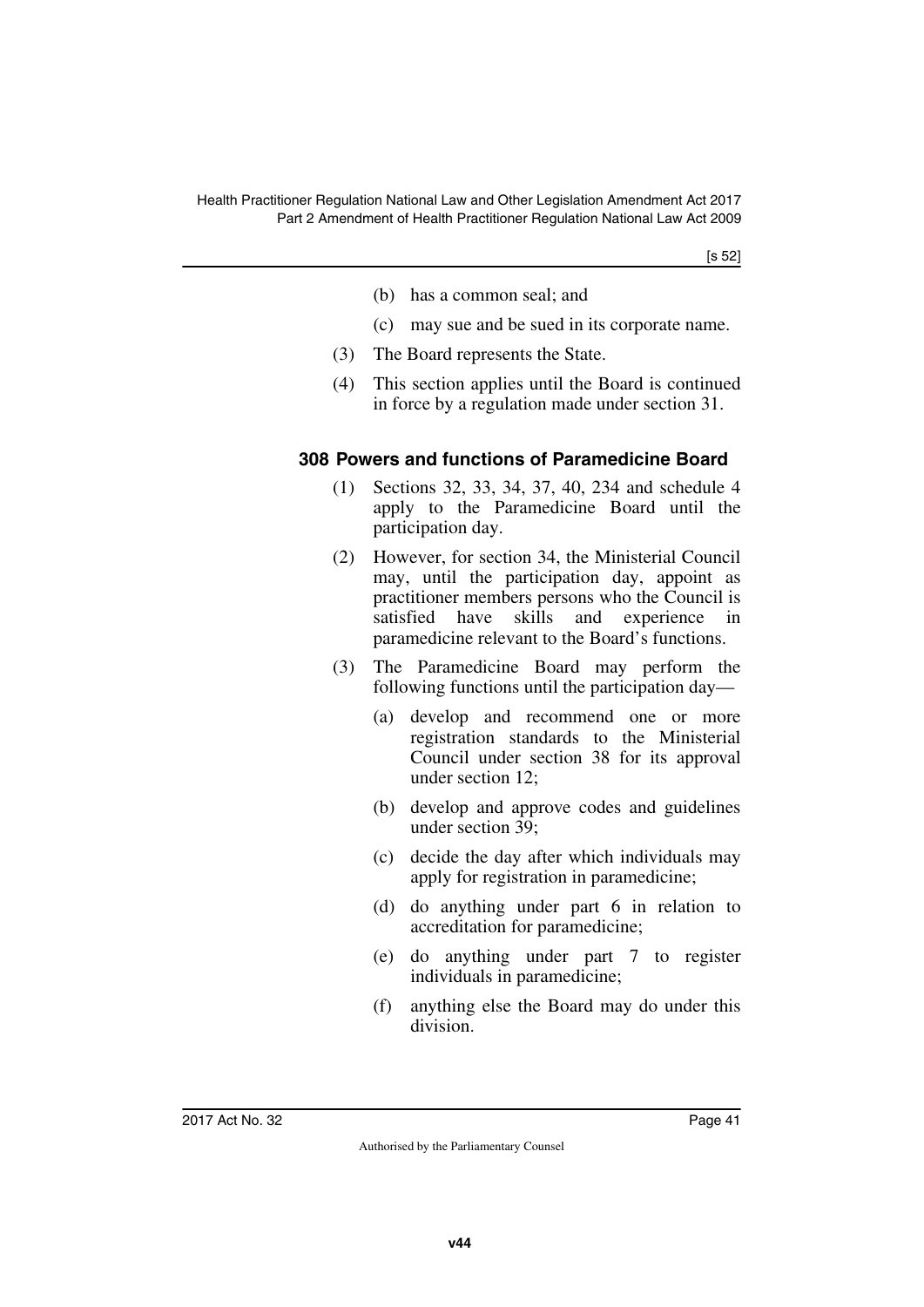[s 52]

#### **309 Paramedicine Board taken to be a National Board for stated matters**

The Paramedicine Board is taken to be a National Board for the following provisions of this Law until the participation day—

- (a) part 2;
- (b) part 4;
- (c) part 9;
- (d) part 10, except for division 3;
- (e) section 236.

#### **310 CAA accredited programs of study**

- (1) The Paramedicine Board may, until the relevant day, approve, or refuse to approve, a CAA accredited program of study as providing a qualification for the purposes of registration in paramedicine.
- (2) An approval of a program of study under subsection (1)—
	- (a) may be granted subject to the conditions the Board considers necessary or desirable in the circumstances; and
	- (b) does not take effect until the program is included in the list published under subsection (3).
- (3) A program of study approved by the Board under subsection (1) must—
	- (a) be published in a list on the National Agency's website; and
	- (b) include, for each program of study, the name of the education provider that provides the program.
- (4) A program of study approved under this section is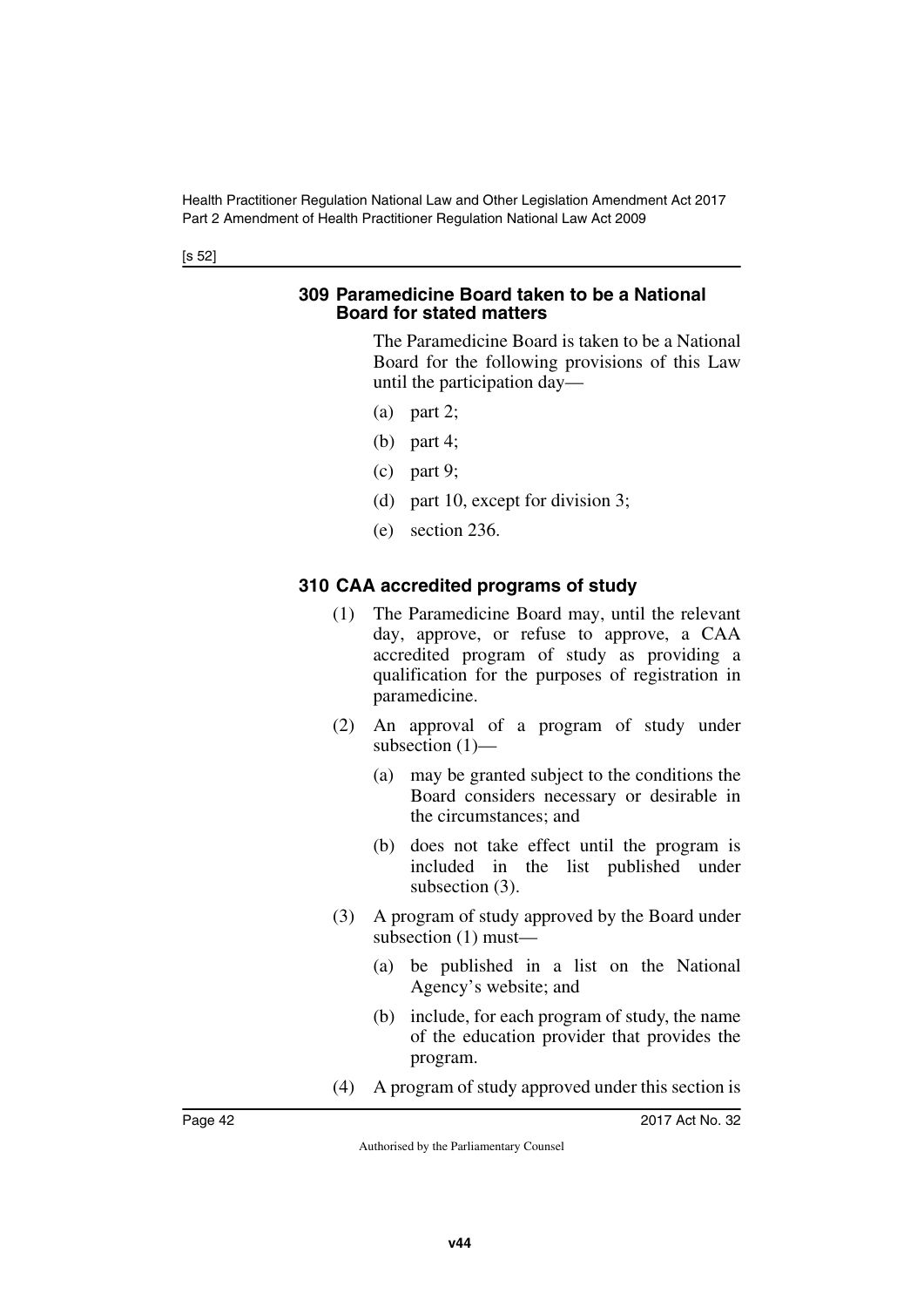[s 52]

taken to be an approved program of study for this Law.

- (5) This section applies despite section 49(1).
- (6) In this section—

*CAA accredited program of study* means a program of study accredited by the Council of Ambulance Authorities Inc. and published on the Council's website—

- (a) immediately before the commencement; or
- (b) between the commencement and the participation day.

## **311 Qualifications for general registration in paramedicine for a limited period**

- (1) For the purposes of section  $52(1)(a)$ , an individual who applies for registration in paramedicine before the relevant day is qualified for general registration in paramedicine if the individual—
	- (a) holds a qualification or has completed training in paramedicine, whether in a participating jurisdiction or elsewhere, that the Paramedicine Board considers is adequate for the purposes of practising the profession; or
	- (b) holds a qualification or has completed training in paramedicine, whether in a participating jurisdiction or elsewhere, and has completed any further study, training or supervised practice in the profession required by the Paramedicine Board for the purposes of this section; or
	- (c) has practised paramedicine during the 10 years before the participation day for a consecutive period of 5 years or for any periods which together amount to 5 years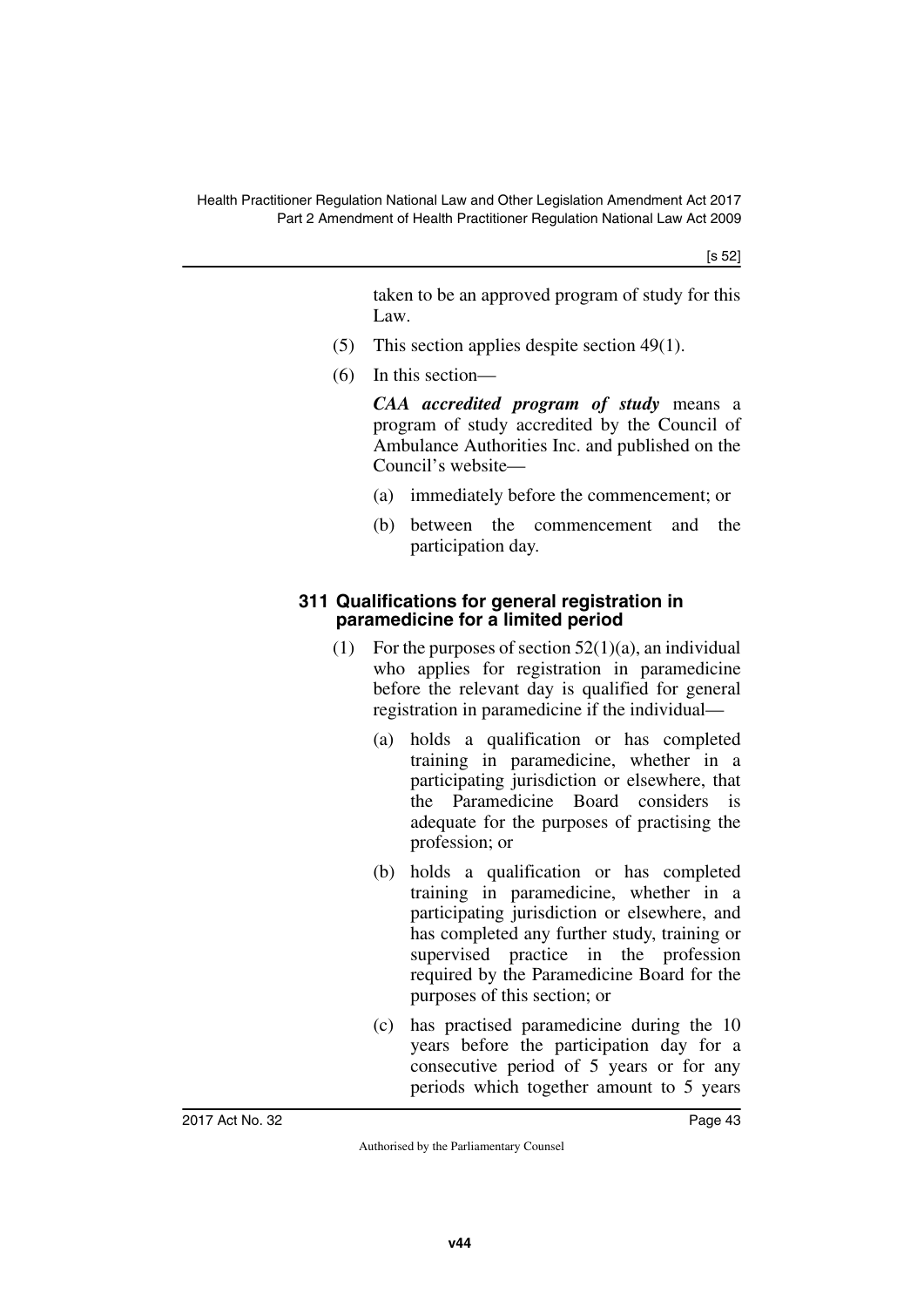[s 52]

and satisfies the Paramedicine Board that he or she is competent to practise paramedicine.

(2) This section applies despite section 53.

#### **312 Accepted qualification for general registration in paramedicine**

- (1) This section applies to an individual who holds a Diploma of Paramedical Science issued by the Ambulance Service of New South Wales.
- (2) The individual is qualified for general registration in paramedicine for the purposes of section  $52(1)(a)$ .
- (3) This section applies despite section 53.
- (4) Nothing in this section makes a Diploma of Paramedical Science issued by the Ambulance Service of New South Wales an approved qualification for section 53(b).
- (5) In this section—

*Diploma of Paramedical Science* means any of the following—

- (a) a Diploma of Paramedical Science;
- (b) a Diploma of Paramedical Science (Ambulance) or an Advanced Diploma of Paramedical Science (Ambulance);
- (c) a Diploma in Paramedical Science (Pre-Hospital Care) or an Advanced Diploma Paramedical Sciences (Pre-Hospital Care);
- (d) a qualification—
	- (i) that has replaced the diploma mentioned in paragraph (a) and is prescribed by regulation; and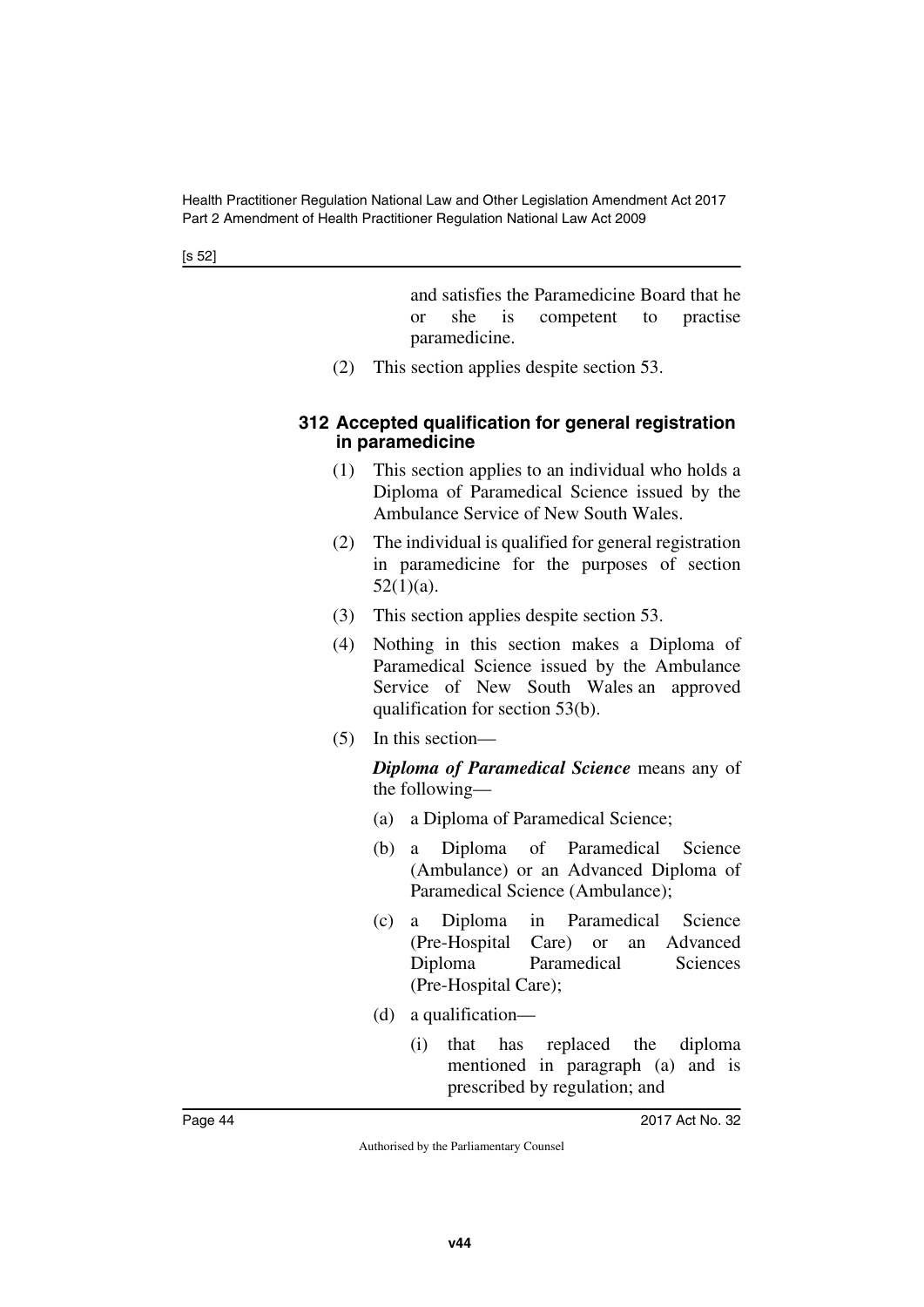[s 52]

(ii) issued by the Ambulance Service of New South Wales.

#### **313 Provisions that apply to student registration for Diploma of Paramedical Science**

A Diploma of Paramedical Science issued by the Ambulance Service of New South Wales is taken to be an approved program of study for Part 7, division 7, subdivisions 1 and 3.

#### **314 Applications for registration in paramedicine and period of registration**

- (1) An individual may apply to the Paramedicine Board for registration in paramedicine—
	- (a) before the participation day; and
	- (b) after the day decided by the Board under section  $308(3)(c)$ .
- (2) Subsection (3) applies if an individual applies for registration in paramedicine under subsection (1) and the Board grants the application under part 7.
- (3) Despite section 56, the registration period—
	- (a) does not start until the participation day; and
	- (b) may be a period of not more than 2 years decided by the Board.

### **315 Applications for registration in paramedicine made but not decided before participation day**

- (1) This section applies if—
	- (a) before the participation day an individual applies to the Paramedicine Board for registration in paramedicine; and
	- (b) the application is not decided by the Board by the participation day; and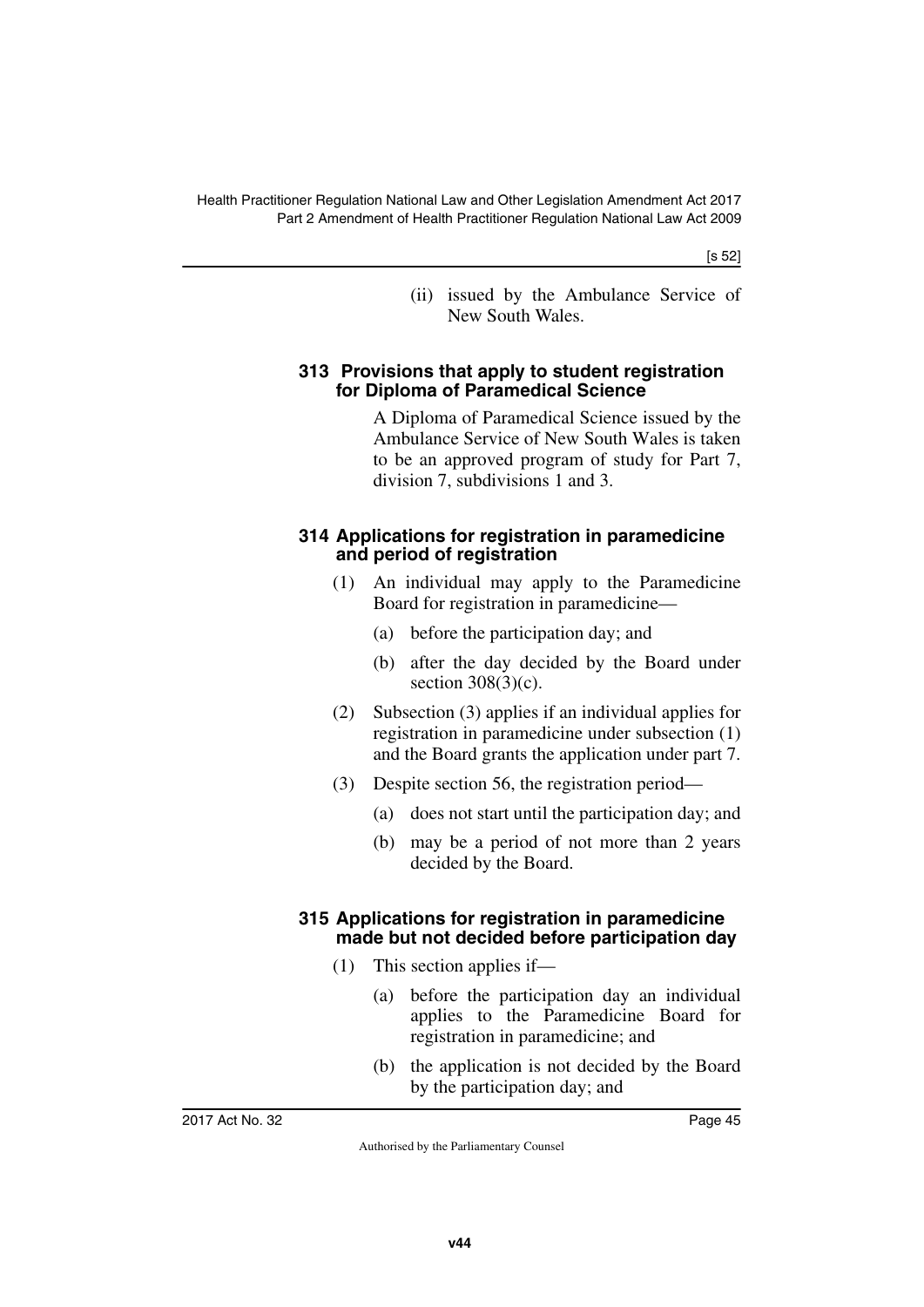[s 52]

- (c) while the application for registration is being decided, the individual takes or uses a title, or does anything else, relating to paramedicine, that would contravene section 113 or 116.
- (2) The individual does not commit an offence against section 113 or 116 while the application is being decided.

*Note—*

See section 85 for when an application not decided by a National Board is taken to be a decision to refuse the application.

#### **316 Period after participation day during which an individual does not commit an offence under ss 113 and 116**

- (1) This section applies if an individual eligible for registration in paramedicine—
	- (a) has not applied to the Paramedicine Board for registration in paramedicine before the participation day; and
	- (b) takes or uses a title, or does anything else, relating to paramedicine, that would contravene section 113 or 116.

*Note—*

An individual may be qualified for general registration in paramedicine under section 311 or 312.

(2) The individual does not commit an offence against section 113 or 116 during the period of 90 days after the participation day.

#### **317 Application of ss 113 and 116 to individual temporarily practising paramedicine in another jurisdiction**

(1) This section applies to an individual who—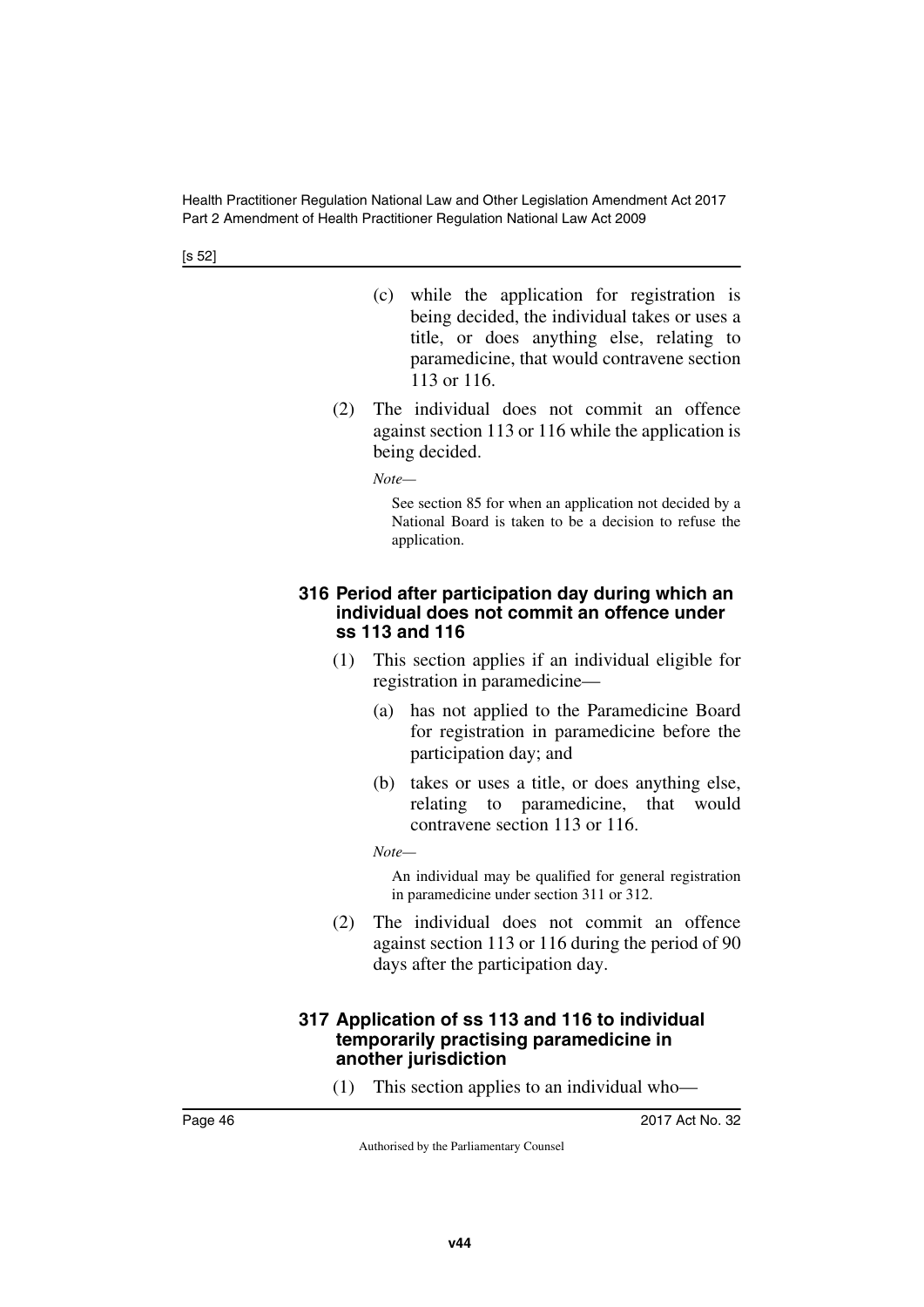[s 52]

- (a) usually practises paramedicine in a participating jurisdiction that has yet to enact a law that substantially corresponds with the provisions of this law about paramedicine; and
- (b) temporarily takes or uses a title or does anything else, relating to paramedicine in another jurisdiction, that would contravene section 113 or 116; and
- (c) complies with any regulation made under this Law about temporarily taking or using a title or doing anything else, relating to paramedicine in another jurisdiction.
- (2) The individual does not commit an offence against section 113 or 116.
- (3) In this section—

*another jurisdiction* means a participating jurisdiction in which the provisions of this Law about paramedicine apply.

# **Division 2 Other transitional provisions**

#### **318 Deciding review period for decision on application made under section 125 before commencement**

- (1) This section applies if—
	- (a) before the commencement, a registered health practitioner or student applied to a National Board under section 125 to change or remove a condition or change or revoke an undertaking; and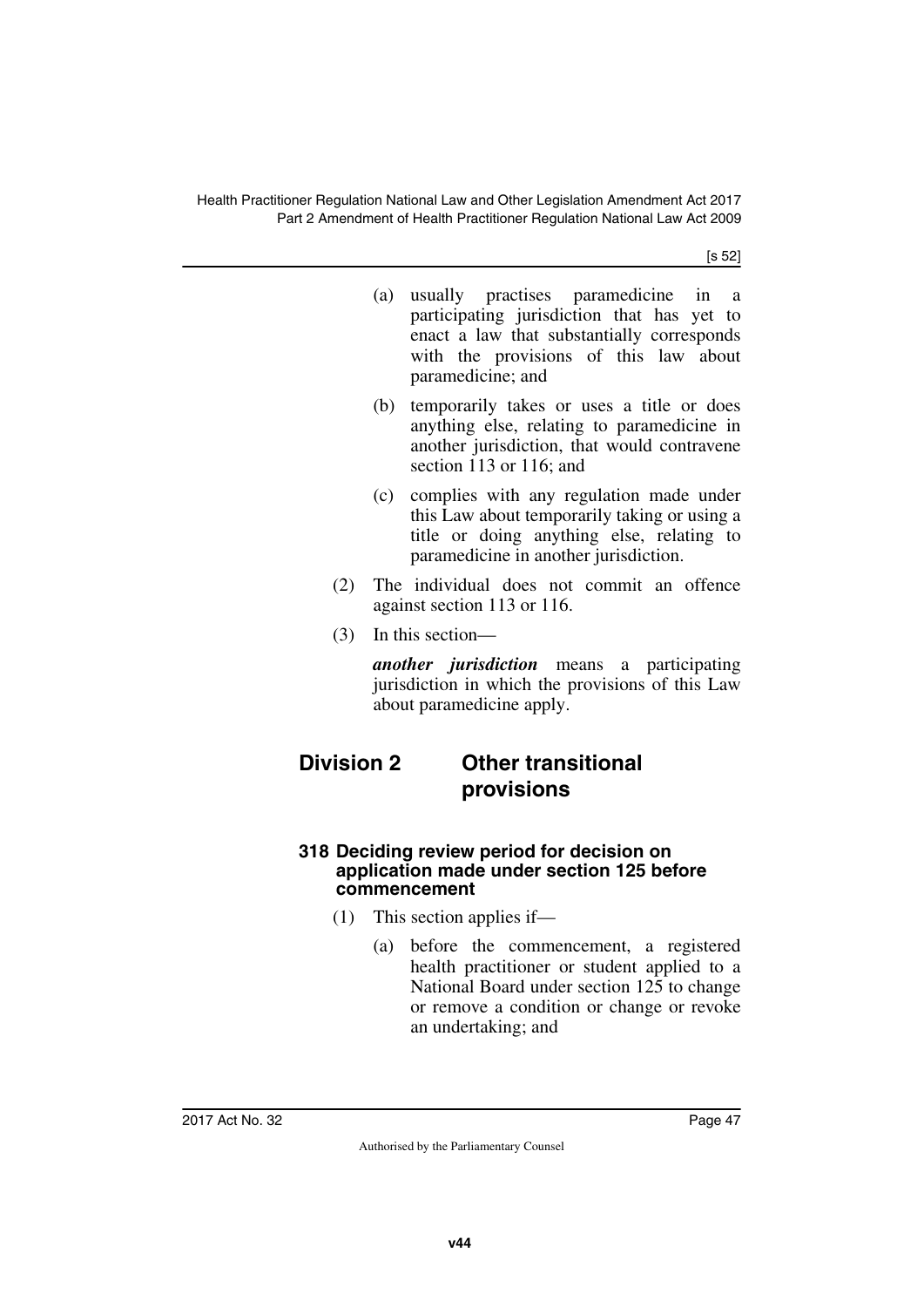[s 52]

- (b) immediately before the commencement, the application had not been decided by the Board; and
- (c) after the commencement, the Board's decision results in a registration or endorsement being subject to a condition, or an undertaking is still in place.
- (2) The National Board may decide a review period for the condition or undertaking under section 125(5A) and give the registered health practitioner or student notice under section 125(6).

#### **319 Deciding review period for decision after notice given under section 126 before commencement**

- (1) This section applies if—
	- (a) before the commencement, a National Board had given notice to a registered health practitioner or student under section 126 about changing a condition on the practitioner's or student's registration; and
	- (b) immediately before the commencement the Board had not made a decision in relation to the matter; and
	- (c) after the commencement, the Board's decision results in the practitioner's or student's registration being subject to a condition.
- (2) The National Board may decide a review period for the condition under section 126(5A) and give the registered health practitioner or student notice under section 126(6).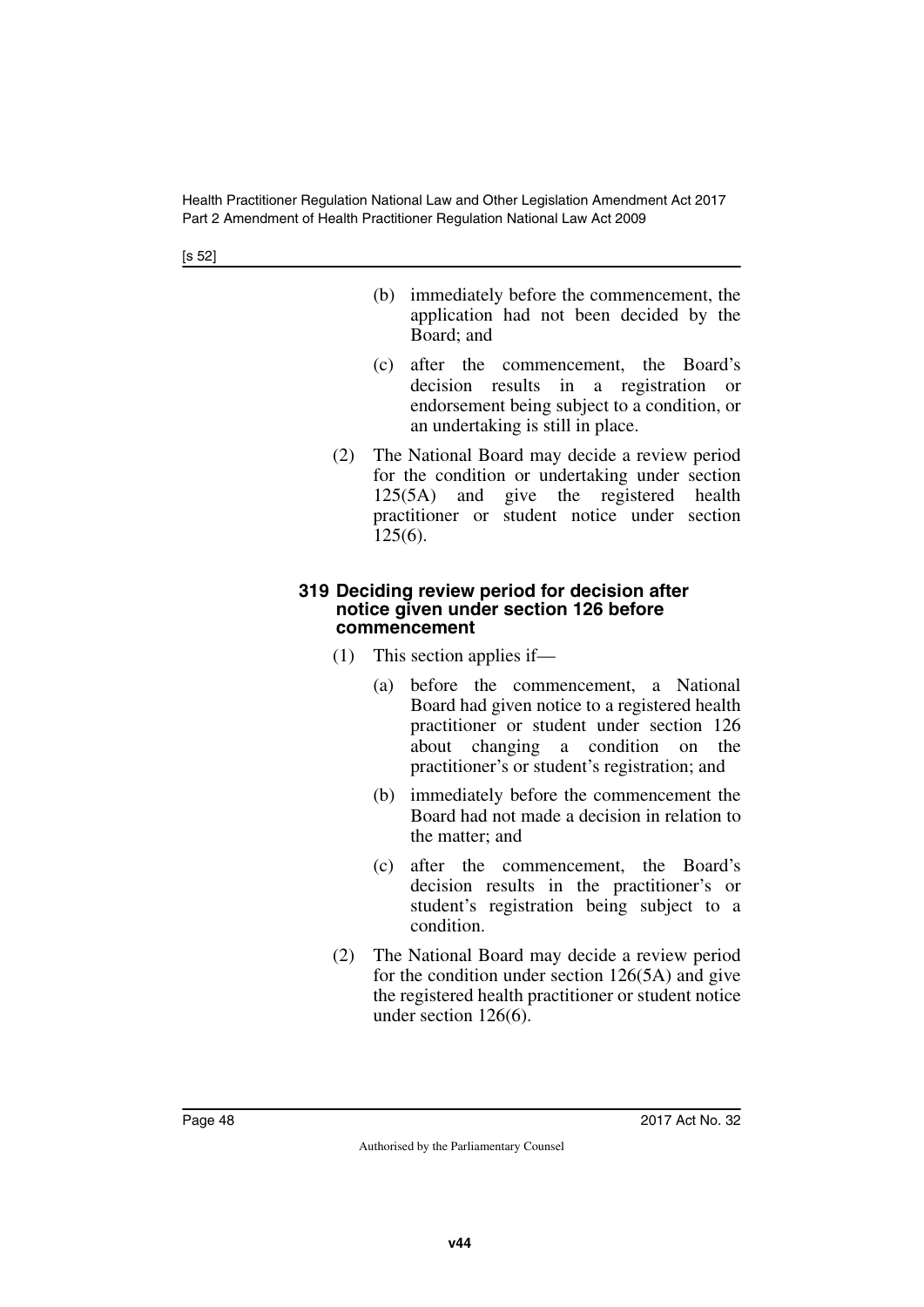[s 52]

## **320 Membership of continued National Boards**

- (1) This section applies if—
	- (a) a person holds office as a member of a National Board immediately before the commencement; and
	- (b) the Board is continued in force after the commencement (the *continued Board*) by a regulation made under section 31.
- (2) The person continues to hold office as a member of the continued Board after the commencement—
	- (a) on the terms and conditions that applied to the person's appointment before commencement; and
	- (b) until the office of the member becomes vacant under this Law.
- (3) Also, a person who is Chairperson of a National Board immediately before the commencement continues to hold office as Chairperson of the continued Board after the commencement.
- (4) Subsection (5) applies if the process for appointing a person as a member of a National Board is started but not completed before the commencement.
- (5) The process may continue after the commencement and the person may be appointed as a member of the continued Board.

#### **321 Offences relating to prohibition orders made before commencement**

Section 196A also applies to a prohibition order made before the commencement.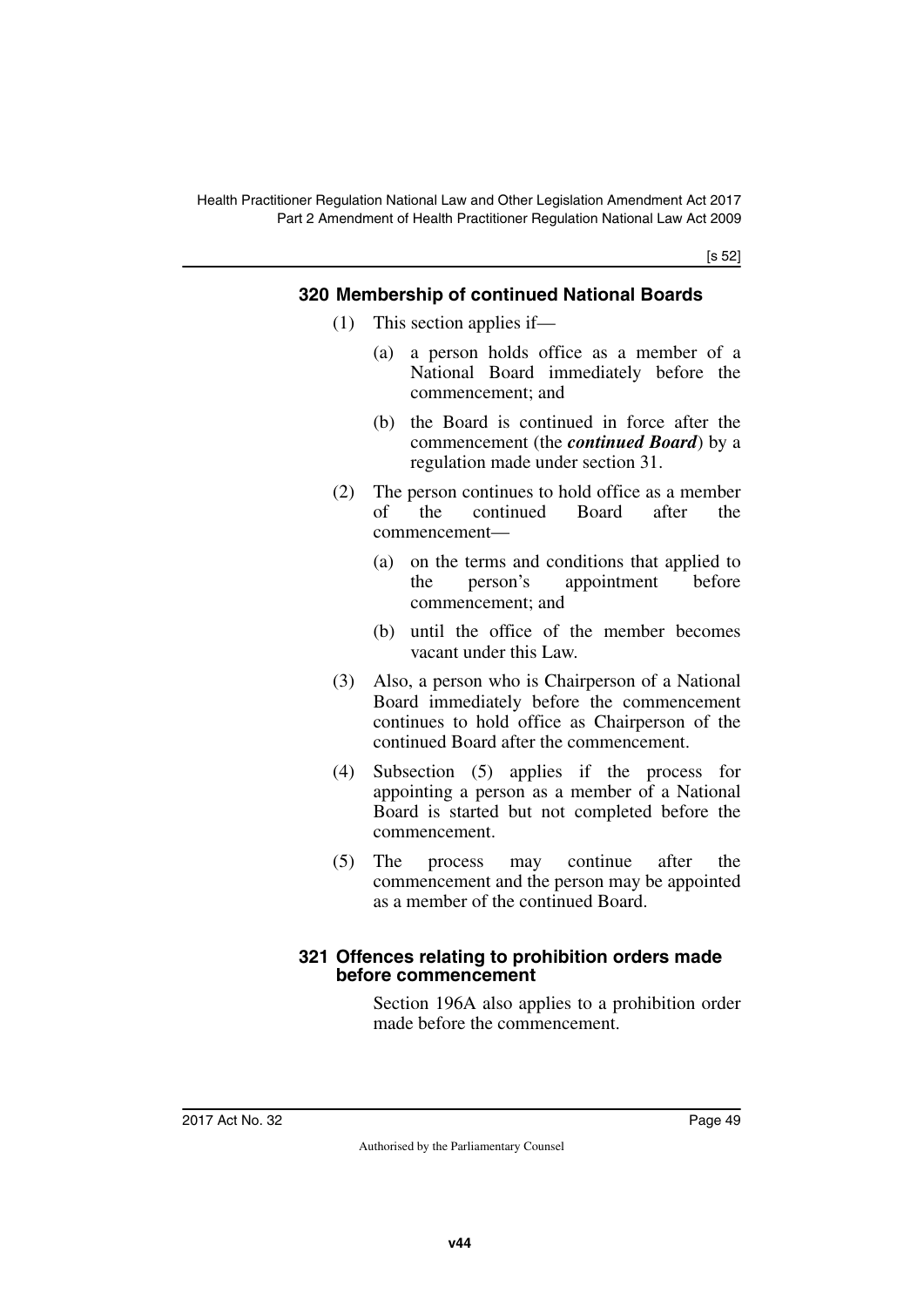[s 53]

#### **322 Register to include prohibition orders made before commencement**

- (1) For section 222(4)(b) and section 223(b), a National Board may also record in the register the names of persons subject to a prohibition order made before the commencement.
- (2) Also, for section 227(b), a National Board may also include in the register copies of prohibition orders made before the commencement.

## **323 Public national registers**

- (1) This section applies to a register kept under section 222 or 223 immediately before the commencement.
- (2) The register continues in force immediately after the commencement.

## **53 Amendment of sch 2 (Agency Management Committee)**

Schedule 2, clause  $4(2)(b)$ —

*omit, insert—*

- (b) the member, as a result of the member's misconduct, impairment or incompetence—
	- (i) ceases to be a registered health practitioner; or
	- (ii) if the member is registered in more than one health profession—ceases to be registered in either or any of the health professions.

## **54 Amendment of sch 4 (National Boards)**

(1) Schedule 4, clause 2—

*insert—*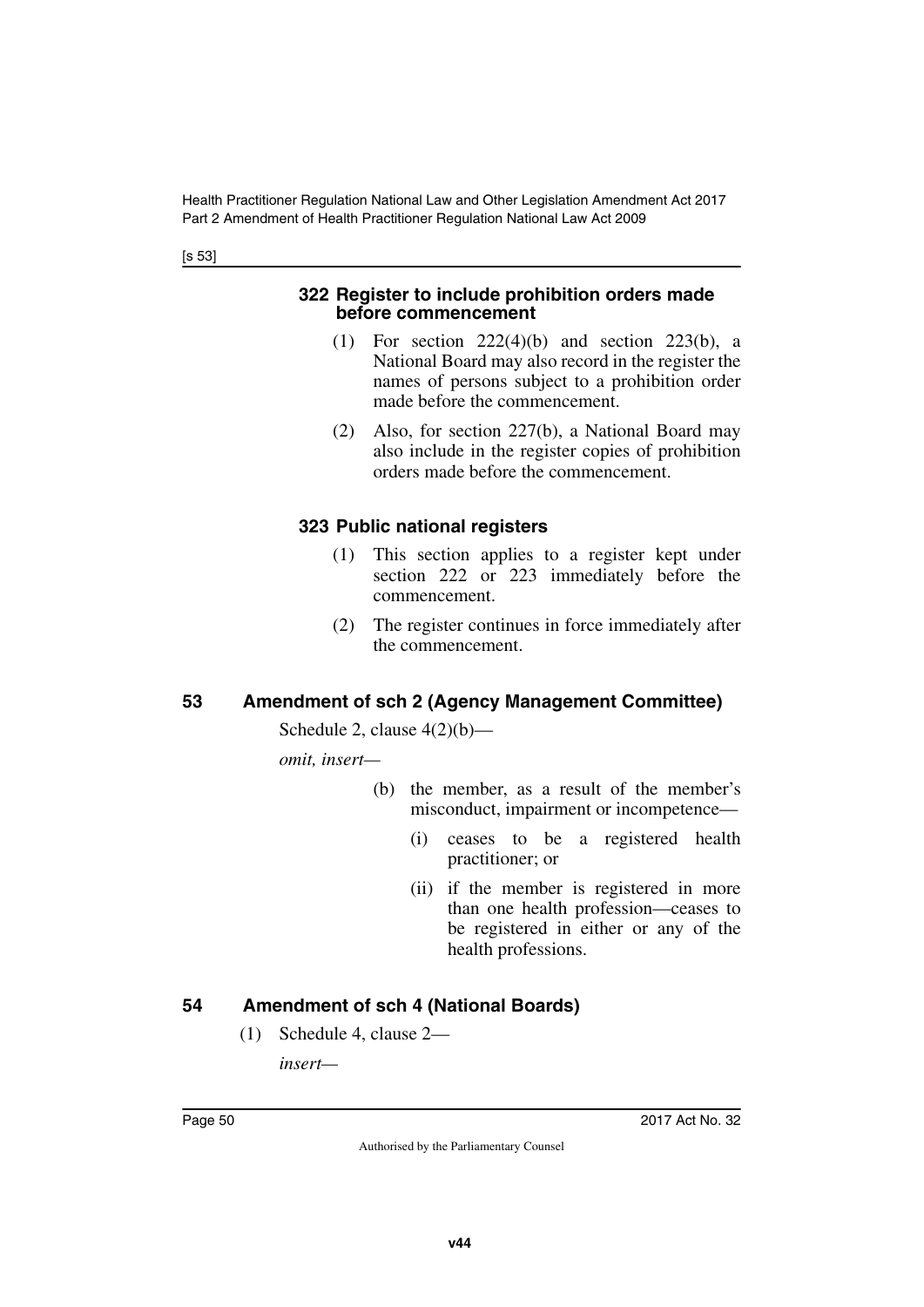[s 55]

- (2) However, a member's term of office ends if the National Board to which the member was appointed is dissolved by a regulation made under section 31.
- (2) Schedule 4, clause  $4(2)(b)$ —

*omit, insert—*

- (b) the member, as a result of the member's misconduct, impairment or incompetence—
	- (i) ceases to be a registered health practitioner; or
	- (ii) if the member is registered in more than one health profession—ceases to be registered in either or any of the health professions.

## **Division 2 Other amendments of Health Practitioner Regulation National Law Act 2009**

#### **55 Act amended**

This division amends the *Health Practitioner Regulation National Law Act 2009* (other than the Health Practitioner Regulation National Law set out in the schedule to the Act).

#### **56 Amendment of s 8 (Police commissioner may give criminal history information)**

Section 8(1)(b), 'CrimTrac'—

*omit, insert*—

ACC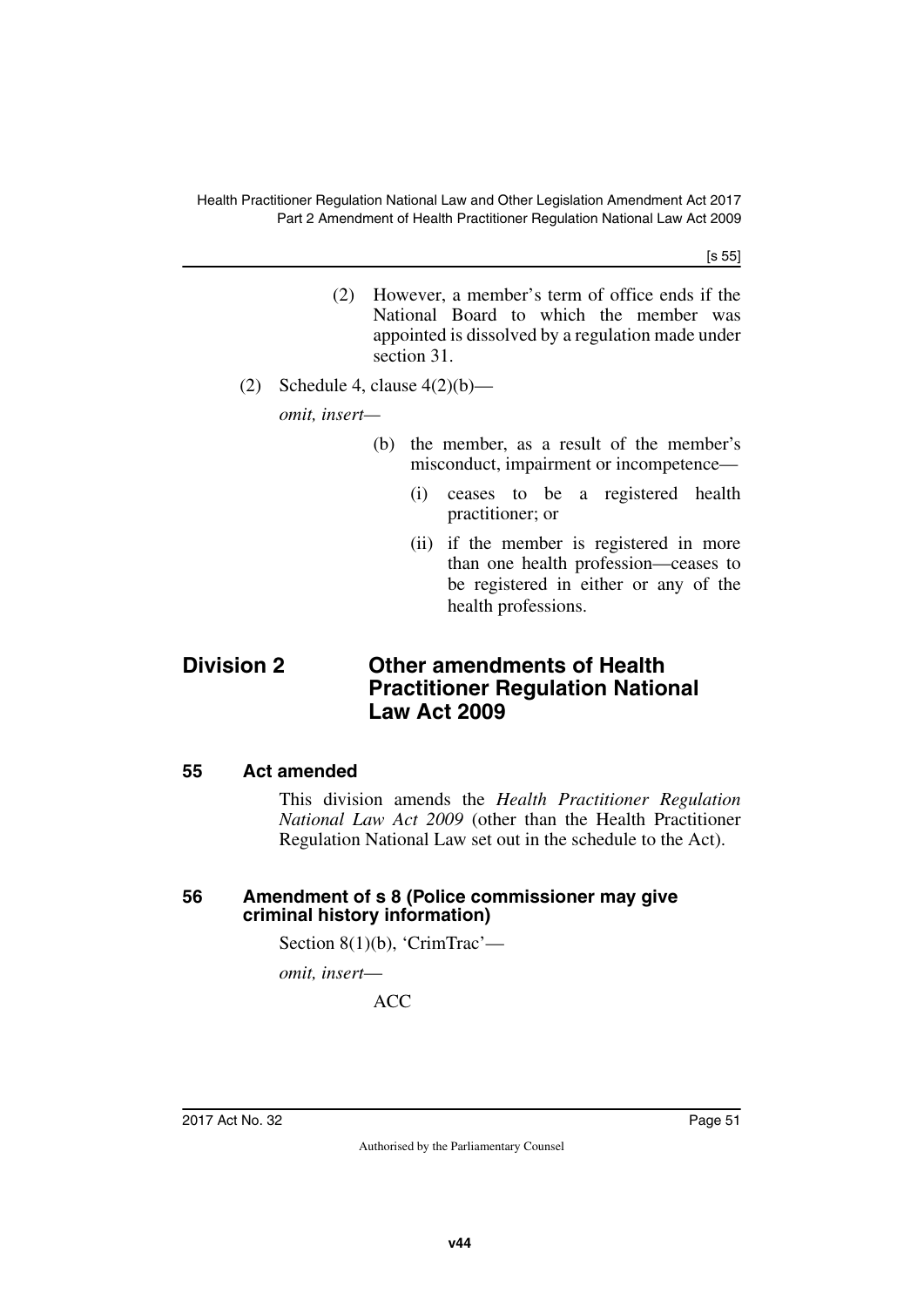#### [s 57]

#### **57 Amendment of s 34 (Replacement of pt 8, div 5 (Preliminary assessment))**

(1) Section 34, inserted section 149—

*omit*, *insert*—

#### **149 Referral of matter to National Board**

The National Agency must immediately refer the matter to the National Board established for the health practitioner's or student's profession.

(2) Section 34, inserted section  $150(1)(a)$ , 'by the Board'—

*omit, insert*—

in a health profession for which the Board is established

(3) Section 34, inserted section 150(3)—

*omit, insert*—

- (3) If the National Board decides the referred matter relates to a person who is not registered in a health profession for which the Board is established but the Board reasonably suspects the person is registered in a health profession for which another National Board is established, the Board must refer the referred matter to that other Board.
- (4) Section 34, inserted section  $151(1)(e)$ —

- (e) the subject matter of the referred matter—
	- (i) is being dealt with, or has already been dealt with, by another entity; or
	- (ii) has been referred by the Board to another entity to be dealt with by that entity; or
- (f) the health practitioner to whom the referred matter relates has taken appropriate steps to remedy the issue the subject of the referred matter and the Board reasonably believes no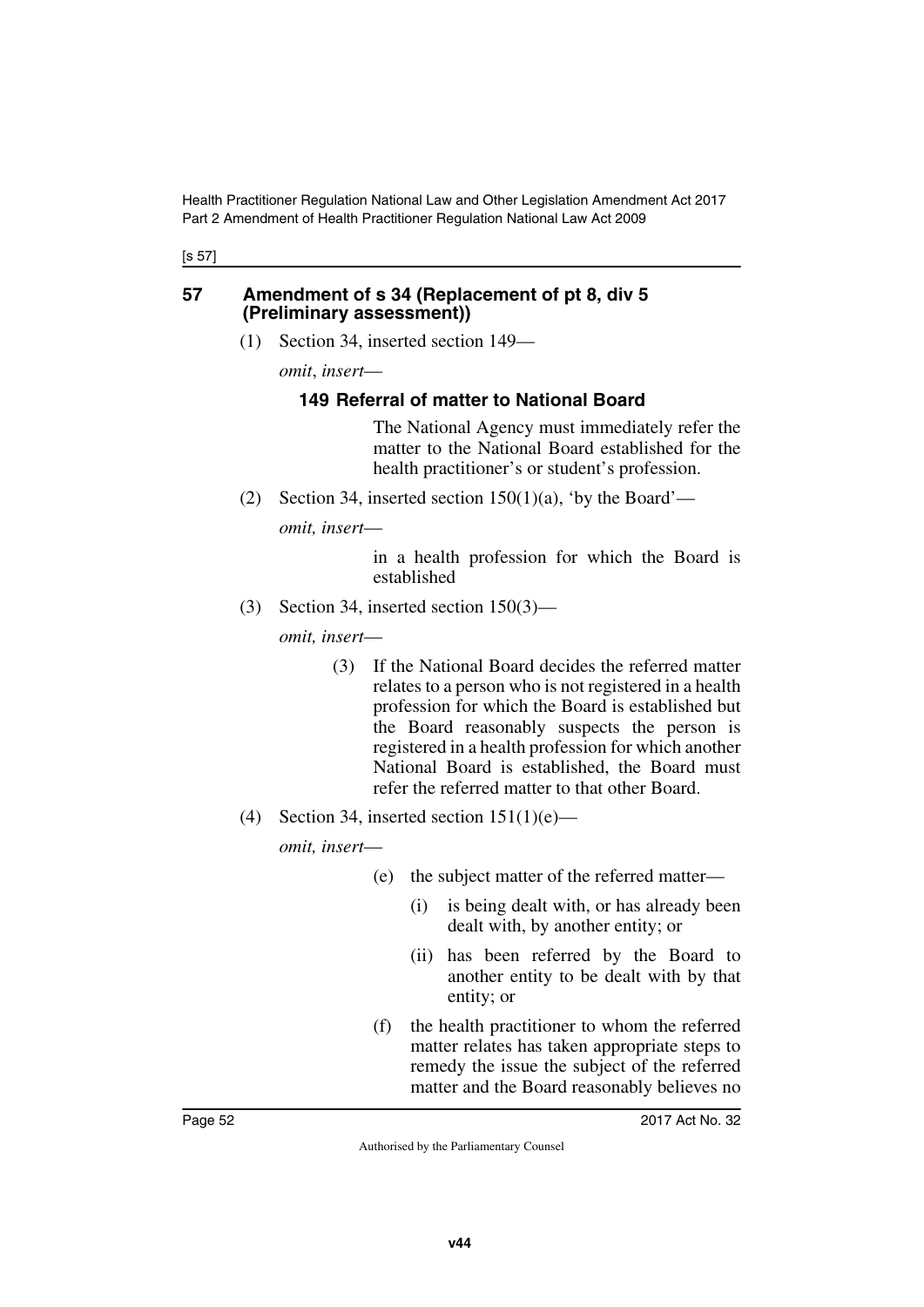[s 58]

further action is required in relation to the referred matter.

#### **58 Insertion of new s 35A**

After section 35—

*insert*—

#### **35A Amendment of s 159A (Board may give information to notifier about immediate action)**

(1) National Law provisions, section 159A, 'notifier'—

*omit*, *insert*—

complainant

(2) National Law provisions, section 159A, 'notification'—

*omit, insert*—

complaint

#### **59 Insertion of new s 37A**

After section 37—

*insert*—

#### **37A Amendment of s 167A (Board may give information to notifier about result of investigation)**

(1) National Law provisions, section 167A, 'notifier'—

*omit*, *insert*—

#### complainant

(2) National Law provisions, section 167A, 'notification'—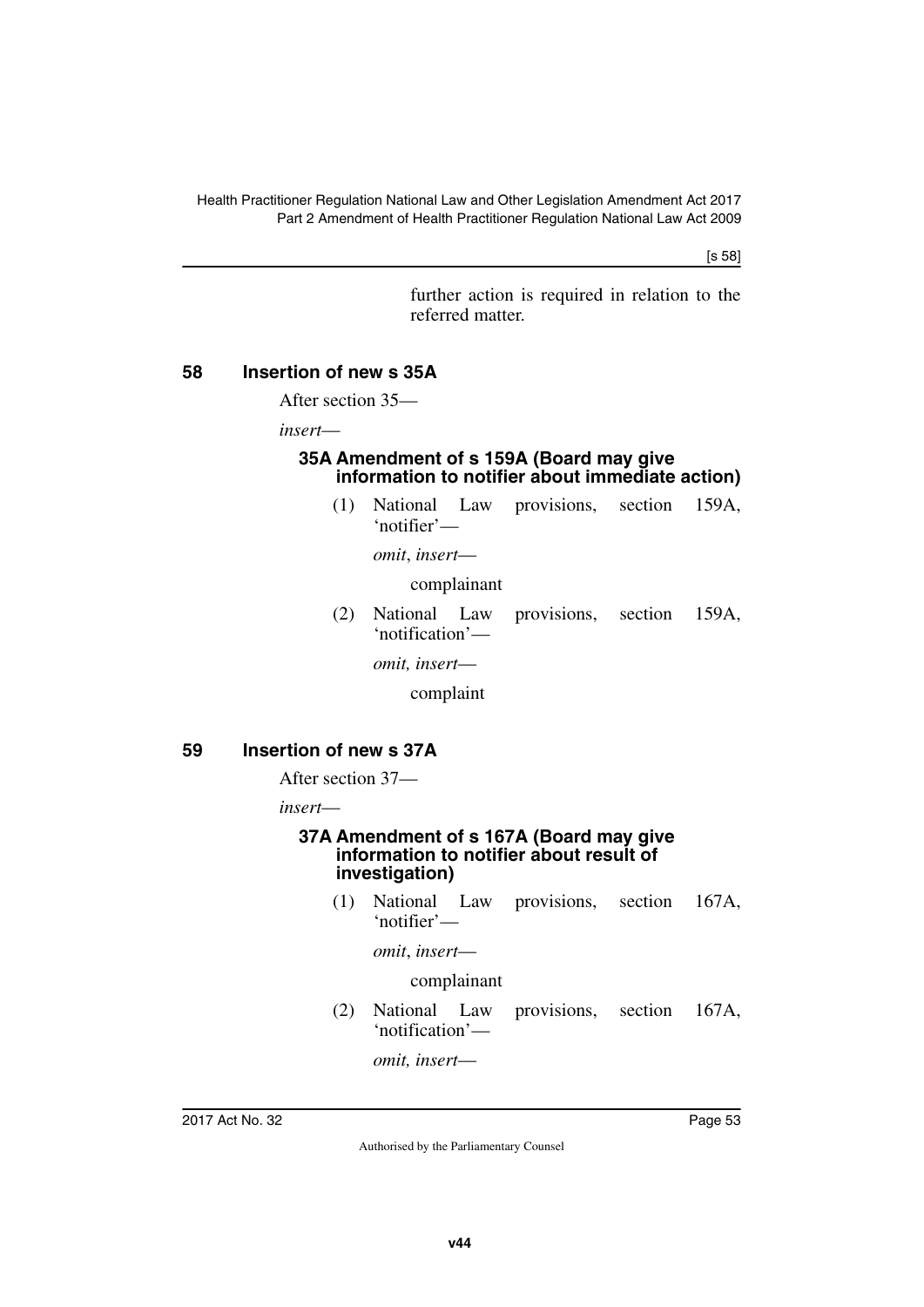[s 60]

complaint

#### **60 Insertion of new s 40A**

After section 40—

*insert*—

#### **40A Amendment of s 177A (Board may give information to notifier about decision following assessor's report)**

(1) National Law provisions, section 177A, 'notifier'—

*omit*, *insert*—

complainant

(2) National Law provisions, section 177A, 'notification'—

*omit, insert*—

complaint

#### **61 Amendment of s 54 (Amendment of s 206 (National Board to give notice to registered health practitioner's employer)**

Section 54, heading—

*omit, insert*—

**54 Amendment of s 206 (National Board to give notice to registered health practitioner's employer and other entities)**

### **62 Amendment of s 57 (Insertion of new pt 13)**

(1) Section 57, heading, 'pt 13'—

*omit, insert*—

### **pt 12A**

(2) Section 57, inserted part 13, heading—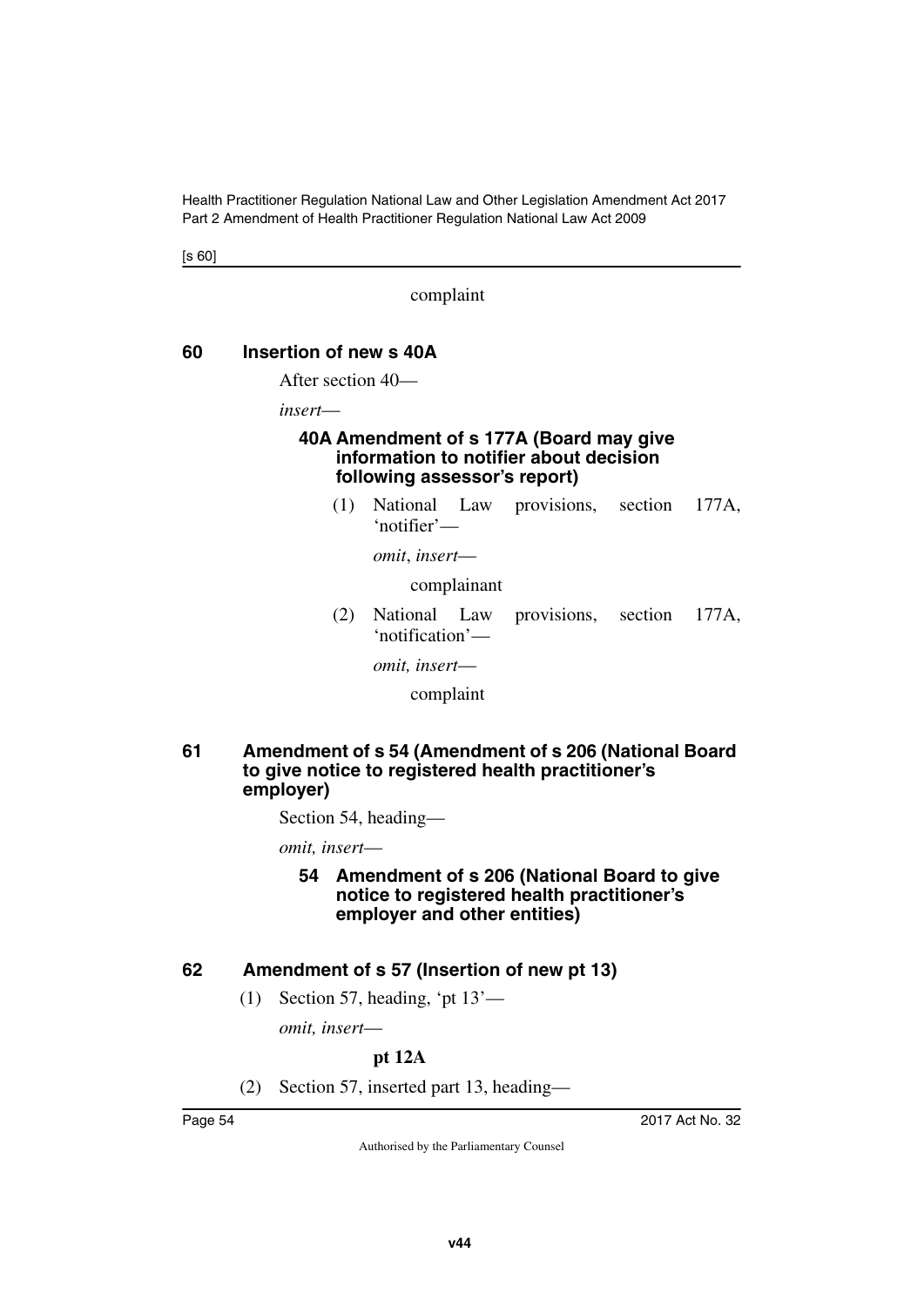[s 63]

*omit, insert*—

## **Part 12A Transitional provisions for Health Ombudsman Act 2013**

(3) Section 57, inserted section 306, heading *omit, insert*—

## **305ADefinitions for pt 12A**

(4) Section 57, inserted sections 307 to 312—

*renumber* as inserted sections 305B to 305G.

# **Part 3 Amendment of Health Ombudsman Act 2013**

### **63 Act amended**

This part amends the *Health Ombudsman Act 2013*.

## **64 Insertion of new s 43A**

After section 43—

*insert*—

## **43A Relevant action may be taken despite referral**

The health ombudsman may take action under part 6 in relation to a health service complaint or other matter despite referring the complaint or matter to—

- (a) the National Agency under section 91; or
- (b) an entity of the State, another State or the Commonwealth under section 92.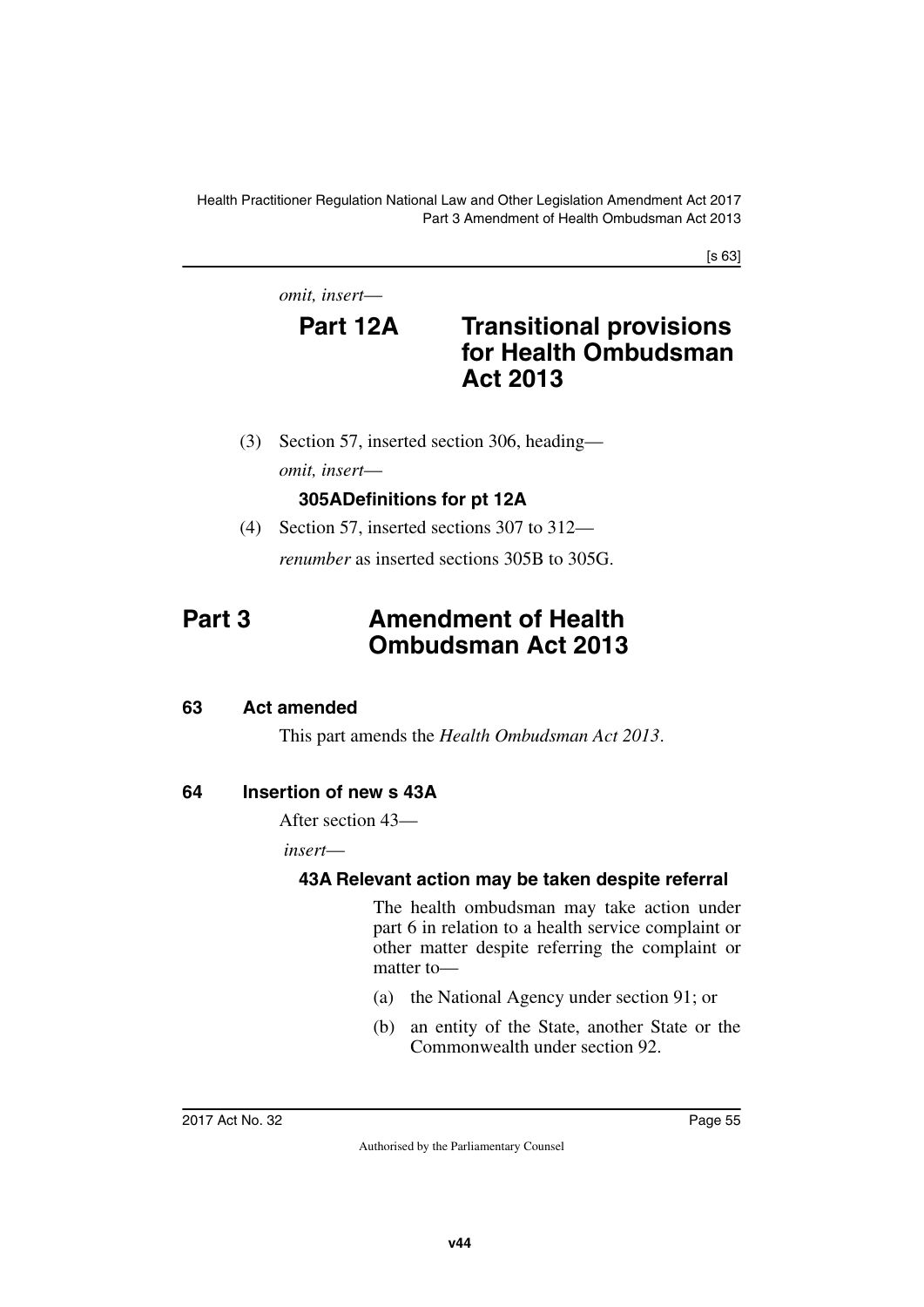[s 65]

#### **65 Amendment of s 58 (Power to take immediate registration action)**

Section  $58(1)$ —

*insert*—

(d) the health ombudsman reasonably believes the action is otherwise in the public interest.

*Example of when action may be taken in the public interest—*

A registered health practitioner is charged with a serious criminal offence, unrelated to the practitioner's practice, for which immediate registration action is required to be taken to maintain public confidence in the provision of services by health practitioners.

#### **66 Insertion of new ss 58A and 58B**

After section 58—

*insert*—

#### **58A Varying immediate registration action on health ombudsman's own initiative**

- (1) This section applies if, at any time after a decision to take immediate registration action in relation to a registered health practitioner, there is a material change in relation to the matter giving rise to the immediate registration action.
- (2) The health ombudsman may vary an immediate registration action only if—
	- (a) the health ombudsman reasonably believes the material change justifies varying the decision made; and
	- (b) the variation is on the grounds mentioned in section 58.

*Example of varying an immediate registration action—*

The health ombudsman varies an immediate registration action that suspended the registration of a health practitioner, to another immediate registration action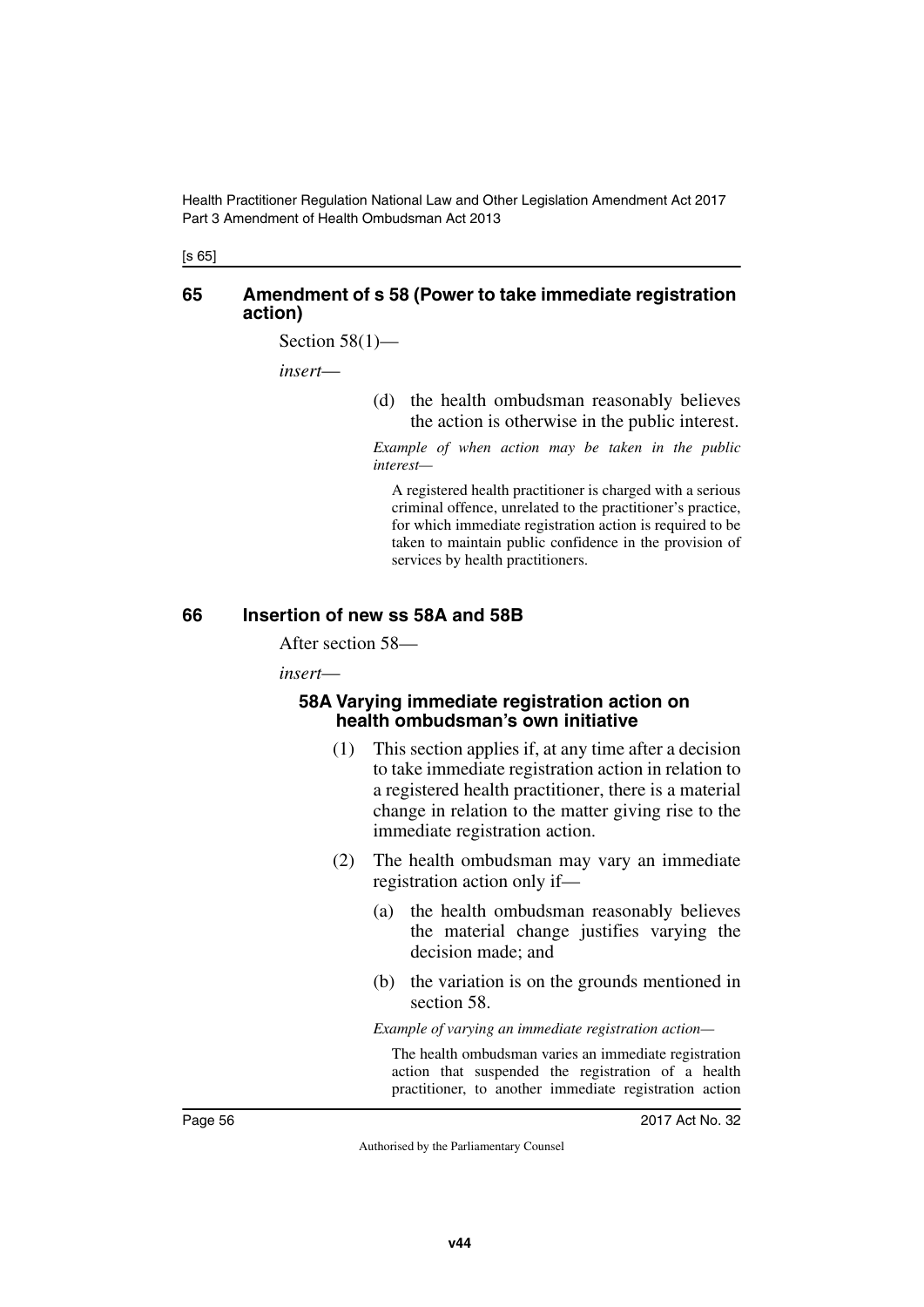[s 66]

that places conditions on the practitioner's registration so that the person can not have direct patient contact.

(3) If the health ombudsman makes a decision (the *variation decision*) to vary the immediate registration action, sections 59 to 65, 94 and 279 apply to the variation decision as if it were, to the extent of the variation, a decision to take immediate registration action.

#### **58B Varying immediate registration action on application by registered health practitioner**

- (1) A health practitioner may apply to the health ombudsman to vary an immediate registration action if there is a material change in relation to the matter giving rise to the immediate registration action.
- (2) An application under subsection (1) must—
	- (a) be in the approved form; and
	- (b) be accompanied by any other information reasonably required by the health ombudsman.
- (3) In deciding the application, the health ombudsman—
	- (a) must consider whether the material change justifies varying the action taken; and
	- (b) is limited to the grounds mentioned in section 58.
- (4) The health ombudsman must decide to do 1 of the following—
	- (a) vary the immediate registration action in the way requested in the application;
	- (b) vary the immediate registration action in a way that is different to that requested in the application;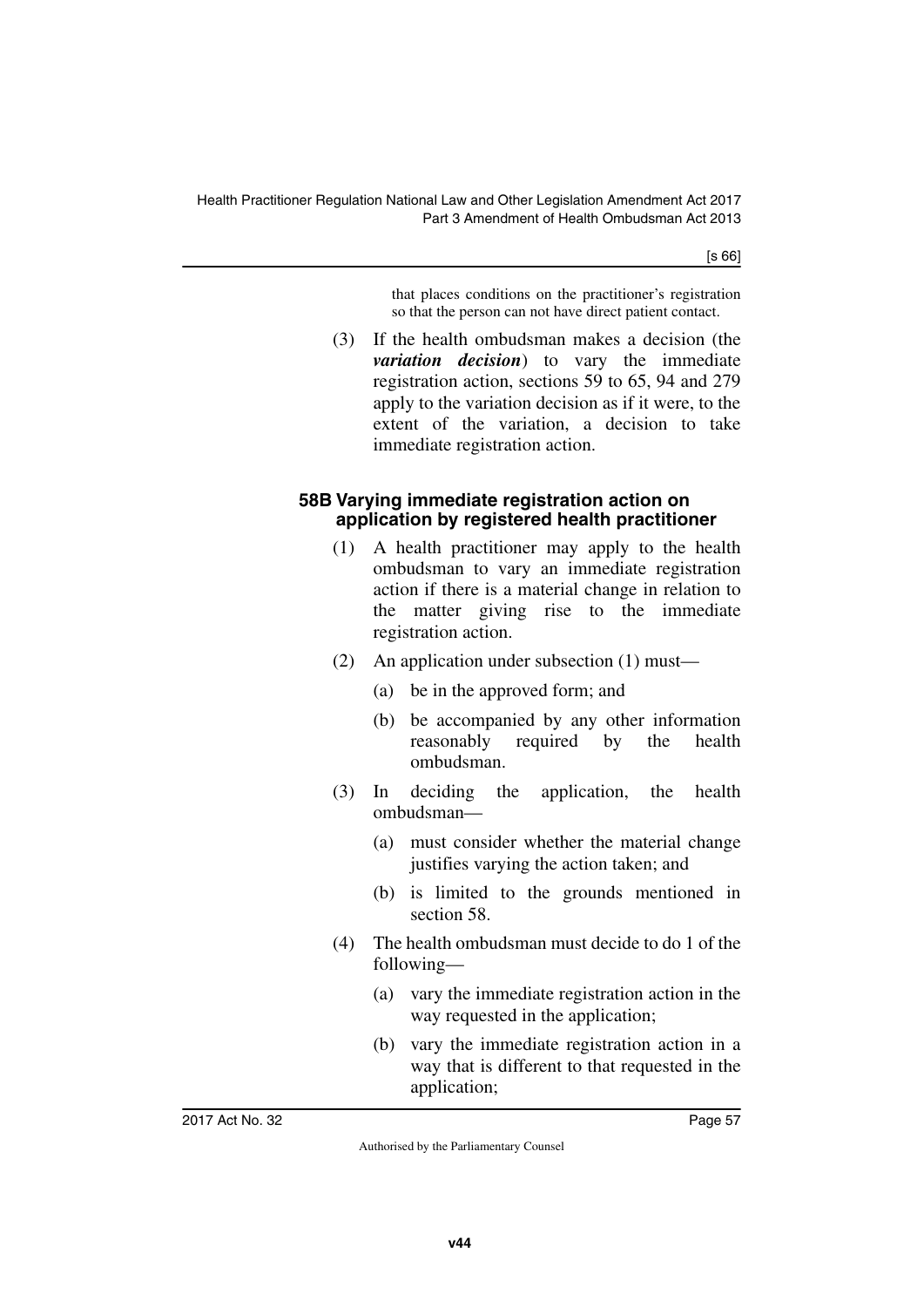- (c) not to vary the immediate registration action.
- (5) If the health ombudsman decides to vary the immediate registration action in the way requested in the application—
	- (a) the health ombudsman must give the practitioner who made the application written notice of the decision; and
	- (b) sections 62, 65, 94 and 279 apply to the variation decision as if it were, to the extent of the variation, a decision to take immediate registration action.
- (6) If the health ombudsman proposes to vary the immediate registration action in a way that is different to that requested in the application, sections 59(1) to (3), 60, 62 to 65, 94 and 279 apply to the variation decision as if it were, to the extent of the variation, a decision to take immediate registration action.
- (7) If the health ombudsman proposes not to vary the immediate registration action, the health ombudsman must give the practitioner who made the application written notice—
	- (a) stating the proposed decision; and
	- $(b)$  inviting the practitioner to make submission to the health ombudsman, within a stated period of at least 7 days, about the proposed decision.
- (8) The practitioner may make submissions orally or in writing.
- (9) The health ombudsman must have regard to any submissions made by the practitioner within the stated period before deciding not to vary the immediate registration action.
- (10) If the health ombudsman decides not to vary the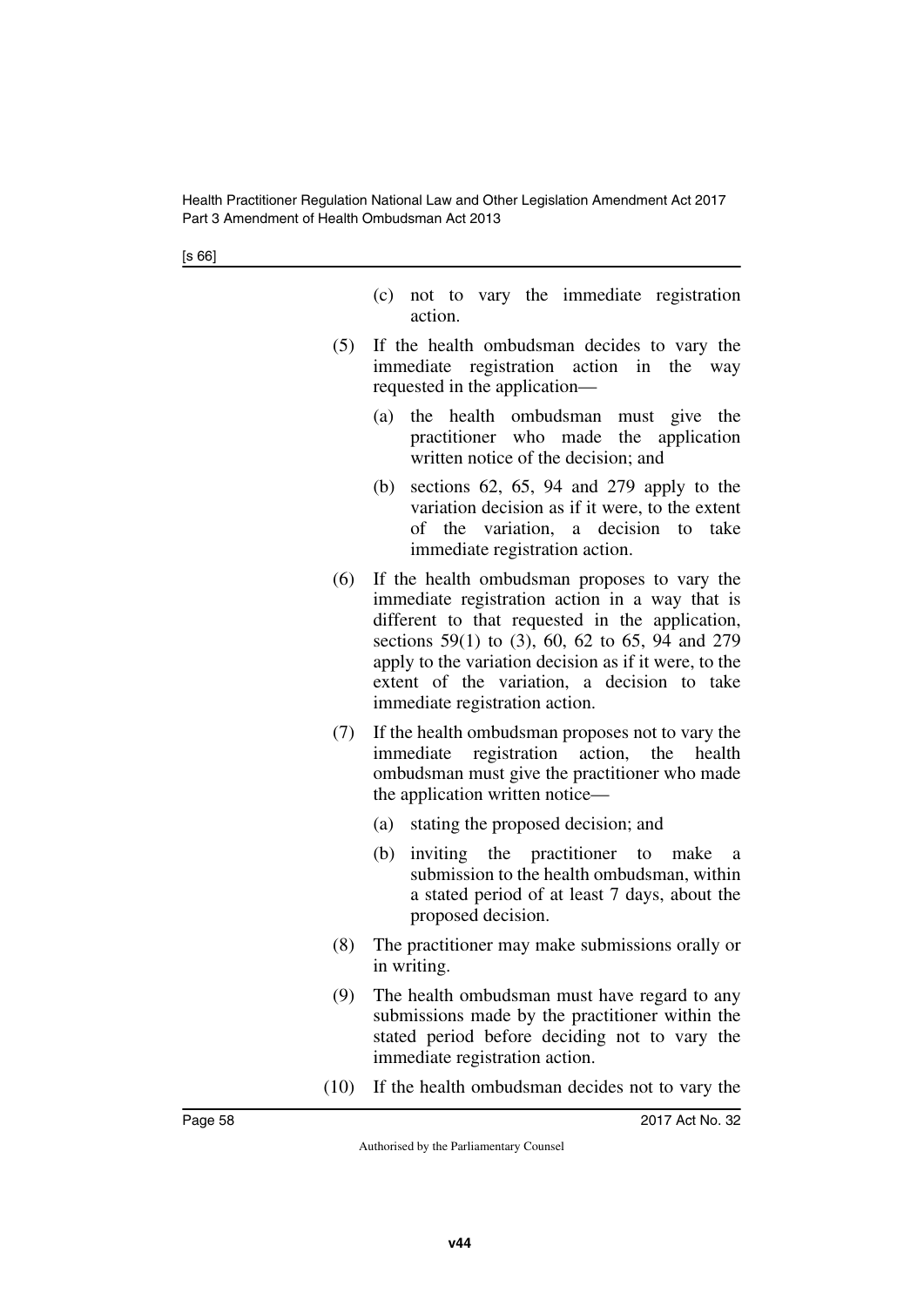[s 67]

immediate registration action, the health ombudsman must give notice of the decision to the practitioner stating the following—

- (a) the decision;
- (b) the reasons for the decision;
- (c) that the practitioner may apply to QCAT for a review of the decision;
- (d) how, and the period within which, the practitioner may apply for the review of the decision.

### **67 Amendment of s 60 (Notice about immediate registration action)**

Section 60(4), note—

*omit, insert*—

*Note—*

Notice is also given to employers and may be given to particular health practitioners with whom the health practitioner shares premises under section 279.

#### **68 Amendment of s 64 (Health ombudsman must immediately take further relevant action)**

Section 64(a)—

*omit, insert*—

(a) investigate the matter giving rise to the immediate action under part 8; or

### **69 Amendment of s 68 (Power to issue interim prohibition orders)**

Section  $68(1)$ —

*omit*, *insert*—

(1) The health ombudsman may issue an interim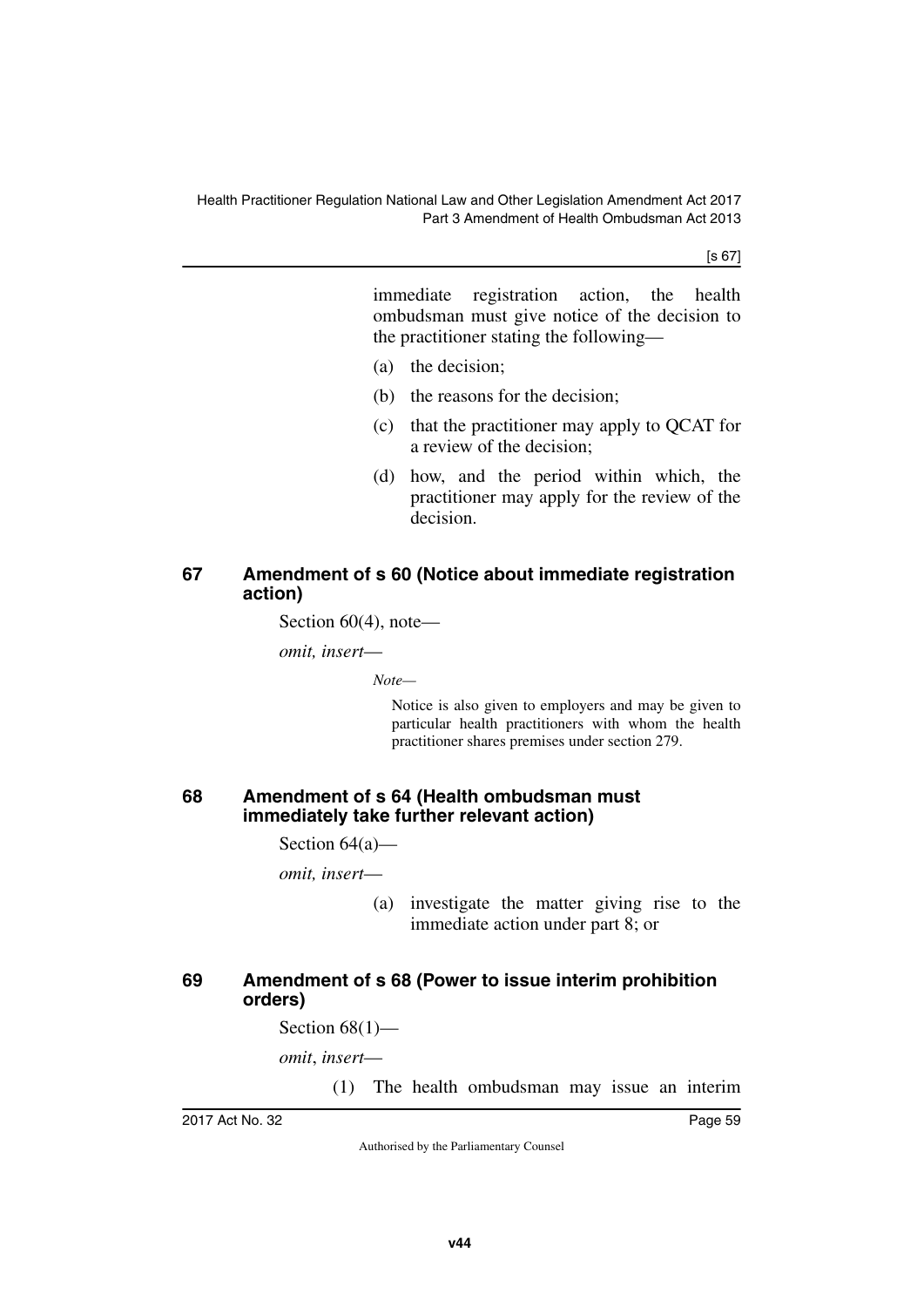prohibition order to a health practitioner (other than in the person's capacity as a registered health practitioner) if—

- (a) the health ombudsman reasonably believes that—
	- (i) because of the practitioner's health, conduct or performance, the practitioner poses a serious risk to persons; and
	- (ii) it is necessary to issue the order to protect public health or safety; or
- (b) the health ombudsman reasonably believes issuing the order is otherwise in the public interest.

*Example of when issuing the order is in the public interest—*

A health practitioner is charged with a serious criminal offence, unrelated to the practitioner's practice, for which an interim prohibition order is required to be issued to maintain public confidence in the provision of services by health practitioners.

#### **70 Insertion of new ss 68A and 68B**

After section 68—

*insert*—

#### **68A Varying interim prohibition order on health ombudsman's own initiative**

- (1) This section applies if, at any time after a decision to issue an interim prohibition order to a health practitioner, there is a material change in relation to the matter giving rise to the issue of the interim prohibition order.
- (2) The health ombudsman may vary an interim prohibition order only if—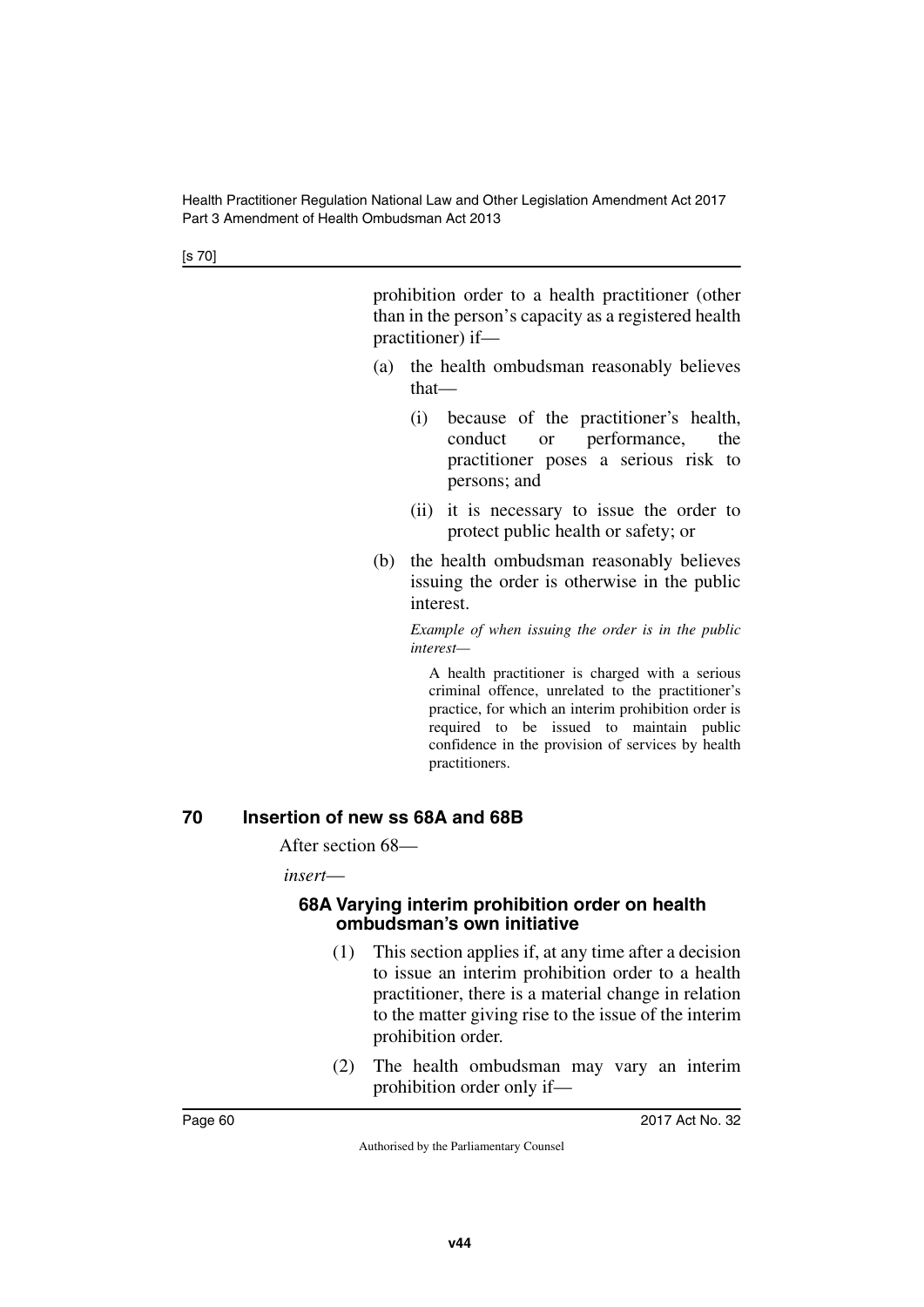[s 70]

- (a) the health ombudsman reasonably believes the material change justifies varying the decision made; and
- (b) the variation is on the grounds mentioned in section 68.

*Example of varying interim prohibition order—*

The health ombudsman varies an interim prohibition order prohibiting the person from providing a health service to persons under the age of 18, to an interim prohibition order prohibiting the person from providing any health service in a clinical or non-clinical capacity.

(3) If the health ombudsman makes a decision (the *variation decision*) to vary the interim prohibition order, sections 69 to 76, 78, 79, 94 and 279 apply to the variation decision as if it were, to the extent of the variation, a decision to issue an interim prohibition order.

#### **68B Varying interim prohibition order on application by health practitioner**

- (1) A health practitioner may apply to the health ombudsman to vary an interim prohibition order if there is a material change in relation to the matter giving rise to the issue of the interim prohibition order.
- (2) An application under subsection (1) must—
	- (a) be in the approved form; and
	- (b) be accompanied by any other information reasonably required by the health ombudsman.
- (3) In deciding the application, the health ombudsman—
	- (a) must consider whether the material change justifies varying the action taken; and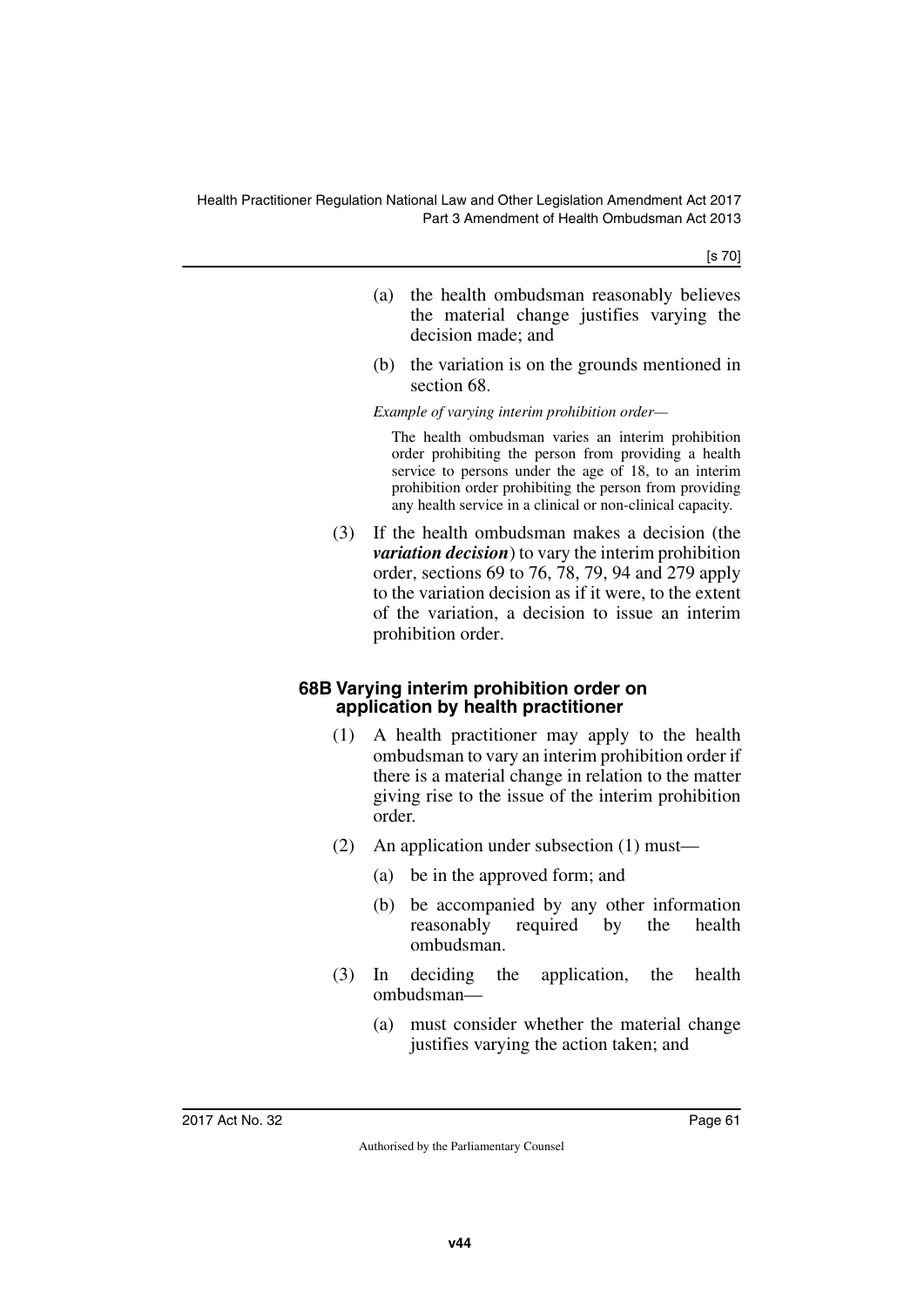|  |             |  | (b) is limited to the grounds mentioned in |  |
|--|-------------|--|--------------------------------------------|--|
|  | section 68. |  |                                            |  |

- (4) The health ombudsman must decide to do 1 of the following—
	- (a) vary the interim prohibition order in the way requested in the application;
	- (b) vary the interim prohibition order in a way that is different to that requested in the application;
	- (c) not to vary the interim prohibition order.
- (5) If the health ombudsman decides to vary the interim prohibition order in the way requested in the application—
	- (a) the health ombudsman must give the practitioner who made the application written notice of the decision; and
	- (b) sections 71, 73, 76, 78, 79, 94 and 279 apply to the variation decision as if it were, to the extent of the variation, a decision to issue an interim prohibition order.
- (6) If the health ombudsman proposes to vary the interim prohibition order in a way that is different to that requested in the application, sections 69(1) to (3), 70, 71, 73 to 76, 78, 79, 94 and 279 apply to the variation decision as if it were, to the extent of the variation, a decision to issue an interim prohibition order.
- (7) If the health ombudsman proposes not to vary the interim prohibition order, the health ombudsman must give the practitioner who made the application written notice—
	- (a) stating the proposed decision; and
	- (b) inviting the practitioner to make a submission to the health ombudsman, within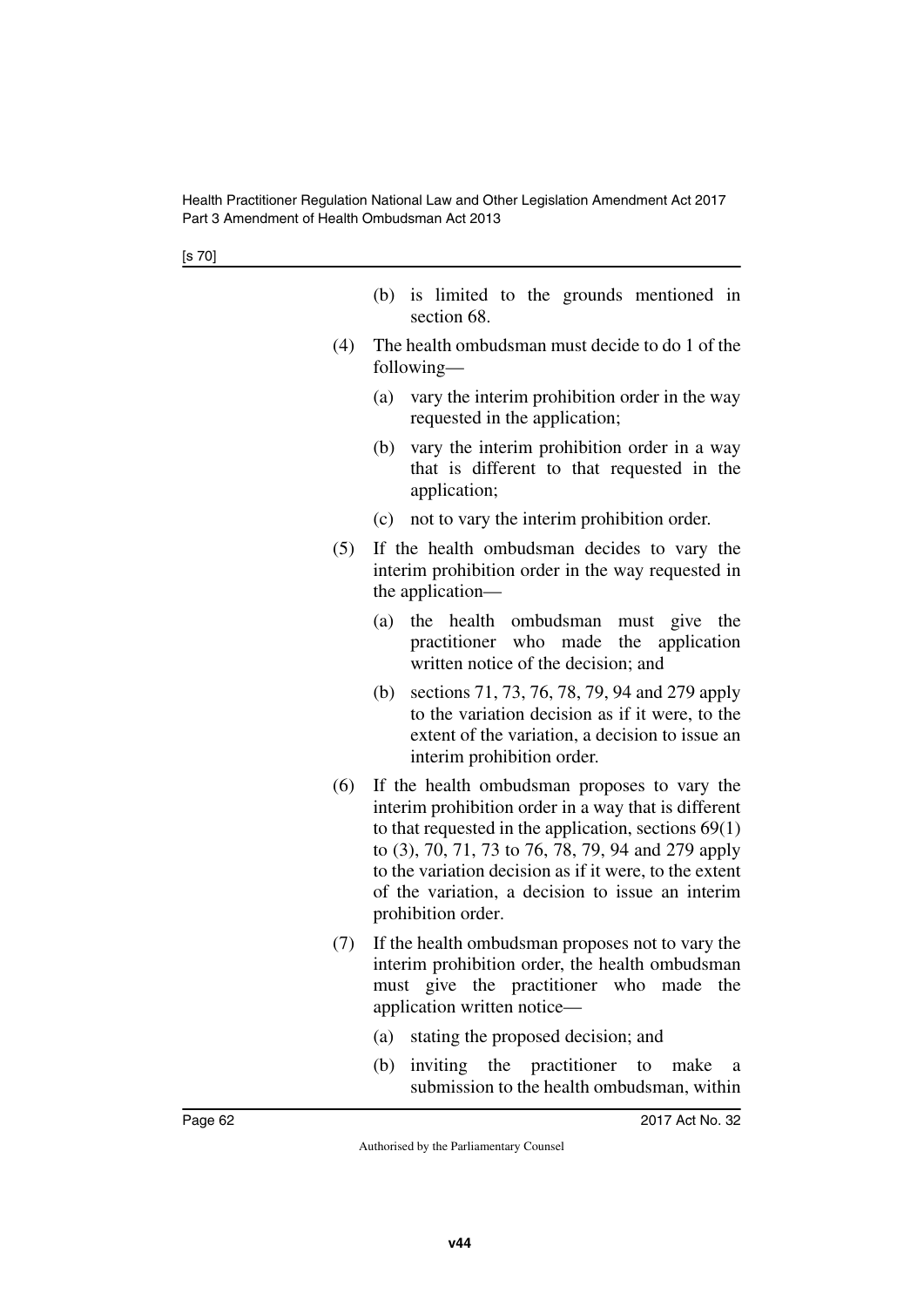[s 71]

a stated period of at least 7 days, about the proposed decision.

- (8) The practitioner may make submissions orally or in writing.
- (9) The health ombudsman must have regard to any submissions made by the practitioner within the stated period before deciding not to vary the interim prohibition order.
- (10) If the health ombudsman decides not to vary the interim prohibition order, the health ombudsman must give notice of the decision to the practitioner stating the following—
	- (a) the decision;
	- (b) the reasons for the decision;
	- (c) that the practitioner may apply to QCAT for a review of the decision;
	- (d) how, and the period within which, the practitioner may apply for the review of the decision.

## **71 Amendment of s 70 (Content of interim prohibition order)**

Section 70(a)—

*omit, insert*—

(a) must state the details of the order that apply to the practitioner; and

## **72 Replacement of s 71 (Notice to complainant)**

Section 71—

*omit, insert*—

## **71 Notice to complainant**

If an interim prohibition order was issued in response to a complaint, the health ombudsman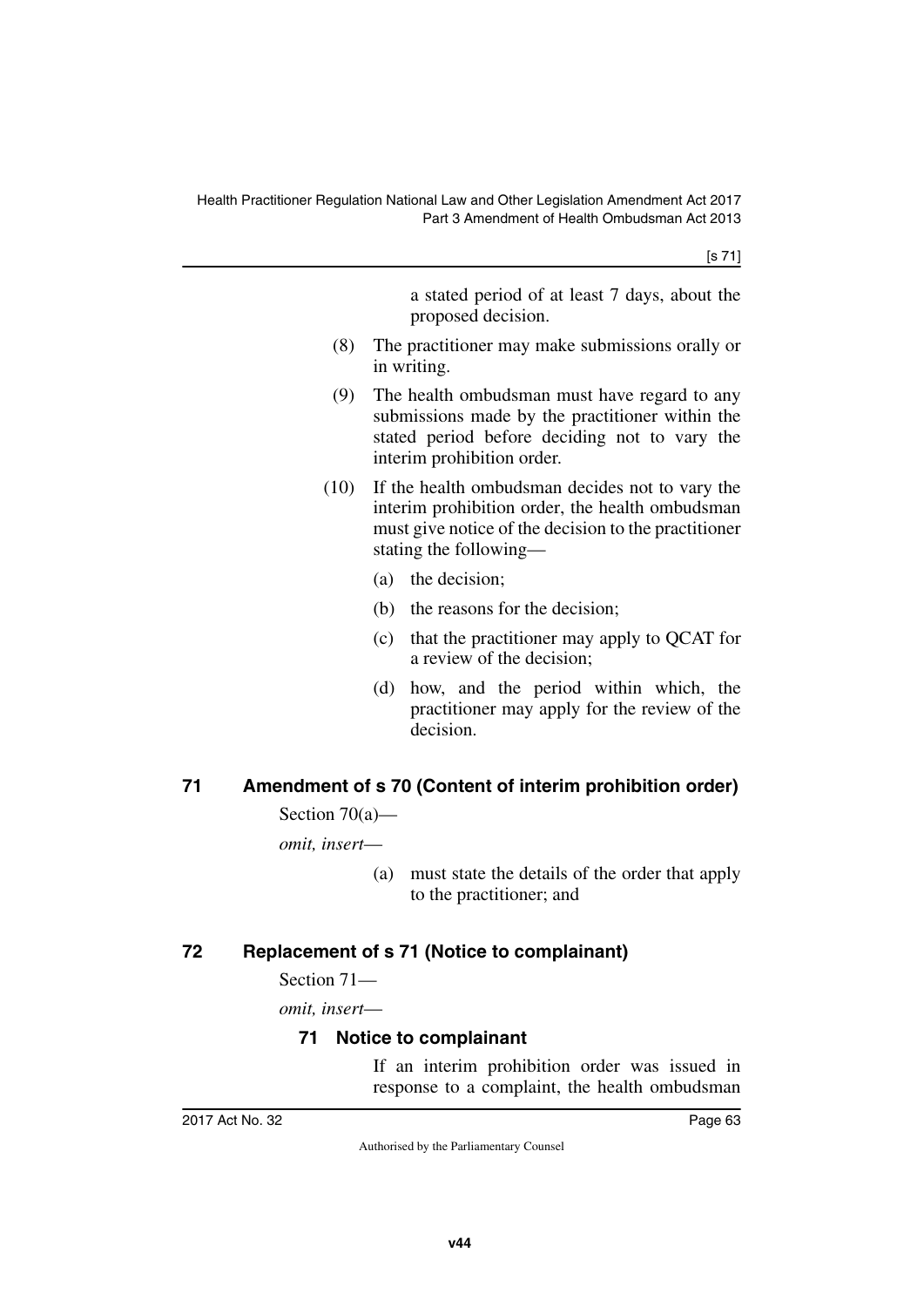[s 73]

must give the complainant a notice stating the details of the order that apply to the practitioner.

*Note—*

Notice is also given to employers and may be given to particular health practitioners with whom the health practitioner shares premises under section 279.

#### **73 Amendment of s 75 (Health ombudsman must immediately take further relevant action)**

Section 75(a)—

*omit, insert—*

(a) investigate the matter giving rise to the issue of the order under part 8; or

## **74 Amendment of s 84 (Progress reports)**

Section 84—

*insert*—

- (2) A person who has a right to be given a notice under subsection (1) may, by notice to the health ombudsman, waive the right.
- (3) At any time before the investigation is complete, a notice given by a person to the health ombudsman under subsection (2) may be withdrawn.

## **75 Amendment of s 94 (QCAT's jurisdiction)**

Section  $94(1)(a)$ —

*omit, insert—*

(a) to review a decision by the health ombudsman—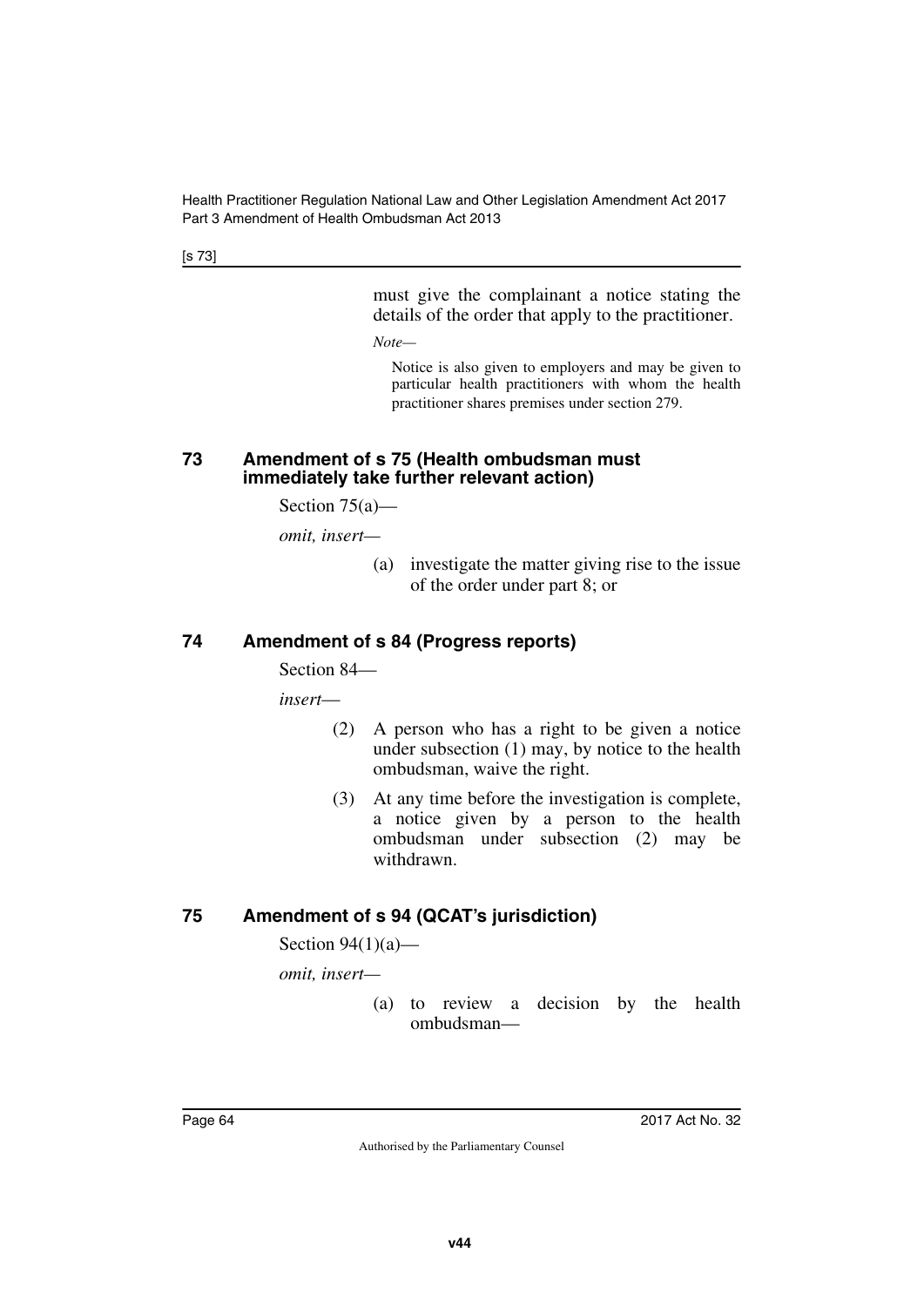[s 76]

- (i) to take immediate registration action in relation to a registered health practitioner; or
- (ii) to issue an interim prohibition order to a health practitioner; or
- (iii) not to vary an immediate registration action in relation to a registered health practitioner; or
- (iv) not to vary an interim prohibition order issued to a health practitioner; and

#### **76 Amendment of s 107 (Decision about registered health practitioner other than student)**

Section  $107(4)(b)$ —

*omit*, *insert*—

- (b) prohibit the practitioner, either permanently or for a stated period, from—
	- (i) providing any health service or a specified health service; or
	- (ii) using any title or a specified title.

### **77 Amendment of s 113 (Prohibition order)**

Section  $113(4)(a)$ —

*omit*, *insert*—

(a) prohibiting the practitioner, either permanently or for a stated period, from providing any health service or a stated health service; or

### **78 Amendment of s 117 (Panels of assessors)**

(1) Section  $117(b)(ix)$ —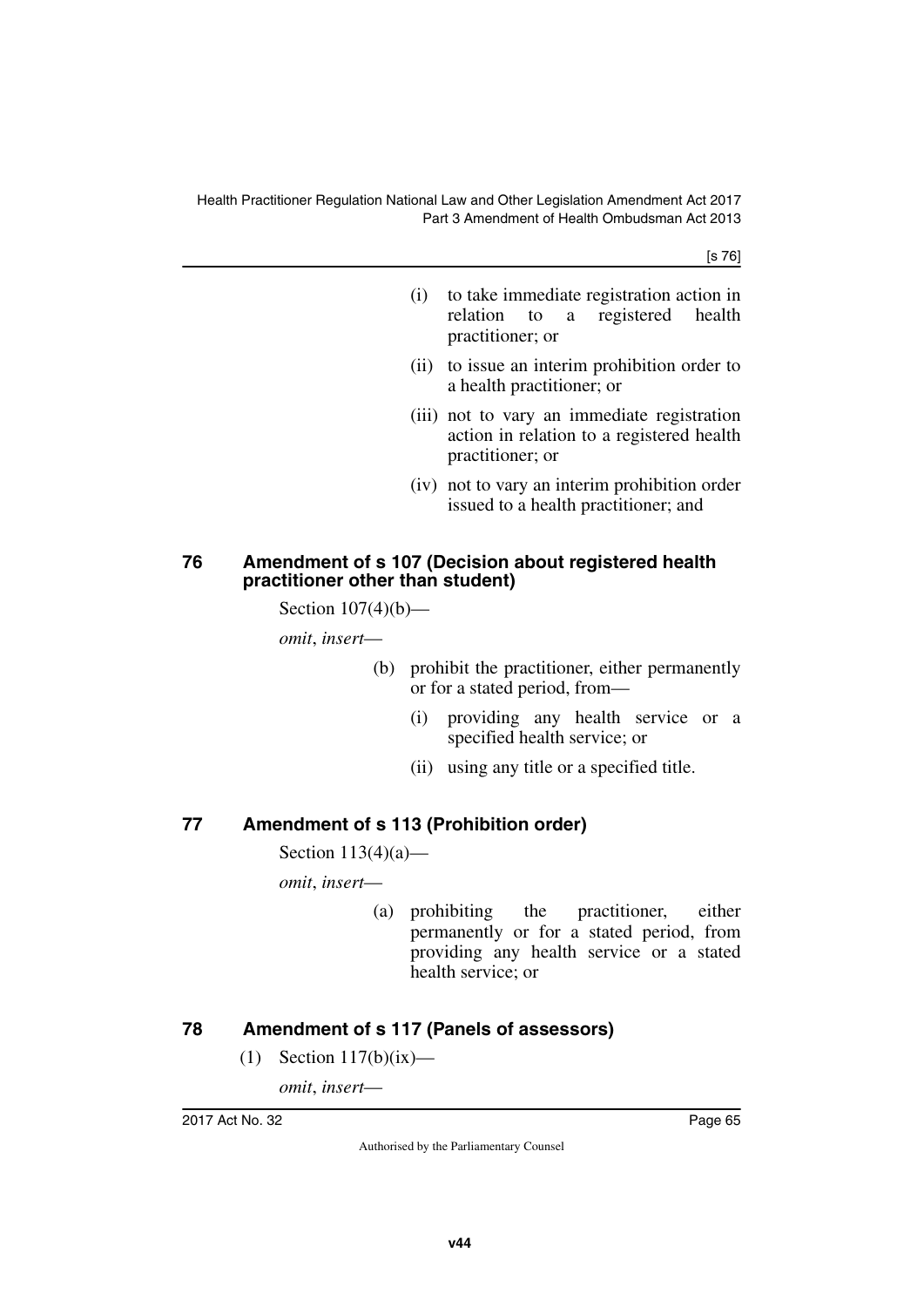[s 79]

(ixa)a midwifery panel of assessors;

(ix) a nursing panel of assessors;

(2) Section 117(b)—

*insert*—

(xiia) a paramedics panel of assessors;

(3) Section 117(b)(ixa) to  $(xvi)$ —

*renumber* as section 117(b)(ix) to (xviii).

#### **79 Amendment of s 277 (Meaning of** *employer* **for pt 19)**

Section 277, definition *employer*—

*insert*—

(d) the practitioner is providing services to or on behalf of, whether in an honorary capacity, as a volunteer or otherwise, and whether or not the practitioner receives payment from the entity for the services.

#### **80 Amendment of s 279 (Notice to employers about particular serious matters)**

(1) Section 279—

*insert*—

- (2A) The health ombudsman may also give notice of the immediate action or investigation to other health practitioners with whom the health practitioner shares premises if—
	- (a) the health practitioner is self-employed; and
	- (b) the health practitioner shares the cost of the premises with the other practitioners.
- (2) Section 279(3), 'subsection (2) does'—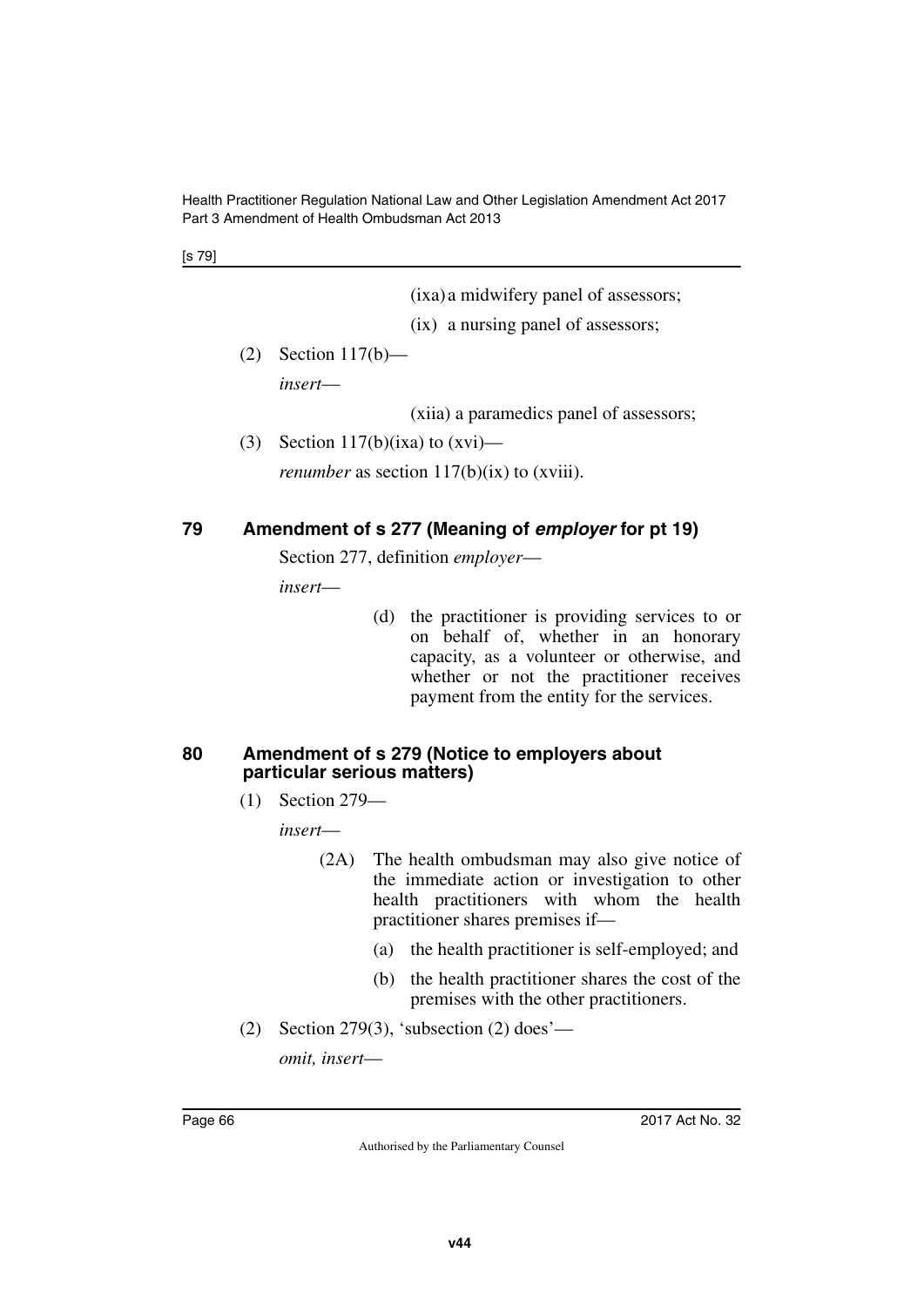[s 81]

subsections (2) and (3) do

(3) Section 279(4), 'subsection  $(2)$ ' *omit, insert*—

subsection  $(2)$  or  $(3)$ 

(4) Section 279(2A) to (4)—

*renumber* as section 279(3) to (5).

#### **81 Amendment of s 280 (Notice to employers about particular QCAT decisions)**

Section 280—

*insert*—

- (3) The health ombudsman may also give notice of the decision to other health practitioners with whom the health practitioner shares premises if—
	- (a) the health practitioner is self-employed; and
	- (b) the health practitioner shares the cost of the premises with the other practitioners.

#### **82 Amendment of s 282 (Notice to employers about other matters)**

Section 282(2)—

- (2) The health ombudsman may give notice of the matter to any of the following people if the health ombudsman considers it would be appropriate to do so, having regard to all the circumstances and to the paramount guiding principle—
	- (a) a person the health ombudsman believes is an employer of the practitioner;
	- (b) other health practitioners with whom the health practitioner shares premises if—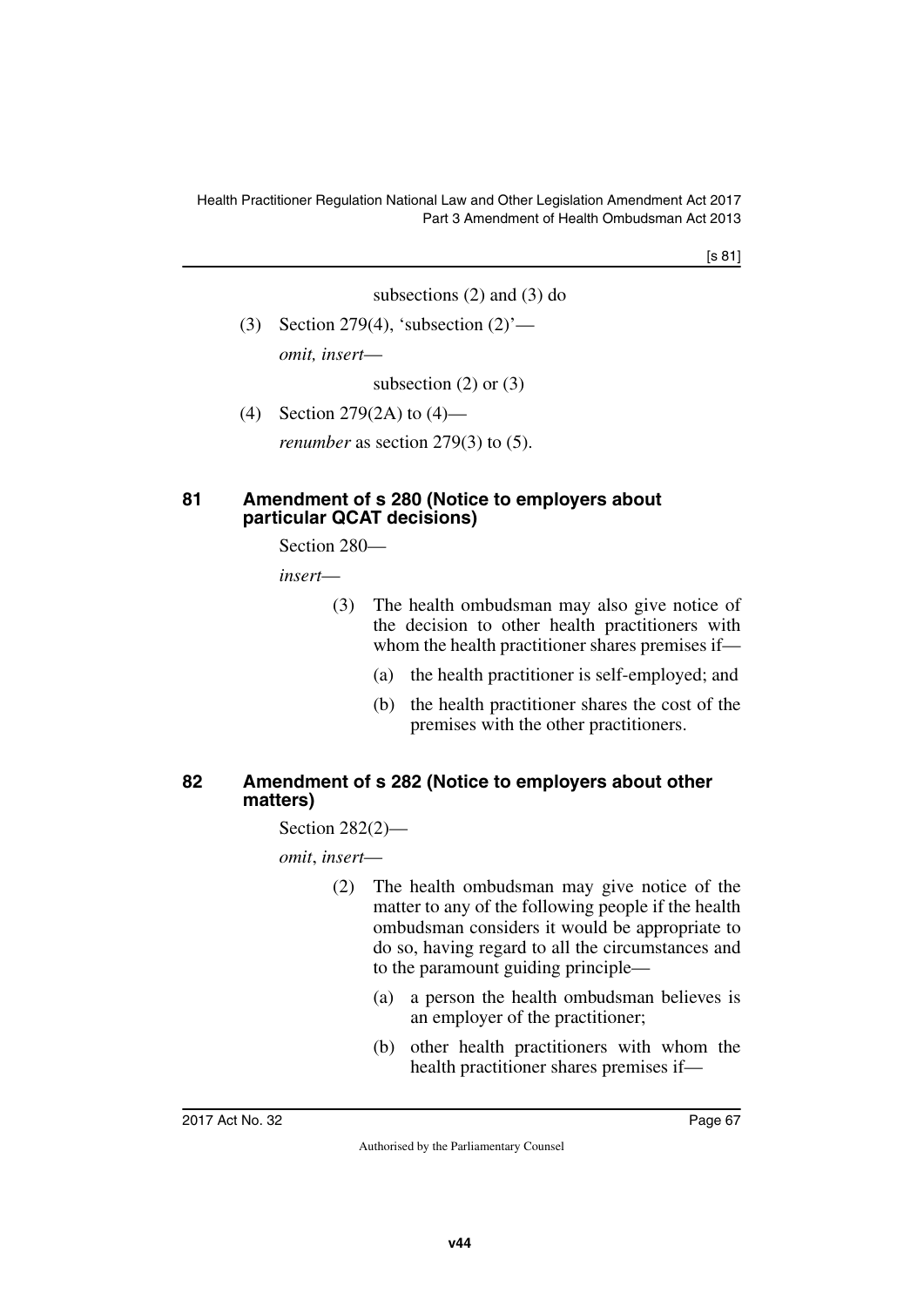Health Practitioner Regulation National Law and Other Legislation Amendment Act 2017 Part 4 Amendment of Ambulance Service Act 1991

[s 83]

- (i) the health practitioner is self-employed; and
- (ii) the health practitioner shares the cost of the premises with the other practitioners.

*Example—*

The health ombudsman may consider it appropriate to notify an employer if the health ombudsman receives a number of health service complaints about a health practitioner that suggest a pattern of conduct.

# **Part 4 Amendment of Ambulance Service Act 1991**

#### **83 Act amended**

This part amends the *Ambulance Service Act 1991*.

## **84 Amendment of s 50D (Definitions for div 1)**

- (1) Section 50D, definition *health professional*, paragraph (c) *omit, insert*—
	- (c) the midwifery profession;

(ca) the nursing profession;

(2) Section 50D, definition *health professional insert*—

(da) the paramedicine profession;

(3) Section 50D, definition *health professional*, paragraphs (ca) to  $(g)$ —

*renumber* as paragraphs (d) to (i).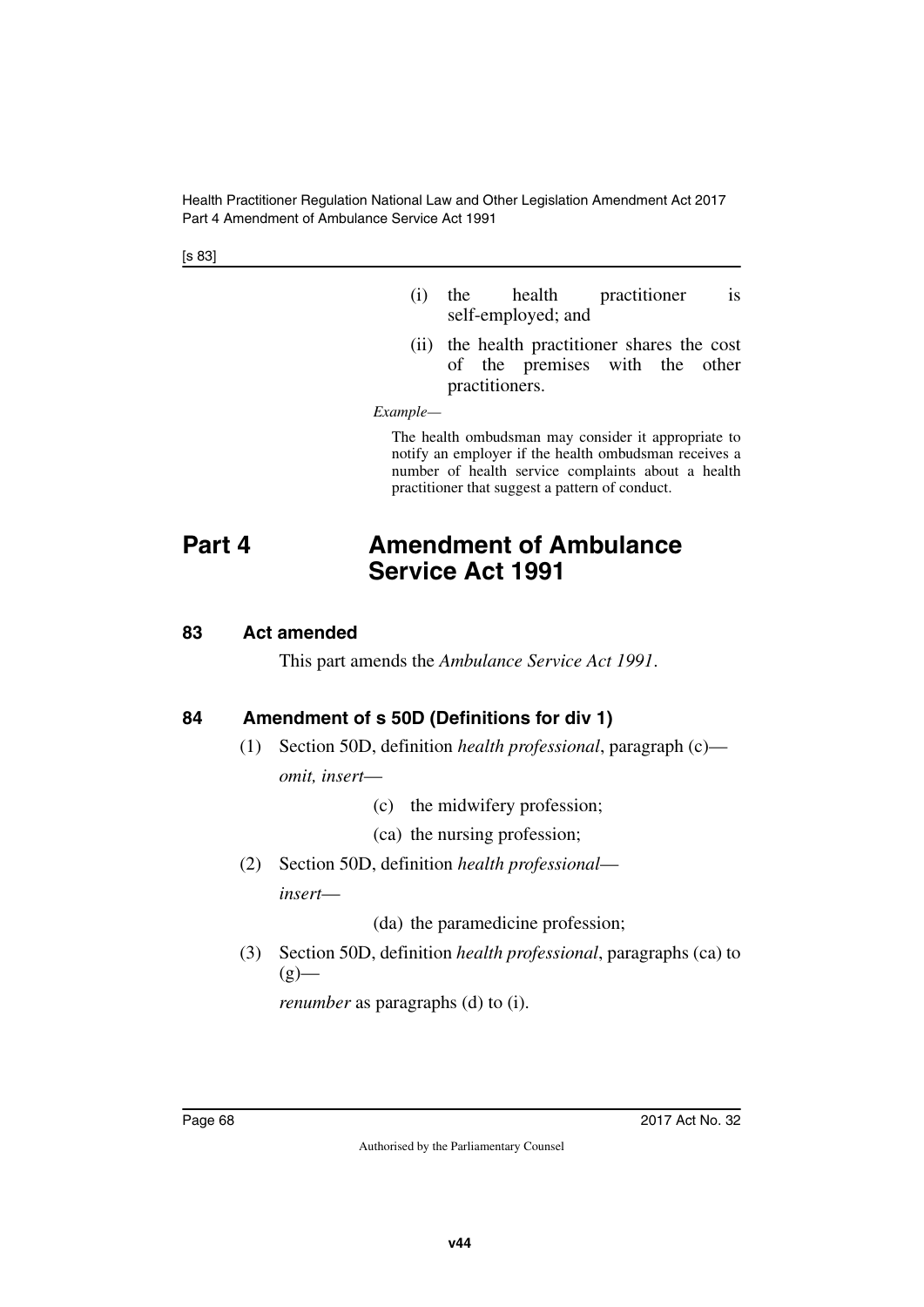[s 85]

## **85 Amendment of s 50M (Disclosure to health ombudsman)** Section 50M—

*insert*—

(2) Also, a designated officer is authorised to disclose confidential information to the health ombudsman for the purpose of making, or giving information about, a complaint or notification under the Health Practitioner Regulation National Law (Queensland).

## **86 Insertion of new s 50S**

Part 7, division 1—

*insert*—

#### **50S Disclosure to health practitioner registration board**

- (1) A designated officer is authorised to disclose confidential information if the disclosure is to a board established under the Health Practitioner Regulation National Law or to the National Agency for the purposes of—
	- (a) making, or giving information about, a complaint or notification about a person who is or was registered under the Health Practitioner Regulation National Law; or
	- (b) answering questions or otherwise giving information as part of an investigation or a proceeding about a person who is or was registered under the Health Practitioner Regulation National Law.
- (2) In this section—

*National Agency* has the meaning given by the Health Practitioner Regulation National Law.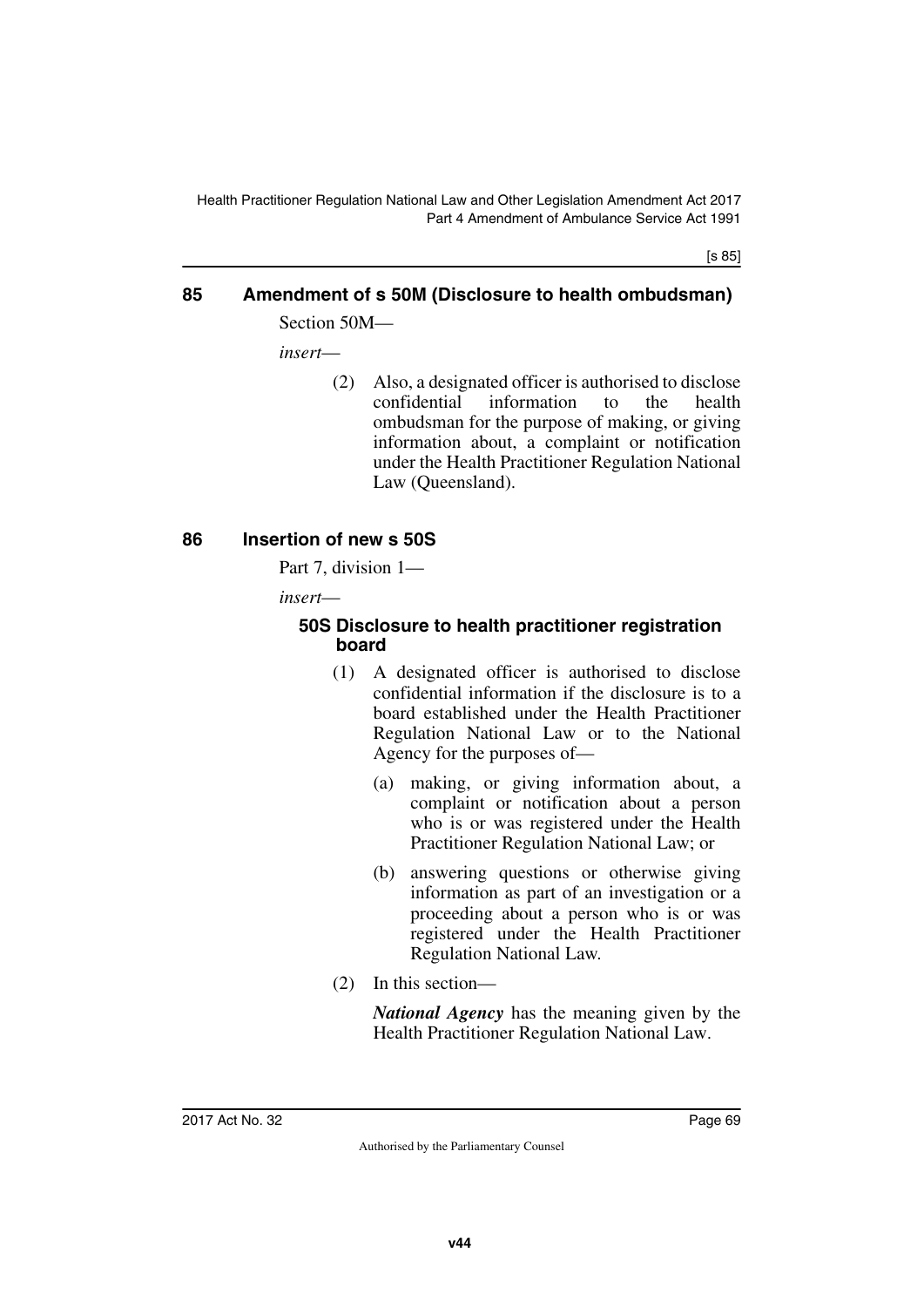Health Practitioner Regulation National Law and Other Legislation Amendment Act 2017 Part 5 Other amendments

[s 87]

# **Part 5 Other amendments**

## **87 Legislation amended**

- (1) Schedule 1, part 1 amends the Health Practitioner Regulation National Law set out in the schedule to the *Health Practitioner Regulation National Law Act 2009*.
- (2) Schedule 1, part 2 amends the Acts it mentions.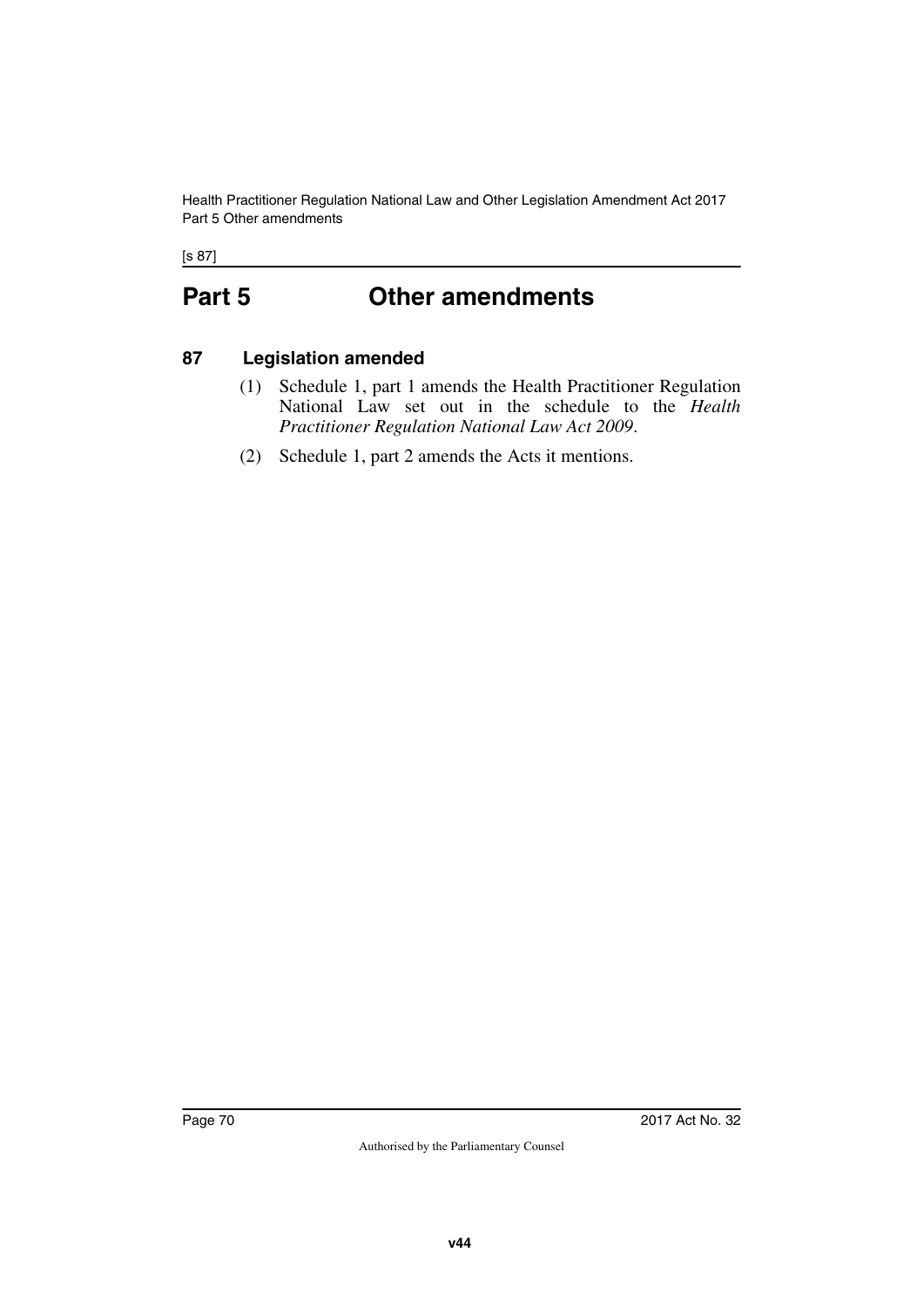Schedule 1

## **Schedule 1 Other amendments**

section 87

## **Part 1 Minor or consequential amendments of Health Practitioner Regulation National Law**

#### **1 Section 5, definition** *accreditation committee***, 'the health profession'—**

*omit, insert—*

a health profession

### **2 Section 7(1), (2) and (3), 'established by this Law'—**

*omit, insert—*

established by or under this Law

### **3 Section 14(1), 'practising the profession'—**

*omit, insert—*

practising a profession

### **4 Section 15, 'the health profession'—**

*omit, insert—*

a health profession

### **5 Section 26(1)(a), 'the health profession'—**

*omit, insert—*

a health profession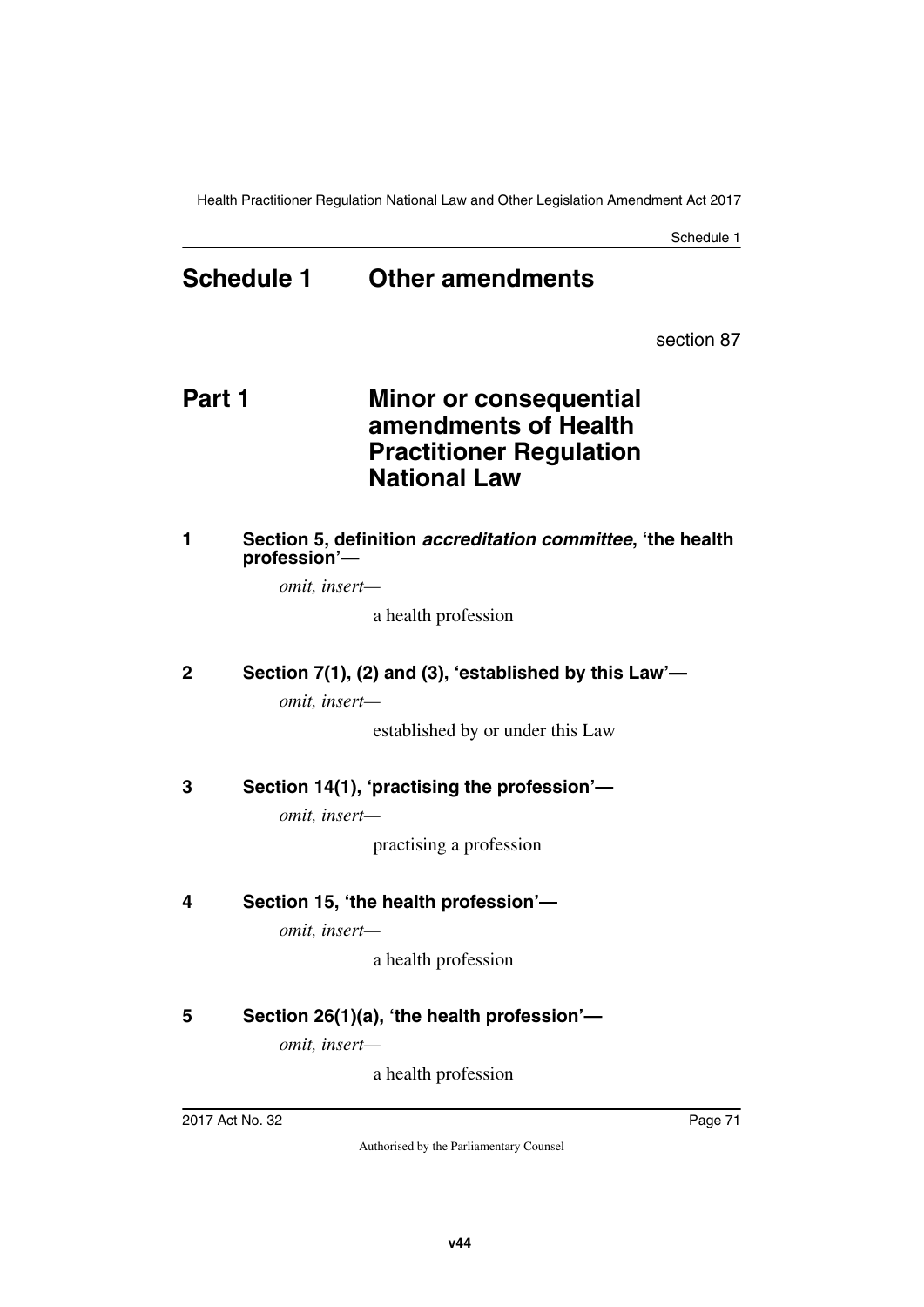Schedule 1

| 6  | Section 38(1), 'the health profession'-<br>omit, insert-     |
|----|--------------------------------------------------------------|
|    | a health profession                                          |
| 7  | Section 38(1)(b), 'by the Board'-                            |
|    | omit, insert-                                                |
|    | in a health profession for which the Board is<br>established |
| 8  | Section 41, 'by the Board'-                                  |
|    | omit, insert-                                                |
|    | in a health profession for which the Board is<br>established |
| 9  | Section 49(1) and (5), 'the health profession'-              |
|    | omit, insert-                                                |
|    | a health profession                                          |
| 10 | Section 51(2), 'the health profession'-                      |
|    | omit, insert-                                                |
|    | a health profession                                          |
| 11 | Section 77(1), 'the health profession'-                      |
|    | omit, insert-                                                |
|    | a health profession                                          |
| 12 | Section 83(1), 'the health profession'-                      |

*omit, insert—*

a health profession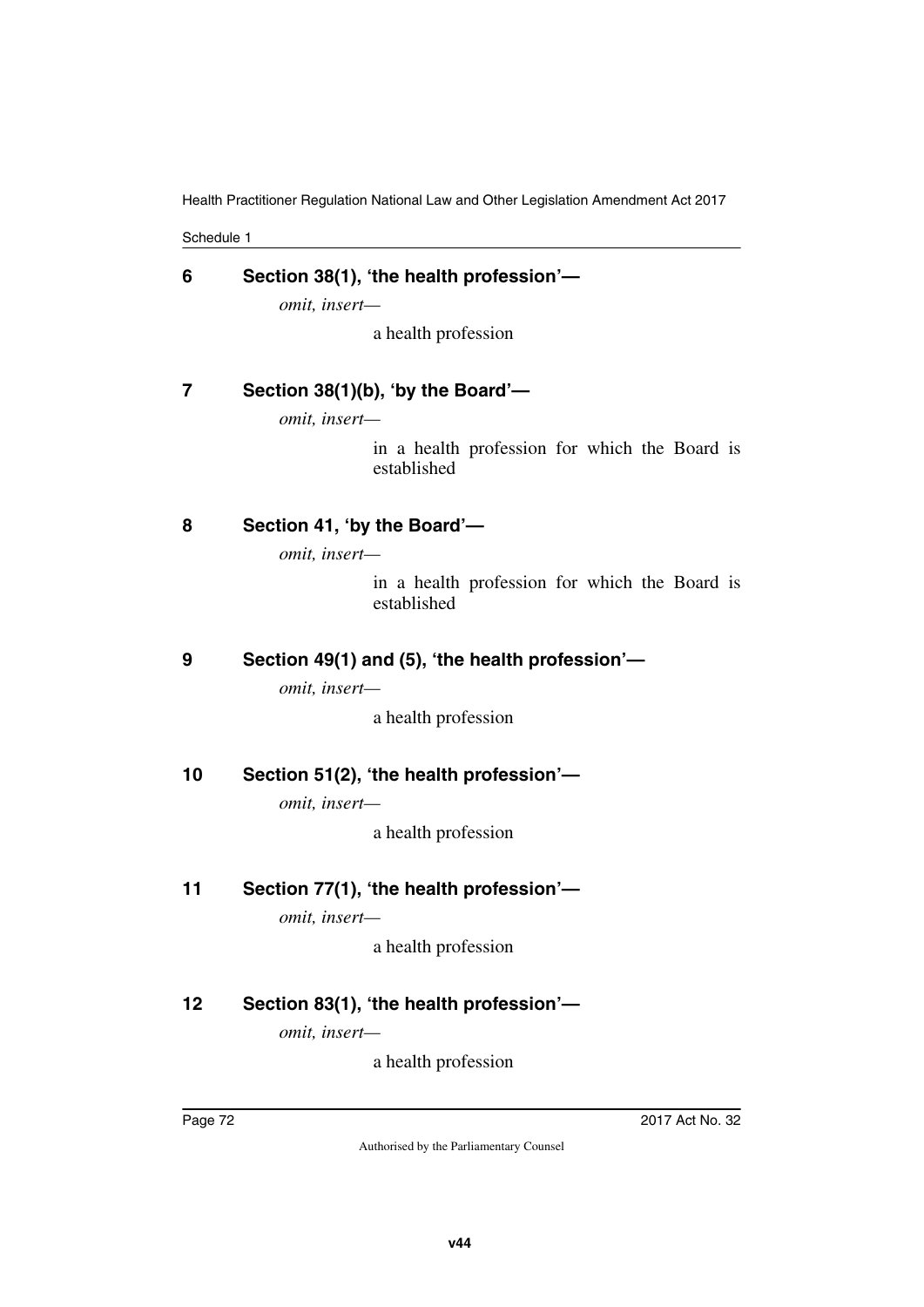Schedule 1

# **13 Section 88(1)(a), 'the health profession'—**

*omit, insert—*

a health profession

### **14 Section 92(2), 'that registered the person'—**

*omit, insert—*

established for the person's health profession

### **15 Section 94(1), 'by the Board'—**

*omit, insert—*

in a health profession for which the Board is established,

### **16 Section 97(1), 'by the Board'—**

*omit, insert—*

in a health profession for which the Board is established

### **17 Section 98(1), 'by the Board'—**

*omit, insert—*

in a health profession for which the Board is established

### **18 Section 107(1), 'that registered the practitioner'—**

*omit, insert—*

established for the practitioner's health profession

### **19 Section 124(1)(a) and (b), 'the health profession'—**

*omit, insert—*

a health profession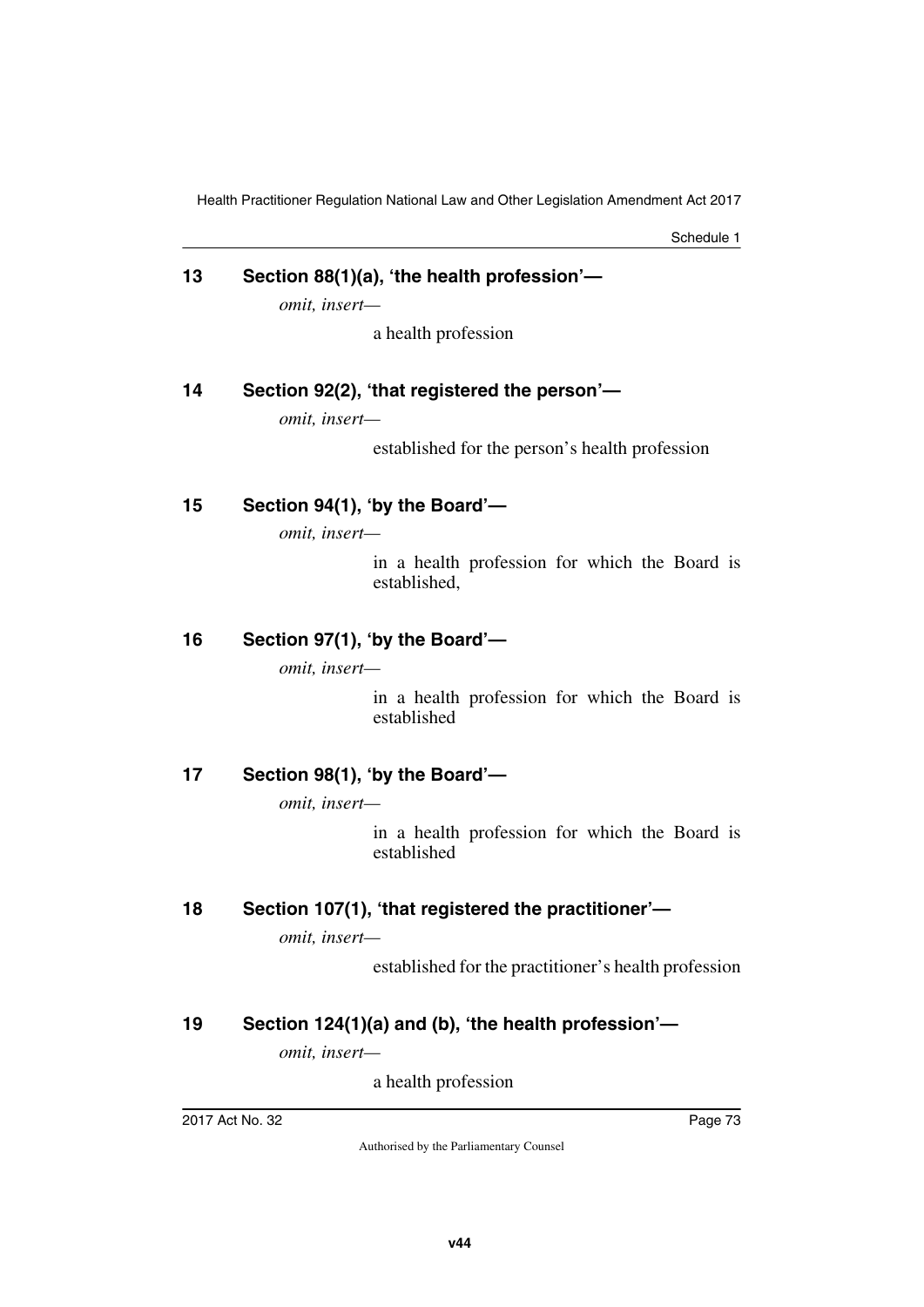Schedule 1

### **20 Section 125(1), 'that registered the practitioner or student'—**

*omit, insert—*

established for the practitioner's or student's health profession

### **21 Section 126(1), 'by the Board'—**

*omit, insert—*

in a health profession for which the Board is established

### **22 Section 127(1)(a) and (b), 'by the Board'—**

*omit, insert—*

in a health profession for which the Board is established

### **23 Section 129(2), 'by the Board'—**

*omit, insert—*

in a health profession for which the Board is established

### **24 Section 130(1), 'that registered the practitioner or student'—**

*omit, insert—*

established for the practitioner's or student's health profession

### **25 Section 131(1), 'that registered the practitioner'—**

*omit, insert—*

established for the practitioner's health profession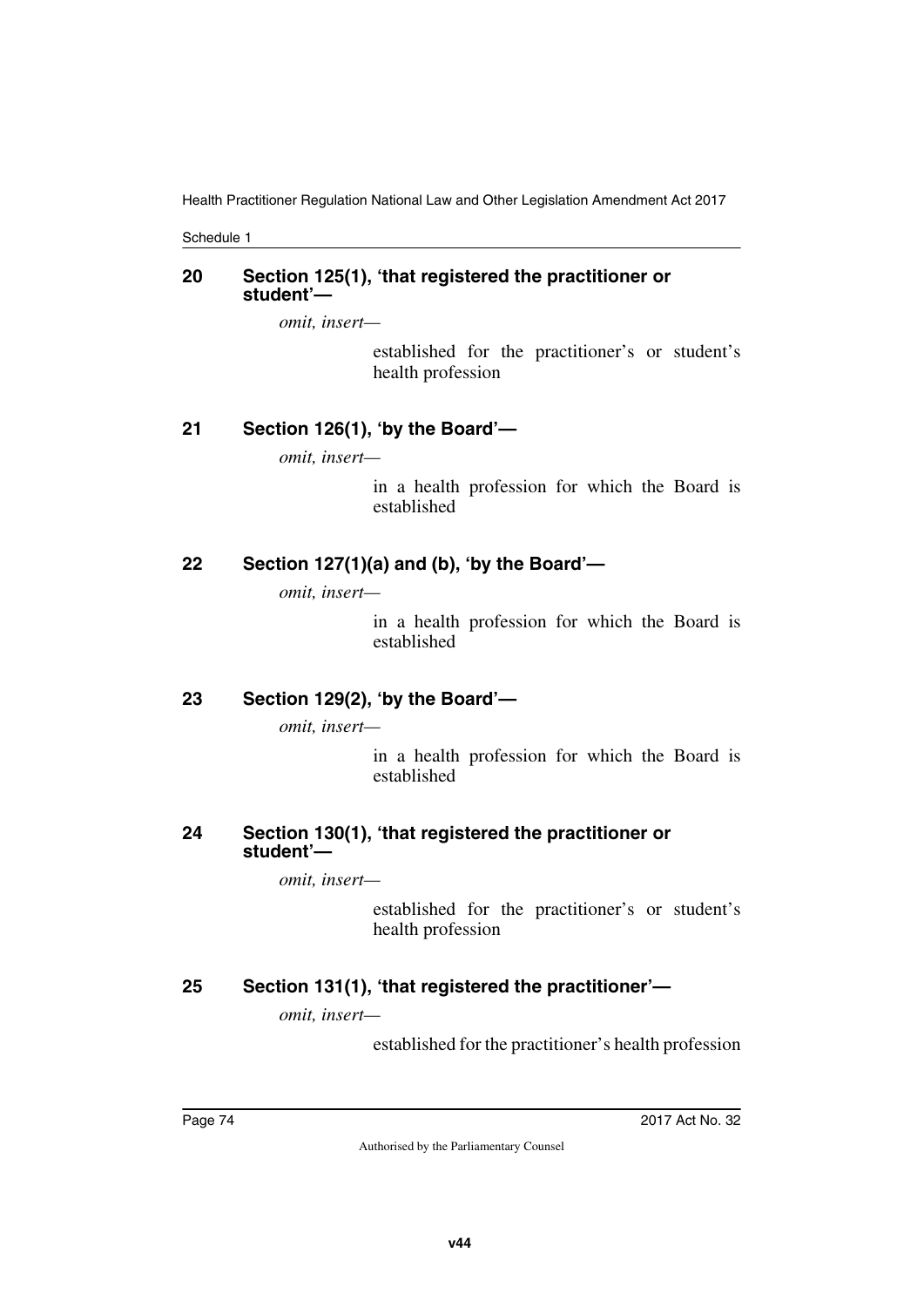Schedule 1

# **26 Section 137(1), 'that registered the practitioner'—**

*omit, insert—*

established for the practitioner's health profession

### **27 Section 143(3), 'that registered the student'—**

*omit, insert—*

established for the student's health profession

#### **28 Section 148(1), 'that registered the health practitioner or student'—**

*omit, insert—*

established for the practitioner's or student's health profession

### **29 Section 149(1)(a) and (3), 'by the Board'—**

*omit, insert—*

in a health profession for which the Board is established

### **30 Section 149(3), 'by another National Board'—**

*omit, insert—*

in a health profession for which another National Board is established

## **31 Section 150(5) and (7), 'that registered the practitioner'—**

*omit, insert—*

established for the practitioner's health profession

### **32 Section 151(1)(c), 'by the Board'—**

*omit, insert—*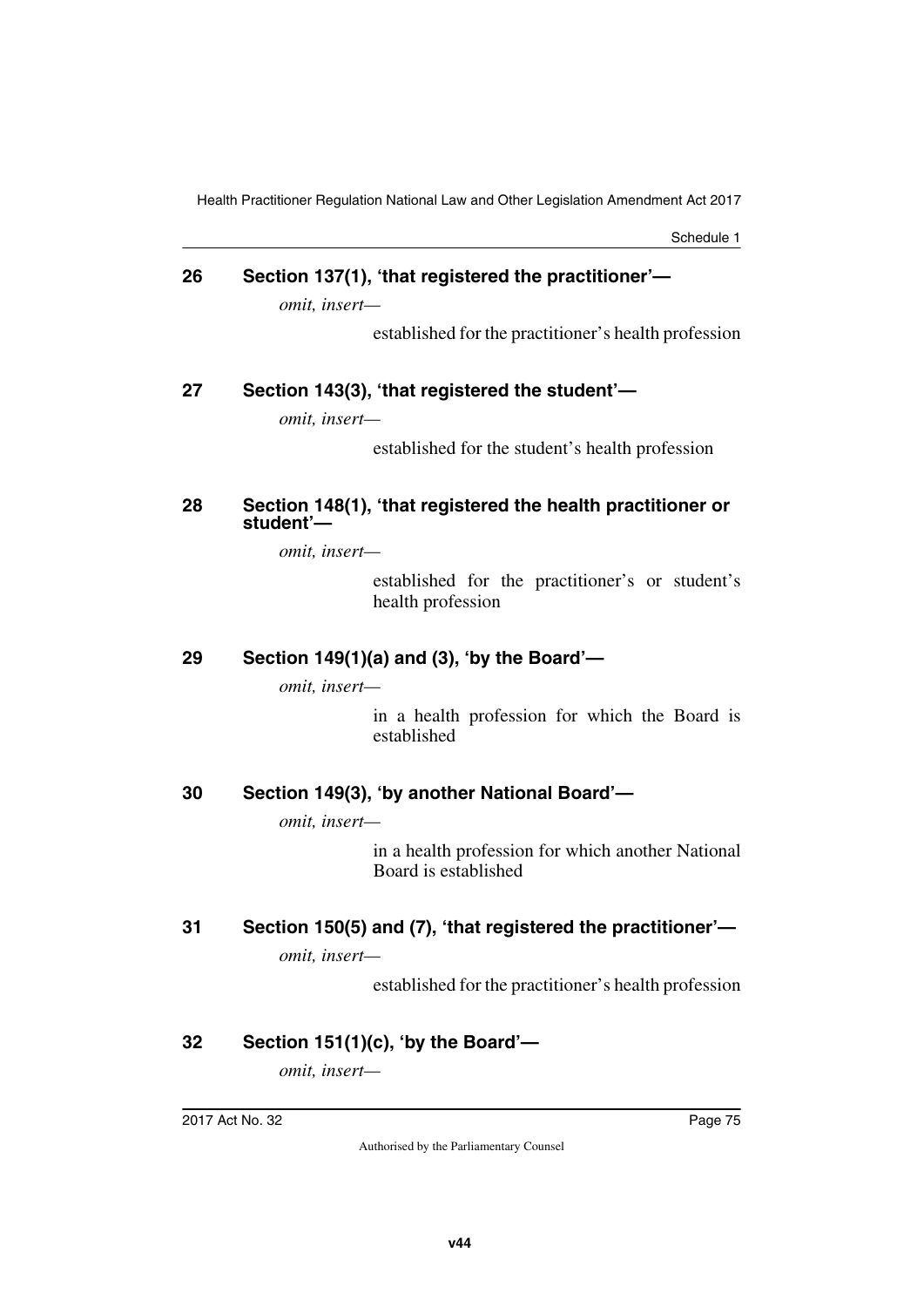Schedule 1

in a health profession for which the Board is established

### **33 Section 156(1), 'by the Board'—**

*omit, insert—*

in a health profession for which the Board is established

### **34 Section 160(1), 'by the Board'—**

*omit, insert—*

in a health profession for which the Board is established

### **35 Section 178(1)(a)(i) and (ii), 'by the Board'—**

*omit, insert—*

in a health profession for which the Board is established

### **36 Section 196(1)(b)(v), 'that registered the practitioner'—**

*omit, insert—*

established for the practitioner's health profession

### **37 Section 217(2), 'by the Board'—**

*omit, insert—*

in a health profession for which the Board is established

### **38 Section 223(a), 'by the Board'—**

*omit, insert—*

in a health profession for which the Board is established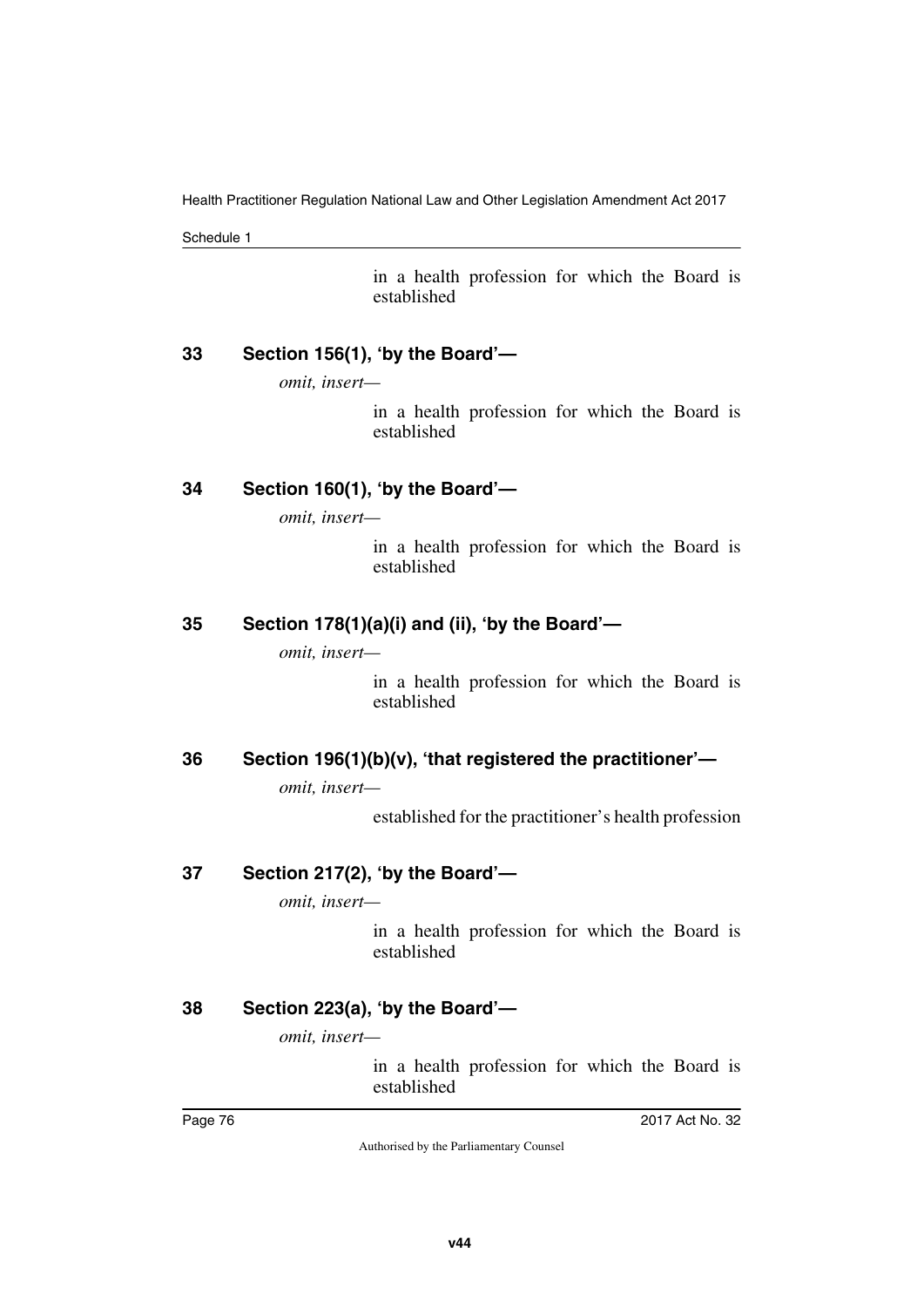Schedule 1

### **39 Section 232(1)(b), 'by the Board'—**

*omit, insert—*

in a health profession for which the Board is established

### **40 Section 233(1)(a), 'the health profession'—**

*omit, insert—*

a health profession

**41 Schedule 4, section 10, 'the health profession'—**

*omit, insert—*

a health profession

#### **42 Schedule 4, section 11(a) and (b), 'the health profession'—**

*omit, insert—*

a health profession

## **Part 2 Other Acts amended**

### **Births, Deaths and Marriages Registration Act 2003**

### **1 Schedule 2, definition** *midwife***, from 'nursing' to 'other'—**

*omit, insert—*

midwifery profession, other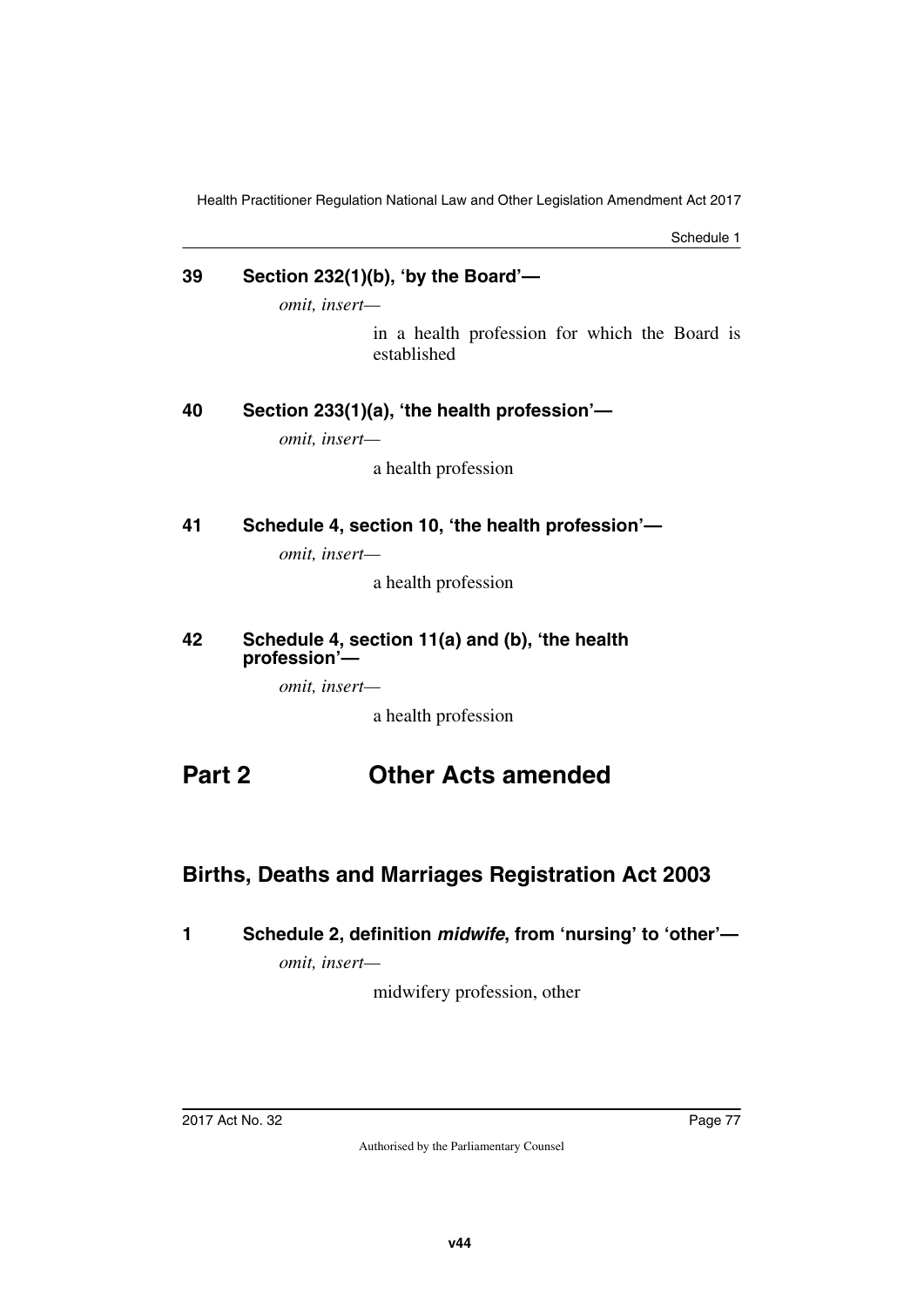Schedule 1

## **Child Protection Act 1999**

### **1 Schedule 3, definition** *health practitioner***, paragraph (a)(ii)—**

*omit, insert—*

(ii) the nursing profession;

### **2 Schedule 3, definition** *registered nurse***, paragraph (a)—**

*omit, insert—*

(a) to practise in the nursing profession, other than as a student; and

### **Coroners Act 2003**

**1 Section 13(6), definition** *nurse***, paragraph (a), 'and midwifery'—**

*omit.*

## **Corrective Services Act 2006**

**1 Schedule 4, definition** *nurse***, paragraph (a), 'and midwifery'—**

*omit.*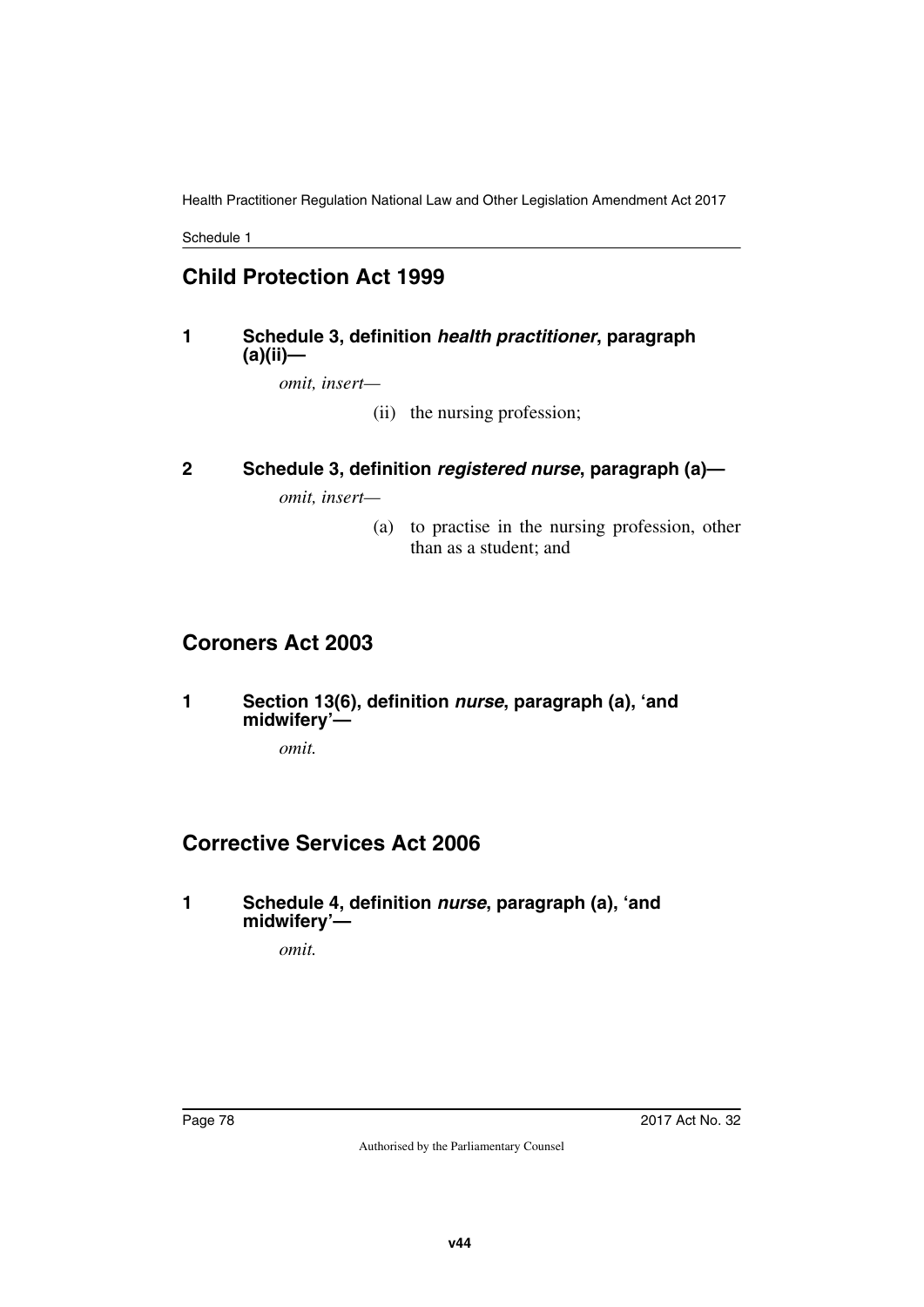Schedule 1

### **Disaster Management Act 2003**

**1 Schedule, definition** *government nurse***, paragraph (a)(i), 'and midwifery'—**

*omit.*

**2 Schedule, definition** *non-government nurse***, paragraph (a)(i), 'and midwifery'—**

*omit.*

## **Forensic Disability Act 2011**

**1 Schedule 2, definition** *registered nurse***, paragraph (a)—**

*omit, insert—*

(a) to practise in the nursing profession, other than as a student; and

## **Hospital and Health Boards Act 2011**

**1 Section 138A, definition** *midwife***, from 'nursing' to 'other'—**

*omit, insert—*

midwifery profession, other

### **2 Section 138A, definition** *nurse***, paragraph (a)—**

*omit, insert—*

(a) to practise in the nursing profession, other than as a student; and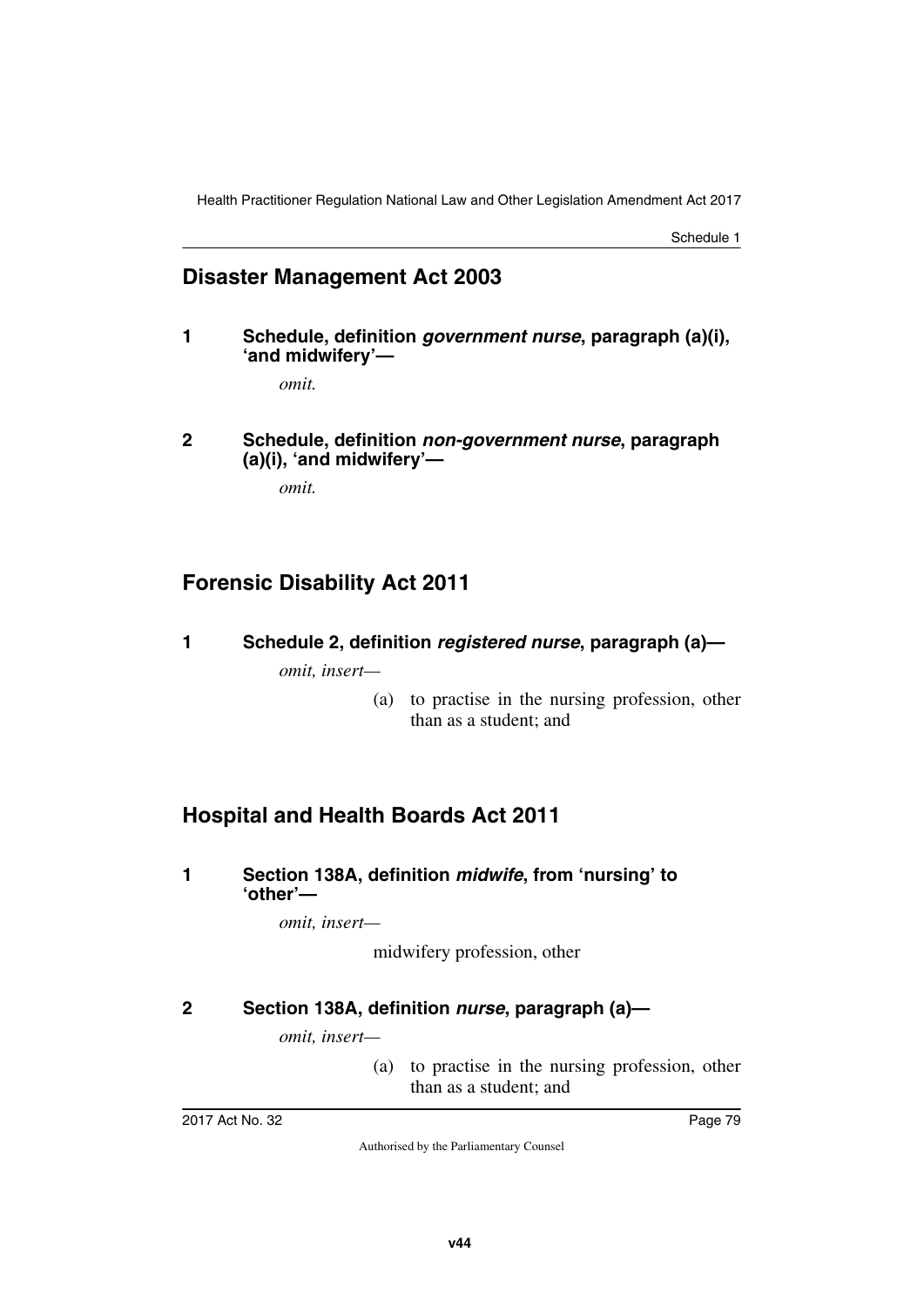Schedule 1

## **Law Reform Act 1995**

**1 Section 15, definition** *nurse***, from 'nursing' to 'other'** *omit, insert—*

nursing profession, other

## **Mental Health Act 2016**

### **1 Section 374(8), definition** *registered nurse***, paragraph (a)—**

*omit, insert—*

(a) to practise in the nursing profession, other than as a student; and

## **Police Powers and Responsibilities Act 2000**

**1 Schedule 6, definition** *nurse***, paragraph (a)—**

*omit, insert—*

(a) to practise in the nursing profession, other than as a student; and

## **Police Service Administration Act 1990**

**1 Section 5A.14(8), definition** *registered nurse***, paragraph (a)—**

*omit, insert—*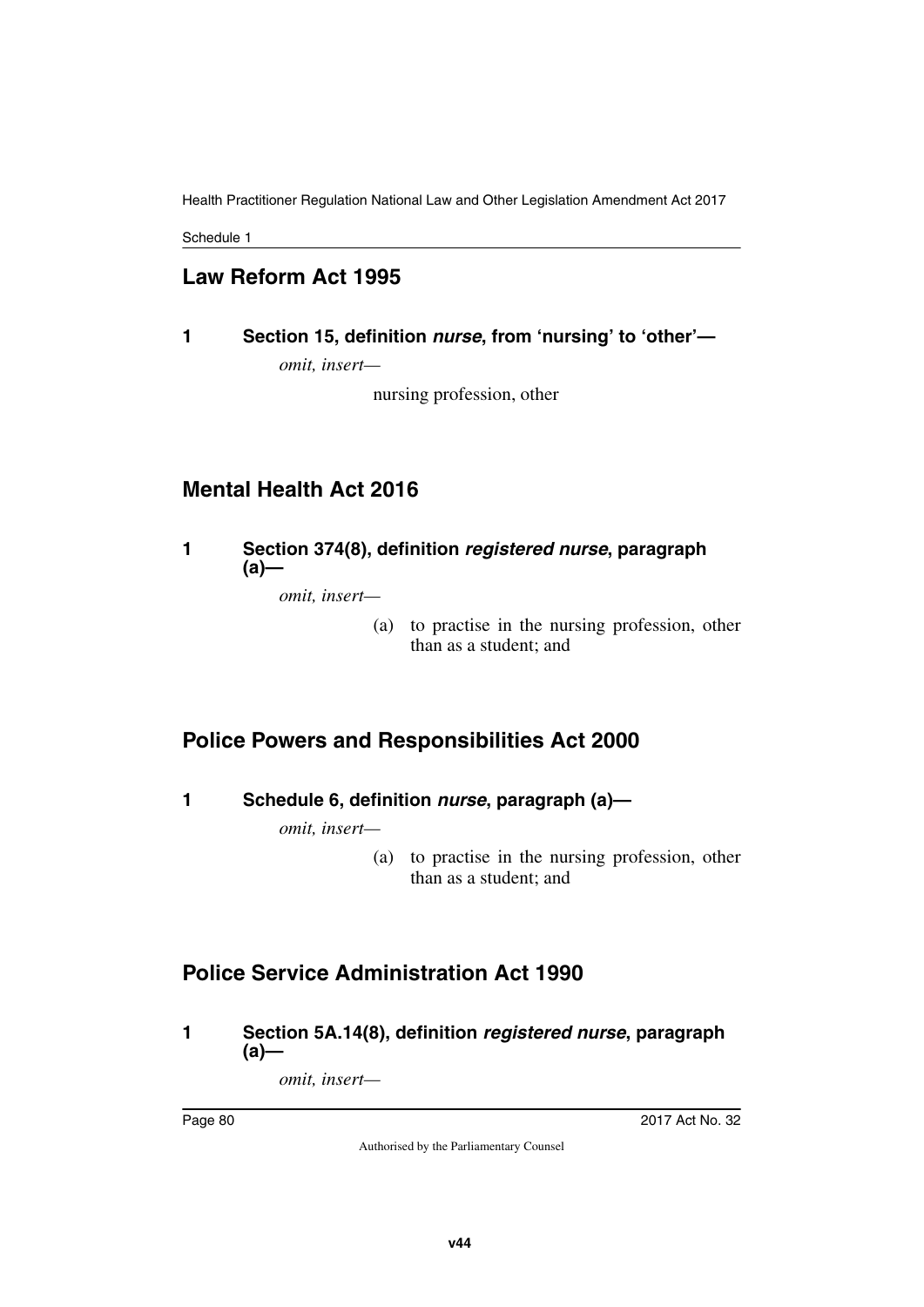Schedule 1

(a) to practise in the nursing profession, other than as a student; and

### **Prostitution Act 1999**

### **1 Section 102(4), definition** *health practitioner***, paragraph (b)(i)—**

*omit, insert—*

(i) to practise in the nursing profession, other than as a student; and

#### **2 Section 134A(6), definition** *health professional***, paragraph (b)(i)—**

*omit, insert—*

(i) to practise in the nursing profession, other than as a student; and

## **Public Health Act 2005**

**1 Schedule 2, definition** *midwife***, from 'nursing' to 'other'** *omit, insert—*

midwifery profession, other

### **2 Schedule 2, definition** *registered nurse***, paragraph (a)—**

*omit, insert—*

(a) to practise in the nursing profession, other than as a student; and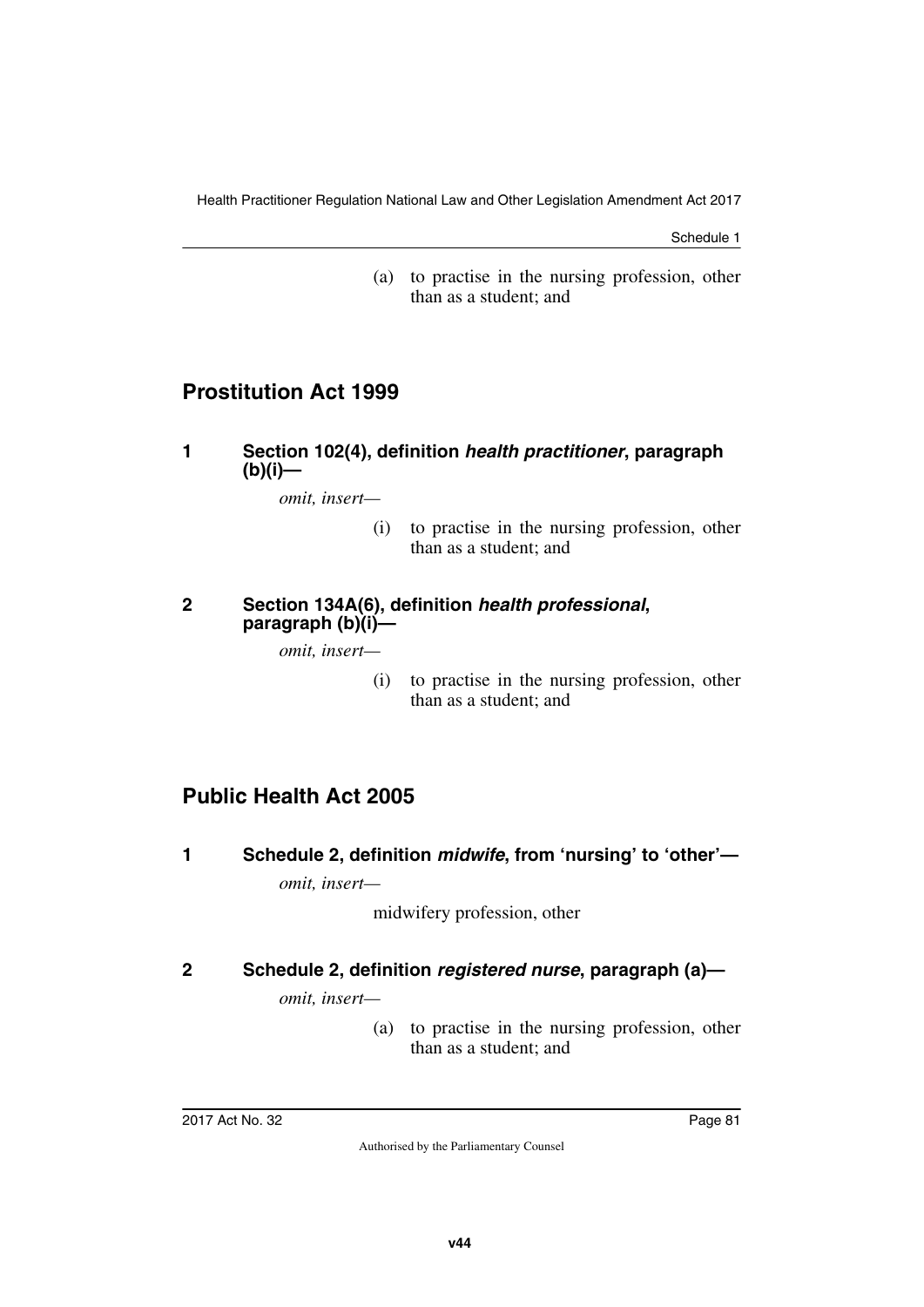Schedule 1

## **Public Safety Preservation Act 1986**

### **1 Schedule, definition** *government nurse***, paragraph (a)(i)—**

*omit, insert—*

(i) to practise in the nursing profession, other than as a student; and

### **2 Schedule, definition** *non-government nurse***, paragraph (a)(i)—**

*omit, insert—*

(i) to practise in the nursing profession, other than as a student; and

## **Rail Safety National Law (Queensland) Act 2017**

**1 Section 15, definition** *nurse***, paragraph (a)—**

*omit, insert—*

(a) to practise in the nursing profession, other than as a student; and

## **Transport Operations (Road Use Management) Act 1995**

**1 Section 80(1), definition** *nurse***, paragraph (a)—**

*omit, insert—*

(a) to practise in the nursing profession, other than as a student; and